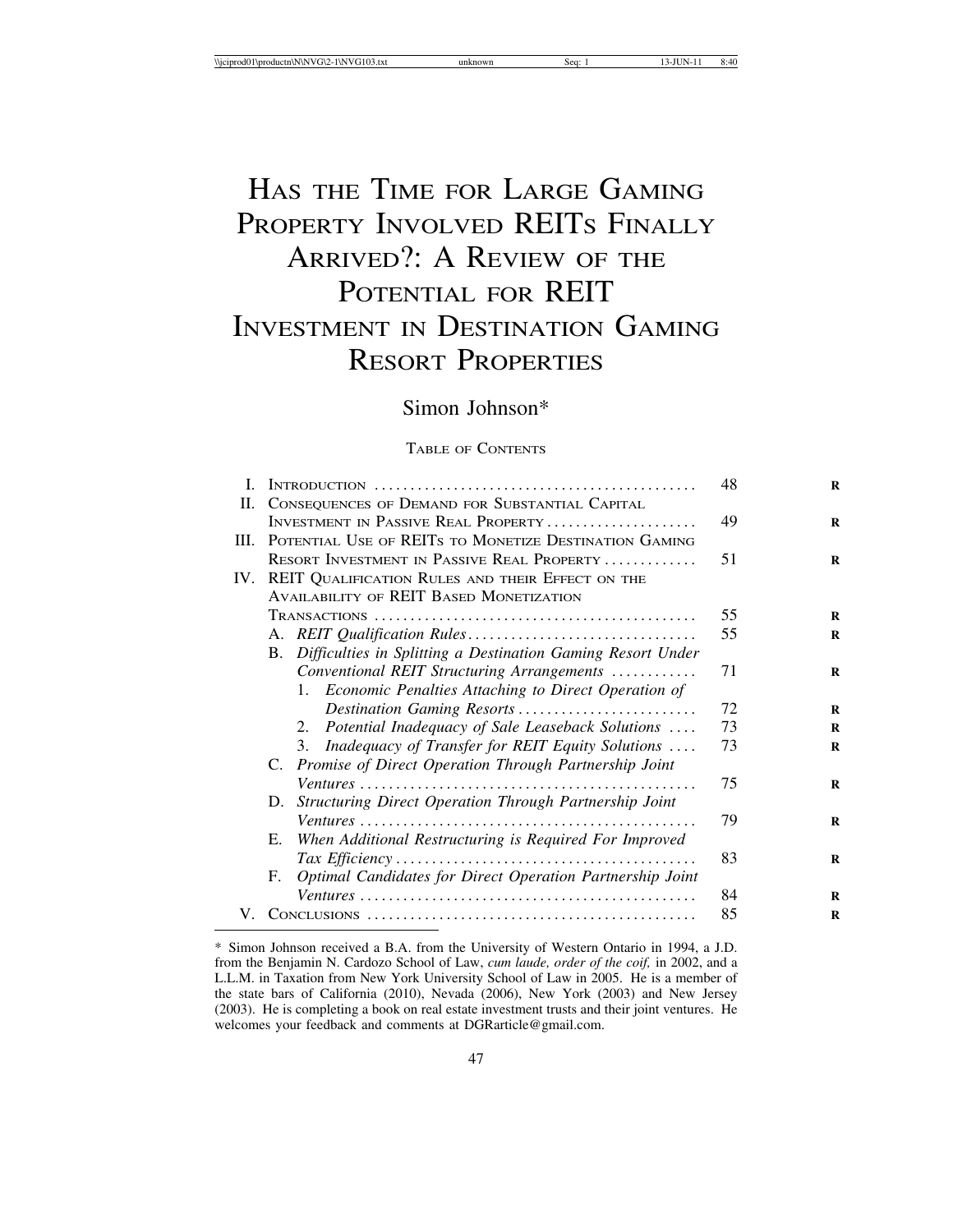# I. INTRODUCTION

A destination gaming resort is a large hotel strategically located in a desirable resort location that offers fine dining, exceptional entertainment, fashionable facilities and atmosphere, luxury furnishings and services, numerous recreational activities, and features legal gaming. Unlike more modest gaming businesses, destination gaming resorts emphasize both hotel and gaming operations. As a result of this dual emphasis, destination gaming resorts are notable for the scale of their investment in real property, which is often in the billions of dollars. These businesses invest in real property to derive income attributable to payments received from mere occupancy, services related to occupancy, and wagering or gaming activities.<sup>1</sup> In this fashion, they combine real property, services, and gaming based lines of business. By combining fees for the use of real property with services and gaming, destination gaming resorts hold assets and derive income that is, for federal income tax purposes, a mixture of passive and active.<sup>2</sup>

In simple terms, passive income is a type of income that represents a constant increase in wealth owing to passive accumulation. Passive accumulation is an accession to wealth that accrues without a taxpayer's exertion or sacrifice and is therefore primarily the result of economic conditions beyond a taxpayer's immediate control. Common examples of passive income include merely receiving interest income, royalty income, dividend income, rents from real property, and amounts hotel guests pay for *mere* occupancy. In contrast to passive income, taxpayers derive active income from their work or economy, a product of substantial management, operation, exertion, or sacrifice. In particular, a destination gaming resort's real property dedicated to passive business and passive sources of income<sup>3</sup> demand most of its capital investment in real property and represents a distinct area where significant but not exclusively passive income is realized.4 In such areas, they realize predominantly passive

<sup>3</sup> For example, its hotel or retail component and general services. *See infra* note 12. <sup>4</sup> Such as charges for mere occupancy, general services and triple net rents for retail space. Non-real estate investment trust tax rules typically distinguish between passive mere rental

<sup>&</sup>lt;sup>1</sup> In the case of destination gaming resorts, its facilities produce income from supplying guests with both occupancy and services (of both a personal and general nature). The former represents payment from guests for the use of real property, while the latter represents payment from the same guests for the enjoyment of general facility services, hospitality services

and gaming. *See infra* note 12.<br><sup>2</sup> For purposes of this article, a reference to passive income or qualifying income means real property rents and other real estate investment trust permissible income sources set out in 26 U.S.C. § 856(d)(1)-(2), (d)(7) (2006 & Supp. II 2008) and Treas. Reg. § 1.856-4 (as amended in 1981), while a reference to active income or non-qualifying income means income that is other than a passive income source. Similarly, passive assets and passive real property refer to real estate assets where predominantly passive business occurs (and other property qualifying under 26 U.S.C. § 856(c)(4) (2006 & Supp. II 2008) such as the hotel tower, while active assets and active real property refer to all assets that do not qualify as passive assets (such as the gaming business and those portions of the real property where gaming is conducted). Additionally, passive business refers to the process of earning passive income, while the term active business refers to the process of earning active income. Notably, investment in passive real property often contains within it opportunities for active business. Income that would constitute a prohibited transaction under 26 U.S.C. § 857(b)(6) (2006 & Supp. II 2008) is treated as neither a passive or active source.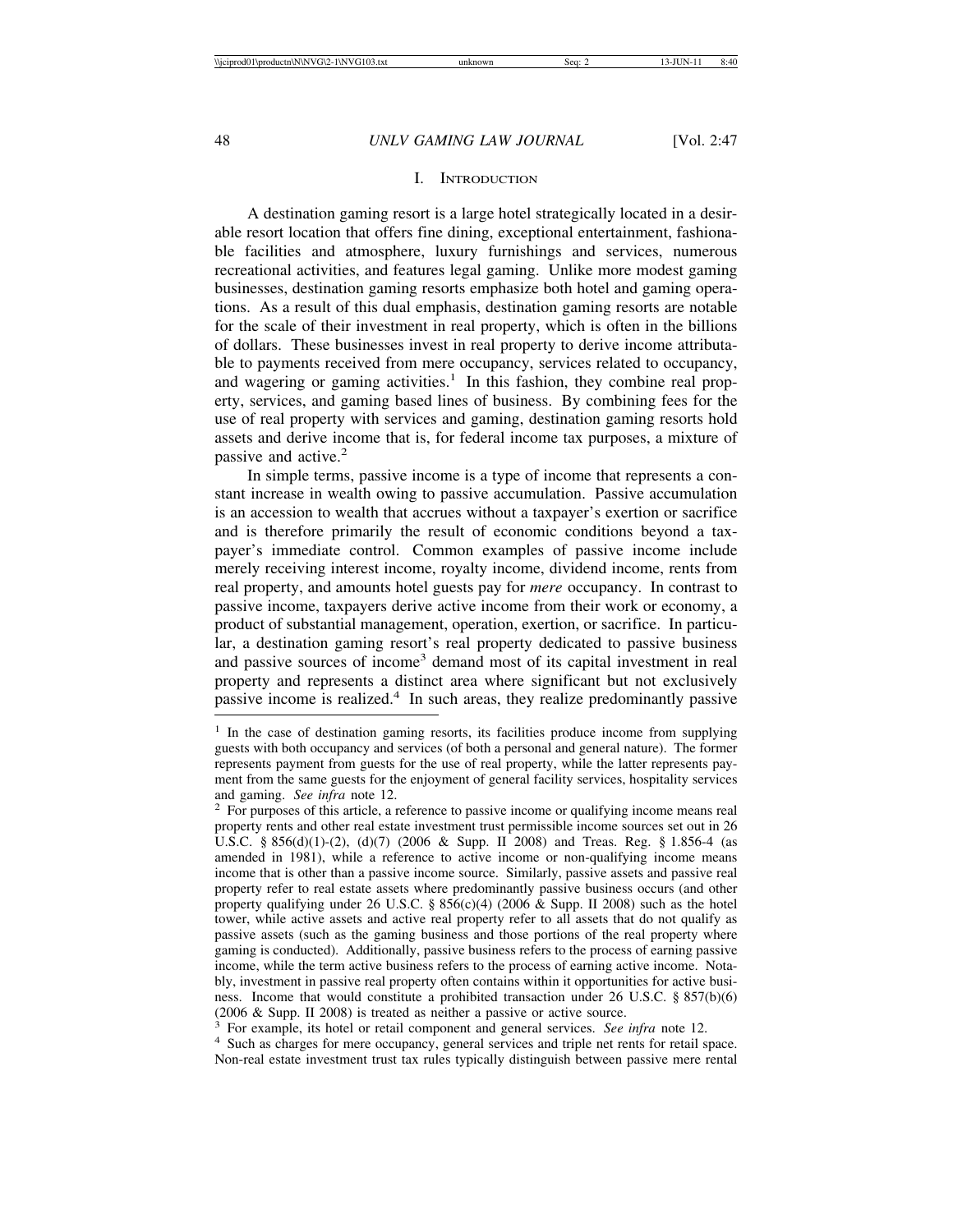income, but also realize lesser yet significant active income. Consequently, the passive real property components of a destination gaming resort are those distinct segments of the property that yield predominantly, but not exclusively, passive income.5 Destination gaming resorts focus equally on active business, in the form of gaming and personal services, and passive business, when gaming revenues are more or less offset by revenues from non-gaming hotel, conference, convention, recreation, retail, and entertainment related facilities.<sup>6</sup>

# II. CONSEQUENCES OF DEMAND FOR SUBSTANTIAL CAPITAL INVESTMENT IN PASSIVE REAL PROPERTY

Gaming resorts on this scale require a massive capital investment, largely to fund their sizable passive real property aspects. In order to acquire the funds needed to invest in real property on this scale, these businesses are or will commonly become publicly traded, allowing them to issue liquid publicly traded debt<sup>7</sup> and equity but coming at the cost of being taxable as a Subchapter "C" corporation as to all of their active and passive business.<sup>8</sup> As detailed below, becoming taxable as a Subchapter "C" corporation is detrimental

income and income received in an active trade of renting property by whether the taxpayer supplies significant services and incurs significant costs in management and operation. Treas. Reg. §  $1.355-3(b)(2)(iii)$ ,  $(b)(2)(iv)$  (as amended in 1989); Treas. Reg. §  $1.367(a)$ - $2T(b)(3)$  (as amended in 2008); Treas. Reg. § 1.1362-2(c)(5) (1992). However, the definition of passive and active income for real estate investment trusts is *sui generis* (with passive income a substantially broader concept), including a history of treating hotel-type income's active and passive components as severable. Treas. Reg. § 1.856-4(a) (as enacted in 1962 by T.D. 6598, 1962-1 C.B. 105). *See infra* Part IV.A. <sup>5</sup> Separated into distinct components, the active real property of a destination gaming resort

comprises those portions of the property where predominantly active business is conducted, such as the gaming floor. Given the luxury market, personal service and short-term occupancy focused nature of the business, there are few or no areas where the business derived is exclusively passive in nature. For instance, the hotel tower is predominantly passive real property, but significant active business is also realized there, such as personal services like room service. Some destination gaming resorts realize exclusively passive business in their retail areas, when they hire sufficiently unrelated management, supply only customary gen-

eral services and resort to triple net lease arrangements. *See infra* Part IV.A. <sup>6</sup> *See, e.g.*, MGM MIRAGE ANN. REP. 29-30 (2008); WYNN RESORTS ANN. REP. 43-47 (2008). *Cf.*, Kisang Ryu & Shawn Jang, *Performance Measurement Through Cash Flow Ratios and Traditional Ratios: A Comparison of Commercial and Casino Hotel Companies,* 12 J. HOSPITALITY FIN. MGMT 15, at 19 (2004). <sup>7</sup> Businesses also use asset-backed debt financing arrangements for real property capital.

However, customary covenants and excessive debt loads limit the firm's capacity to respond to changing economic circumstances or increased competition and may expose the firm to high interest expenses. Still, it may be tax advantageous to capitalize with reasonable levels of debt, as opposed to purely shareholder capital because only debt supports interest deductions. For these reasons, it is likely that operators use a blend of asset-backed debt and, when traded, issues of stock or debt securities.

<sup>8</sup> Businesses organized as corporations, limited liability companies, partnerships, or trusts may become a public company (becoming a business readily traded on a secondary market or traded on an established securities market); doing so subjects them to taxation as if they were Subchapter "C" corporations under special rules that convert non-corporate status into corporate status for tax purposes. This special rule applies unless the publicly traded business' income is overwhelmingly passive in nature. 26 U.S.C. §§ 7704(a), (c)-(d) (2006 & Supp. II 2008), 301, 11(a), 311, 336 (2006), 1362(b)(1)(A)-(B) (2006 & Supp. I 2007).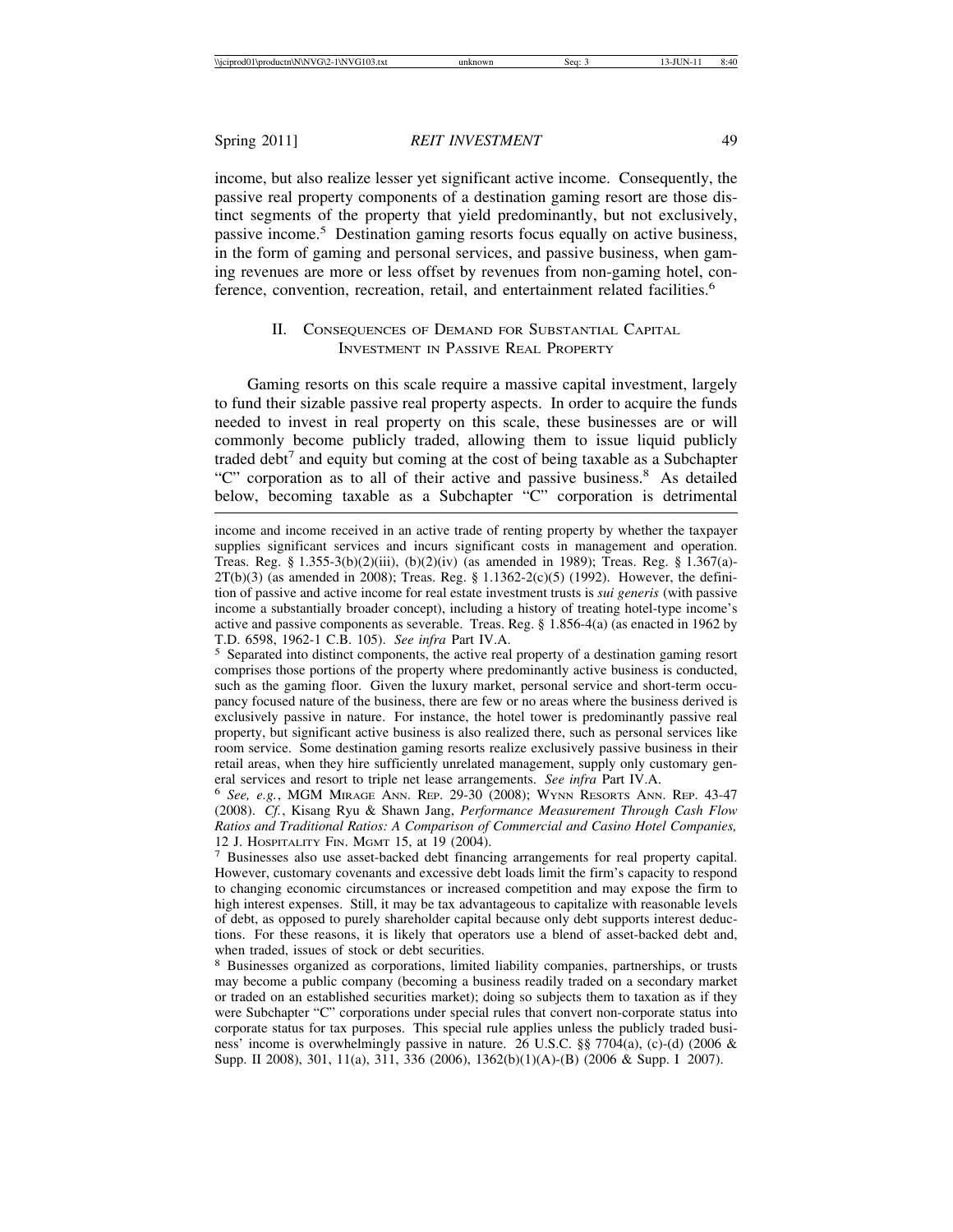because it imposes double taxation on firm income.<sup>9</sup> In many cases, the drive to become publicly traded is substantially attributable to the passive real property's demand for capital investment, which greatly exceeds the capital investment in active real property.<sup>10</sup> In this way, a destination gaming resort's demand for capital investment in passive real property pushes it into becoming publicly traded, dragging all of its income, active and passive, into tax inefficient Subchapter "C." Clearly, these businesses find the tax penalty of Subchapter "C" sufficiently offset by the liquidity and otherwise cost-effective access to capital (both debt and equity) available from being traded on a public market. $11$ 

The consequences of excessive capital investment in real property are widely recognized, even if publicly traded. Like other capital-intensive industries, destination gaming resorts are aware of the benefits of monetizing their capital investment and aim to reduce the amount of capital trapped in the real property necessary to their business operations, particularly their cash intensive passive real property. However, destination gaming resorts have not developed wholly effective strategies in this regard.<sup>12</sup> This is likely due to the sheer scale of these businesses, the fear of losing control over assets critical to business success, and the considerable regulatory overlay these businesses are subject

<sup>&</sup>lt;sup>9</sup> See infra note 29. Additionally, the long-term preferential rate for individuals is unavailable to Subchapter "C" corporations; they are taxed on capital gains at regular corporate rates. 26 U.S.C. §§ 1(h) (2006 & Supp. II 2008), 11 (2006).

<sup>&</sup>lt;sup>10</sup> *See supra* note 7. The areas comprising the passive real property are substantially larger than the areas comprising the active real property (compare, for example, the gross floor area of the hotel tower and the gaming floor). The use and allocation of space at gaming properties is tightly controlled, commonly forcing substantial additional investment in passive real property for even modest increases in core active real property. Additional passive real property requires additional capital investment, but is potentially resolved by directly accessing the public markets for cost effective replacement capital (excepting the tax efficiency cost). *Compare, e.g.,* N.J. STAT. ANN. §§ 5:12-80.1(b), (c), 5:12-80.2 (a), (b) (West 2011), *with* N.J. STAT. ANN. §§ 5:12-83(a), (c)-(d), 5:12-82(b)(1) (West 2011). *Cf.*, James O'Donnel, Seoki Lee & Wesley S. Roehl, *Economics of Scale and the Atlantic City Casino Industry*, 1 INT'L CHRIE CONF. REFEREED TRACK (2009), http://scholarworks.umass.edu/ cgi/viewcontent.cgi?article=1018&context=jhfm.

<sup>&</sup>lt;sup>11</sup> When stock values are elevated, becoming publicly traded is used as both a capital raising arrangement and a monetization strategy for business founders. Depending on the extent to which founders exit the business and raise capital, the transaction may represent the exchange of private investment in capital intensive real property for public market investment, at the cost of taxation under Subchapter "C" as to all active and passive income.

<sup>&</sup>lt;sup>12</sup> Although their options are limited by the need to maintain a desired guest experience throughout the resort, they may monetize retail components by selling them for cash. *See, e.g.*, Las Vegas Sands Corp., Registration Statement (Form S-4) 152-153 (June 7, 2005) (describing the sale of the Grand Canal Shoppes retail area at the Venetian Resort, Las Vegas, NV). As an alternative, they may develop condominium-hotels. A condominium hotel is a hotel in which an investor takes title to a specific hotel room but which remains generally available in a resort managed rental pool. *See, e.g.*, Jennifer Shubinski, *Developers Offering a New Kind of Suite Deal With Condo-Hotels*, LAS VEGAS SUN, Jan. 2, 2006, http://www.lasvegassun.com/news/2006/jan/02/developers-offering-a-new-kind-of-suite-

deal-with-/; Mike Schneider, *Hotel Condo is Growing Trend in U.S.*, Las VEGAS SUN, June 6, 2005, http://www.lasvegassun.com/news/2005/jun/06/hotel-condo-hybrid-is-growingtrend-in-us/; Michael Corkery, Sara Lin and Ruth Simon, *Rooms With a Bubble View*, WALL ST. J., Apr. 5, 2008, http://online.wsj.com/article/SB120735504829291471.html.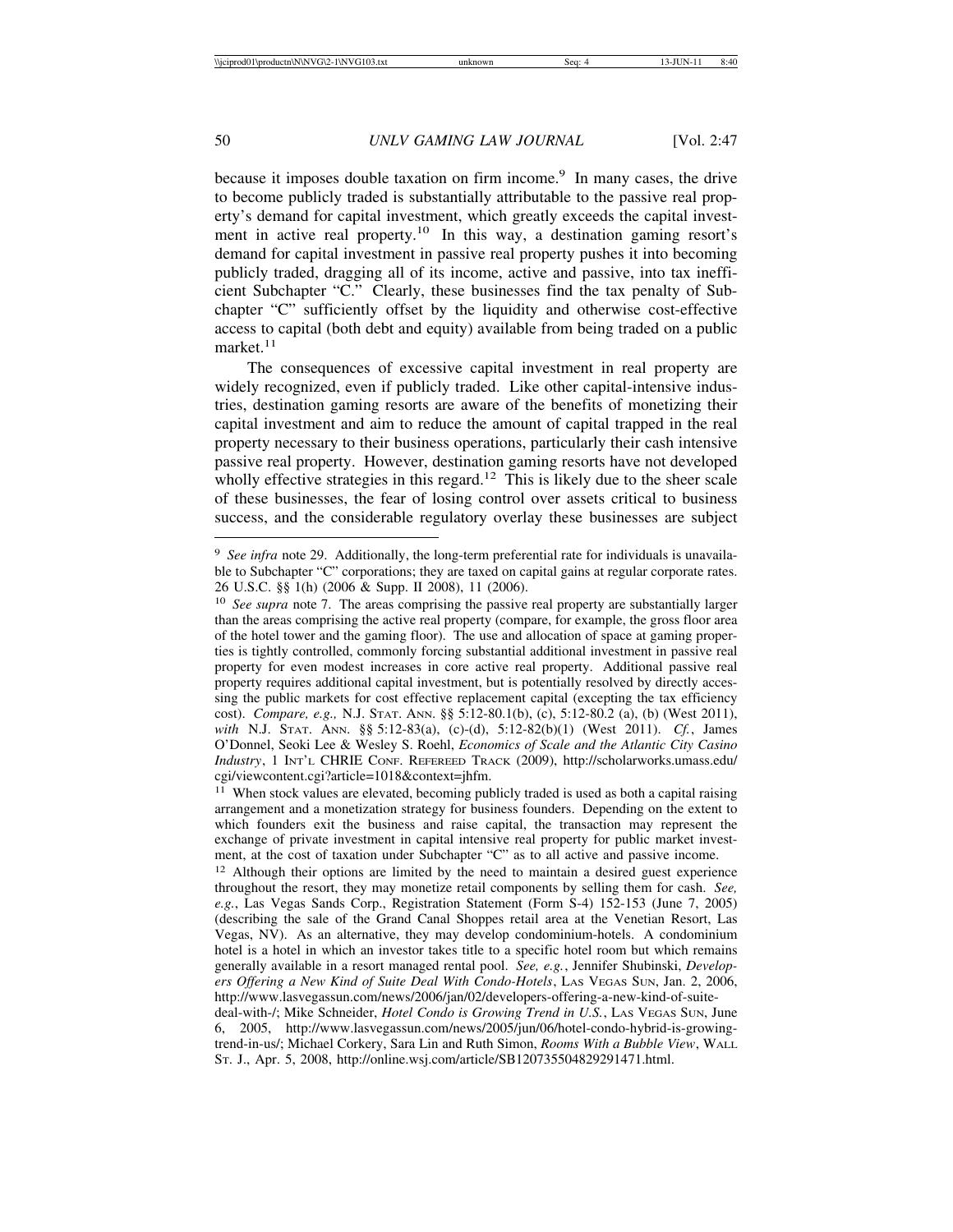to.13 Notwithstanding that destination gaming resorts sooner or later acquire funding on the public capital markets, the capital-intensive nature of these businesses continues to pose a significant business challenge, particularly when funded with excess debt, and imposes undesirable tax outcomes when it drags the entire business into tax inefficient Subchapter "C." Despite the storied evolution of gaming businesses from modest origins into large enterprises operating destination gaming resorts with direct access to public markets, the massive amount of capital investment now essential to, and trapped within, their underlying and predominantly passive real property poses a significant business challenge. However, the scale of the business and severability of the passive real property may permit novel solutions, including restructuring all or some of their passive real property investment using a real estate investment trust ("REIT") based transaction<sup>14</sup> as part of a broader strategy to avoid being dragged into undesirable Subchapter "C" taxation.

# III. POTENTIAL USE OF REITS TO MONETIZE DESTINATION GAMING RESORT INVESTMENT IN PASSIVE REAL PROPERTY

Technically, REITs are tax corporations through which shareholders derive income from debt and/or equity investments in real property in a passive but federal income tax-efficient manner. Corporations began electing REIT status shortly after the authorizing legislation appeared in 1960. Modeled on mutual funds, REITs originated as a method by which individuals with or without significant assets could invest in real property.15 A REIT based transaction is not the only way a destination gaming resort can address, by monetizing, its existing capital investment in real property, but a REIT's access to public markets and inherent tax efficiency make it a presumptively optimal acquirer or joint venture partner.<sup>16</sup> REITs are poised to become an even more attractive structuring option for large real property based businesses for two principal reasons. First, a body of administrative authority suggests that many of the restrictions that make uneconomic REIT involvement in the passive real prop-

<sup>&</sup>lt;sup>13</sup> See supra note 12. This article does not consider the effects, if any, of segmenting destination gaming resort real property, assets and income under state and local law, including gaming regulations.

<sup>&</sup>lt;sup>14</sup> Some experts have proposed that gaming businesses monetize their investment in real property through a REIT involved lease restructuring. *See, e.g.*, *Developments, Double or Nothing*, REAL ESTATE PORTFOLIO, May/June 2007, http://www.nareit.com/portfoliomag/07 mayjun/dev1.shtml.<br><sup>15</sup> See infra note 43.

<sup>&</sup>lt;sup>16</sup> REITs enjoy inherent acquisitional advantages and tax efficiencies that tolerate their paying premium prices for assets, making them presumptively optimal acquirors or joint venture partners. Differences in tax rates reflecting tax advantages or disadvantages are sometimes priced into an asset's value, by a process economists term tax capitalization. In the case of publicly traded entities (like many REITs), the theory holds that a corporation that is freed from a corporate level tax will exhibit a rise in its share value attributable to the elimination of the corporate level tax expense (since the net return derived from holding its equity increases as a result of the removal of the tax). RICHARD A. MUSGRAVE & PEGGY B. MUS-GRAVE, PUBLIC FINANCE IN THEORY AND PRACTICE 259-60 (5th ed. 1984). *See also* STE-PHEN G. UTZ, TAX POLICY – AN INTRODUCTION AND SURVEY OF THE PRINCIPAL DEBATE 21-22 (1993).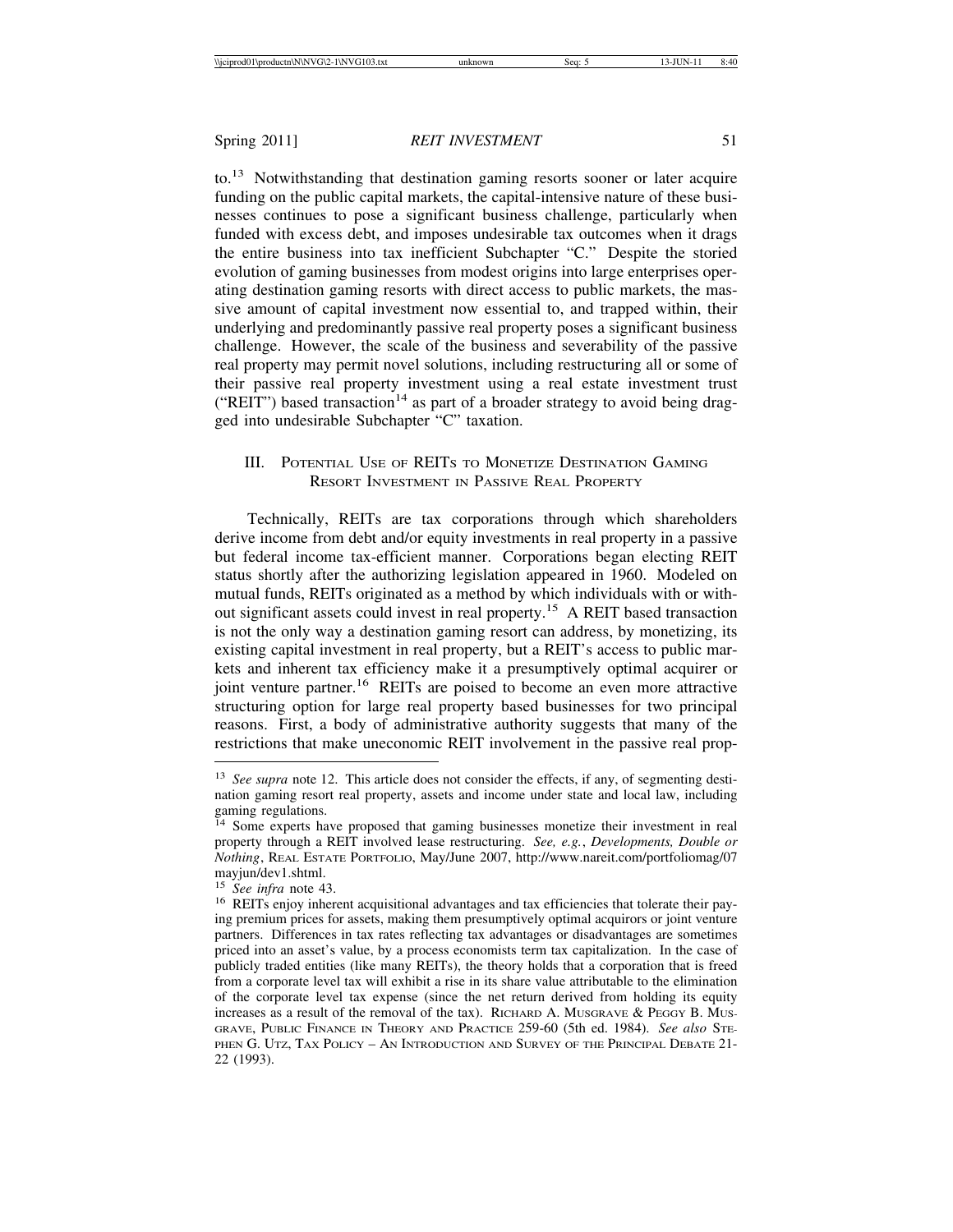erty of businesses that blend active and passive income can be overcome or managed through partnership based operating structures.<sup>17</sup> Second, the relative tax efficiency of REIT arrangements is anticipated to double in 2013.<sup>18</sup>

REITs enjoy substantial federal income tax advantages compared to other widely available real property investment vehicles. Unlike Subchapter "C" corporations, REITs avoid taxation on their distributed earnings.<sup>19</sup> In other words, a REIT's income is taxed only to its shareholders, provided it is distributed.20 This contrasts sharply with "C' corporations, which are taxed on their income and whose shareholders are taxed again on their receipt of the after-tax remainder.<sup>21</sup> When the effective rate of tax applicable to "C" corporations and their shareholders is contrasted with the rate applicable to REIT shareholders under federal income tax provisions applicable to tax year 2010, a REIT investor only pays at his marginal rate.<sup>22</sup> Consequently, REIT shareholders in the top marginal bracket pay at a  $35\%$  rate on the REIT distribution,<sup>23</sup> an amount less than the approximately  $44\%$  combined rate of the "C" corporation<sup>24</sup> and its shareholder (on a qualified dividend<sup>25</sup>), a tax efficiency difference favoring the REIT by about 10%. However, when the George W. Bush-era tax rate cuts expire, the difference between a REIT investor's rate and the top marginal income tax rate becomes approximately 21%, more than doubling the REIT structure's relative tax efficiency (on dividends).<sup>26</sup> These circumstances indicate that destination gaming resort businesses that are already tax pass-throughs should not expect to ameliorate their federal income tax efficiency by accessing

<sup>26</sup> The George W. Bush era tax cuts arose under the Economic Growth and Tax Relief Reconciliation Act of 2001, H.R. 1836, 107th Cong., Pub. L. No. 107-16, 115 Stat. 38 (2001) (codified as amended in scattered sections of 26 U.S.C.) and were broadened and accelerated under the Jobs and Growth Tax Relief Reconciliation Act, H.R. 2, 108th Cong., Pub. L. No. 108-27, 117 Stat. 752 (2003) (codified as amended in scattered sections of 26 U.S.C.). As enacted, these laws were set to sunset at the end of 2010. H.R. 1836, § 901(a)(1). Together, these enactments reduced individual income tax rates to 10%, 15%, 25%, 28%, 33% and 35%, from 15%, 28%, 31%, 36% and 39.6%, while certain 26 U.S.C. § 1(h)(11) (2006 & Supp. II 2008) qualified dividends became taxed at 5% and 15% (when the provisions sunset, the latter rates are scheduled to return and dividends will once again be taxed as ordinary income at a taxpayer's marginal rate). However, these tax rates were extended until the end of 2012. Tax Relief, Unemployment Insurance Reauthorization, and Job Creation Act, H.R. 4853, 111th Cong., Pub. L. No. 111-312, §§ 101-102, 124 Stat. 3296, 3298-99 (2010). This article does not consider any taxes imposed under the Patient Protection and Affordable Care Act, H.R. 3590, 111th Cong., Pub. L. No. 111-148, 124 Stat. 119 (2010).

<sup>&</sup>lt;sup>17</sup> See infra Part IV.C.<br>
<sup>18</sup> See infra note 28.<br>
<sup>19</sup> 26 U.S.C. §§ 11(c)(3) (2006), 857(b)(2)(B) (2006 & Supp. II 2008).<br>
<sup>20</sup> Id. §§ 11(c)(3), 561 (2006), 857(b) (2006 & Supp. II 2008).<br>
<sup>21</sup> Id. §§ 11(a), 61(a)(7), 3 (as amended in 1986). In limited cases, REITs issue capital gain dividends that are taxed at the current long term capital gains rate of 15%. 26 U.S.C. §§ 1, 857(b)(3)(B) (2006 & Supp. II 2008).

<sup>23</sup> *Id.* §§ 1(i)(2) (2006 & Supp. II 2008), 61(a)(7) (2006). <sup>24</sup> *Id.* § 11(b) (2006). <sup>25</sup> *Id.* §§ 1(h)(11) (2006 & Supp. II 2008), 61(a)(7) (2006). REIT distributions are generally ineligible for treatment as a 26 U.S.C. § 1(h)(11) (2006 & Supp. II 2008) qualified dividend since a REIT is not taxed as a corporation. *Id.* § 1(h)(11)(D) (2006 & Supp. II 2008).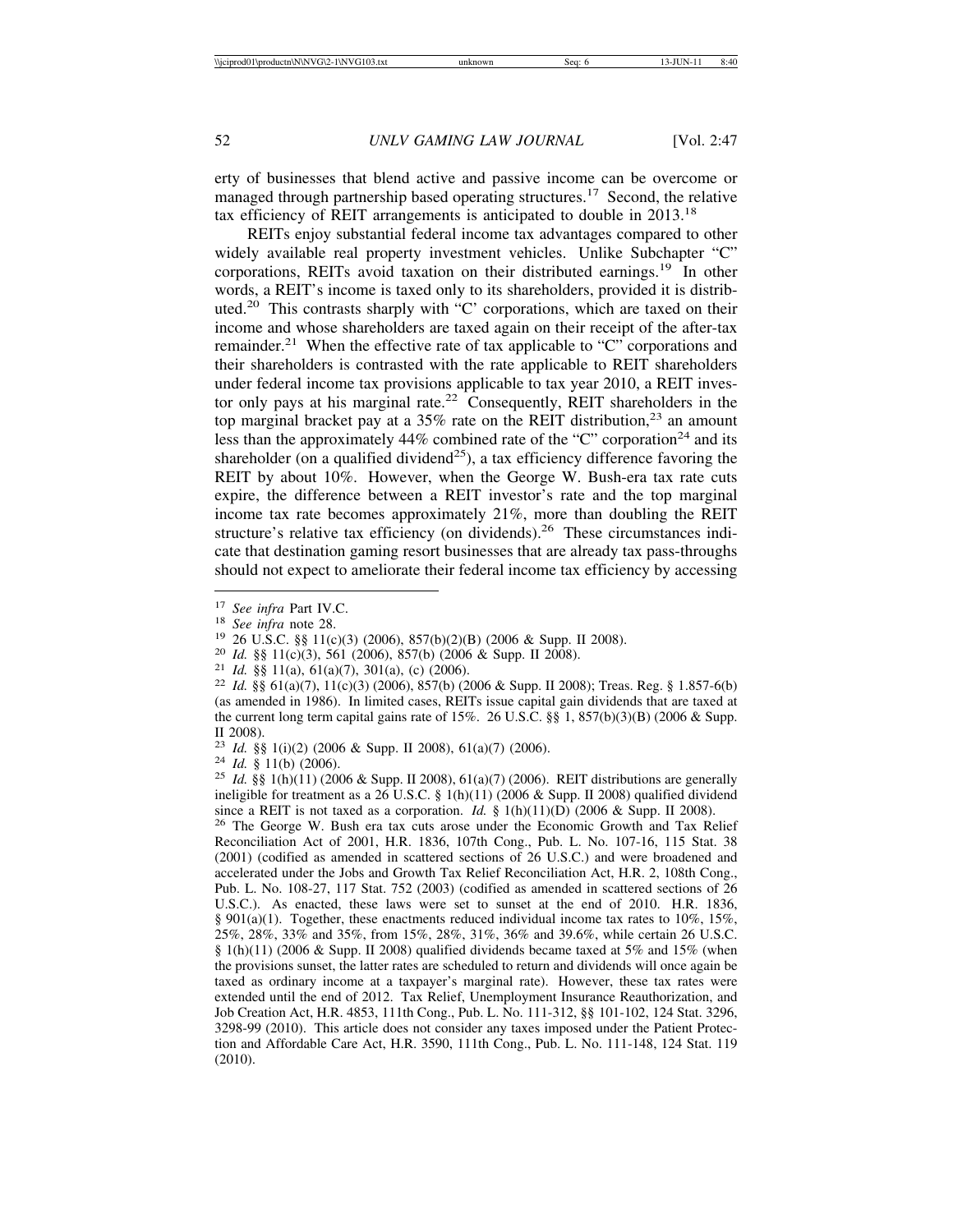REIT tax efficiency as to their passive real property; however when a "C" corporation, or when publicly listed, or about to be publicly listed, a REIT structure may preserve significantly more tax efficient arrangements, as it furthers the monetization of a substantial capital investment in real property.<sup>27</sup>

Generally, businesses that have invested substantial capital in passive real estate can monetize<sup>28</sup> (in the sense of reducing to cash or a liquid near equivalent) their existing investment directly, through a sale-leaseback transaction involving a REIT, or less directly, through a transfer for liquid REIT equity (or its economic equivalent). Fully monetizing a passive real property investment frees up capital and allows them to focus their energy and resources on primary active businesses and assets.<sup>29</sup> However, any sale-leaseback or transfer for REIT equity transaction must preserve the viability of any dependent and intertwined active and passive businesses (here, both aspects are essential to the unique experience and luxury atmosphere the resort is predicated on and that is demanded by guests).<sup>30</sup> A not-yet-publicly-traded destination gaming resort can monetize its capital investment in real property in a tax efficient manner through a REIT based transaction, preserving for its founders its active business in a tax efficient form instead of forcing a public listing transaction that drags all aspects of the business, passive and active, into taxdisadvantageous Subchapter "C". Moreover, because destination gaming resorts combine separable passive real property and active real property, they represent a unique opportunity for a REIT acquisition.<sup>31</sup> In theory, a REIT could acquire all or some of the property, leasing it entirely to a sufficiently unrelated gaming operator (hereinafter, an "operator lease"), or it can acquire only its passive real property components, limiting itself to passive business

<sup>27</sup> Pass-through entities, such as tax partnerships (including limited liability companies taxed as partnerships), normally enjoy greater tax efficiency than Subchapter "C" corporations, for three principal reasons. First, they are not separate taxpaying entities, which permits them to distribute their earnings without reduction for an entity level tax. *See* 26 U.S.C. §§ 701, 702, 11(a), 1363(a)-(b), 301(a), (c), 302(e)(5) (2006). Second, they enjoy a preferential rate on their long-term capital gains that is not available to Subchapter "C' corporations. *See id.* §§ 1(h), 857 (2006 & Supp. II 2008), 11(a) (2006). Third, they are able to allocate tax losses to their equity investors (in contrast to Subchapter "C" corporations, whose losses are isolated within the entity). *See id.* §§ 705, 302(e)(5), 1363(a), 311(b) (2006), 857 (2006 & Supp. II 2008).

<sup>28</sup> Deardorffs' Glossary of International Economics, *Monetize*, http://www-personal.umich. edu/~alandear/glossary/m.html (last visited Jan. 23, 2011).

 $29$  This applies to real property based enterprises whose focus is not developing and repeatedly disposing of real estate.

<sup>30</sup> *See supra* note 14.

<sup>31</sup> *See* 26 U.S.C. § 7704(a)-(b) (2006 & Supp. II 2008); Treas. Reg. § 1.7704-1(a)(1) (as amended in 1995); Treas. Reg.  $\S$  1.7701(1)-3 (as amended in 2000). They may also be attractive to certain publicly traded partnerships. They are not taxed as "C' corporations (unlike other publicly traded partnerships) but as tax partnerships, provided their income is at least 90% passive under criteria set out in 26 U.S.C. § 7704(c) (2006 & Supp. II 2008). However, if they cannot satisfy the passive income requirement, they are taxed under Subchapter "C'. *See id.* § 7704(c)-(d) (2006 & Supp. II 2008). Under 26 U.S.C. § 7704(d)(1)- (4) (2006 & Supp. II 2008), permitted passive sources include real property rents as provided in 26 U.S.C. § 856(d)(1)-(2) (2006 & Supp. II 2008) but without regard to the independent contractor rules set out in 26 U.S.C. § 856(d)(7)(C) (2006 & Supp. II 2008). *Id.* § 7704(c)(3) (2006 & Supp. II 2008). *See supra* note 10.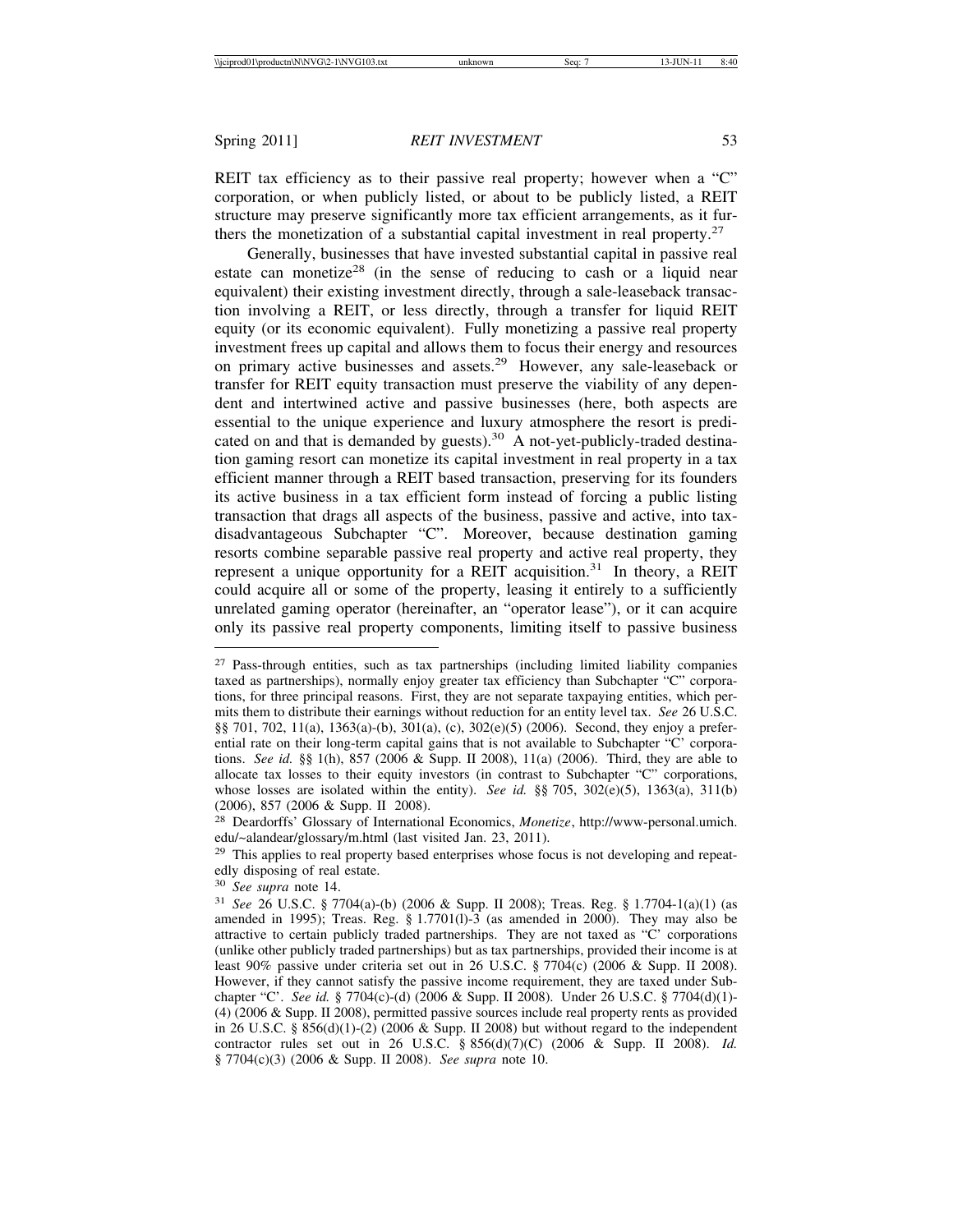from directly supplying accommodation and certain services to guests (hereinafter "direct operation"). Yet, to date, no destination gaming resort business has been restructured to involve a REIT in either way.

The absence of REIT involvement in destination gaming resort businesses is principally attributable to the REIT qualification requirements, and the economic constraints they impose on resorts featuring gaming. Generally, these requirements place strict limits on business structure and operation, as they constrain or eliminate a REIT's ability to engage in active business (forcing REITs to act predominantly as passive investors in real property and to use substantially unrelated suppliers for any active business, aside from a limited amount realizable through taxable subsidiaries<sup>32</sup>). As a general matter, the degree to which the REIT qualification rules would burden the acquisition of real property is primarily a function of the amount, and type, of income it would yield. This, in turn, determines whether it can be arranged with direct operation, or whether REIT involvement is limited to an operating lease. For those few properties that combine substantial amounts of separable active and passive business, the potential for a REIT to directly realize their passive components is a function of the amount of active business remaining at the severed passive real property.<sup>33</sup> In these cases, under conventional structuring approaches not involving leases to taxable subsidiaries, direct involvement depends on whether the value of the net active business required to be conducted in taxable subsidiaries would exceed 25% of the value of all REIT assets (after reduction for a *de minimis* amount of unconstrained active  $income$ <sup>34</sup> and whether distributions out of these subsidiaries would cause the REIT to fail certain tests predicated on sufficient passive real property based income.35 If a REIT is unable or unwilling to directly realize these passive business components, its involvement is limited to acquiring the property and acting as lessor to an unrelated operator (such as a through a sale-leaseback). However, where the real property is a hospitality facility with gaming, its passive real property contains significant active business (owing to its personal services intensive qualities).<sup>36</sup> Here, the active business remaining at the passive real property could overwhelm these general limits, but even if it would not, special qualification rules preclude isolating gaming property active business in a taxable subsidiary. Furthermore, these special rules prevent REITs from leasing the property to their subsidiaries (which, when available, can filter hotel income to the REIT in tax efficient fashion).<sup>37</sup>

<sup>32</sup> *See infra* Part IV.A-B. *Cf.* 26 U.S.C. § 269B (2006) (comparing to stapled entities).

<sup>&</sup>lt;sup>33</sup> Or, to a lesser extent, whether its passive but not real property based qualifying income exceeds 25% of its gross income. Directly realizable customary services income is effectively unlimited. *See infra* Part IV.A.

<sup>34</sup> 26 U.S.C. § 856(c)(3), (c)(4)(B)(ii), (d)(1)-(2), (d)(7), (l)(1) (2006 & Supp. II 2008). For tax years ending on or before December 31, 2008, the effective limit was 20%. *See infra* Part IV.A-B and note 153.

<sup>35</sup> 26 U.S.C. § 856(c)(3) (2006 & Supp. II 2008).

<sup>36</sup> *See supra* notes 3 and 7. Given its excess of active income, a destination gaming resort cannot directly qualify as a REIT.

<sup>37</sup> *See* 26 U.S.C. § 856(c)(2), (c)(4)(B)(ii), (d)(1)-(2), (d)(7), (d)(9)(D), (l)(1) (2006 & Supp. II 2008). *See infra* Part IV.A-B.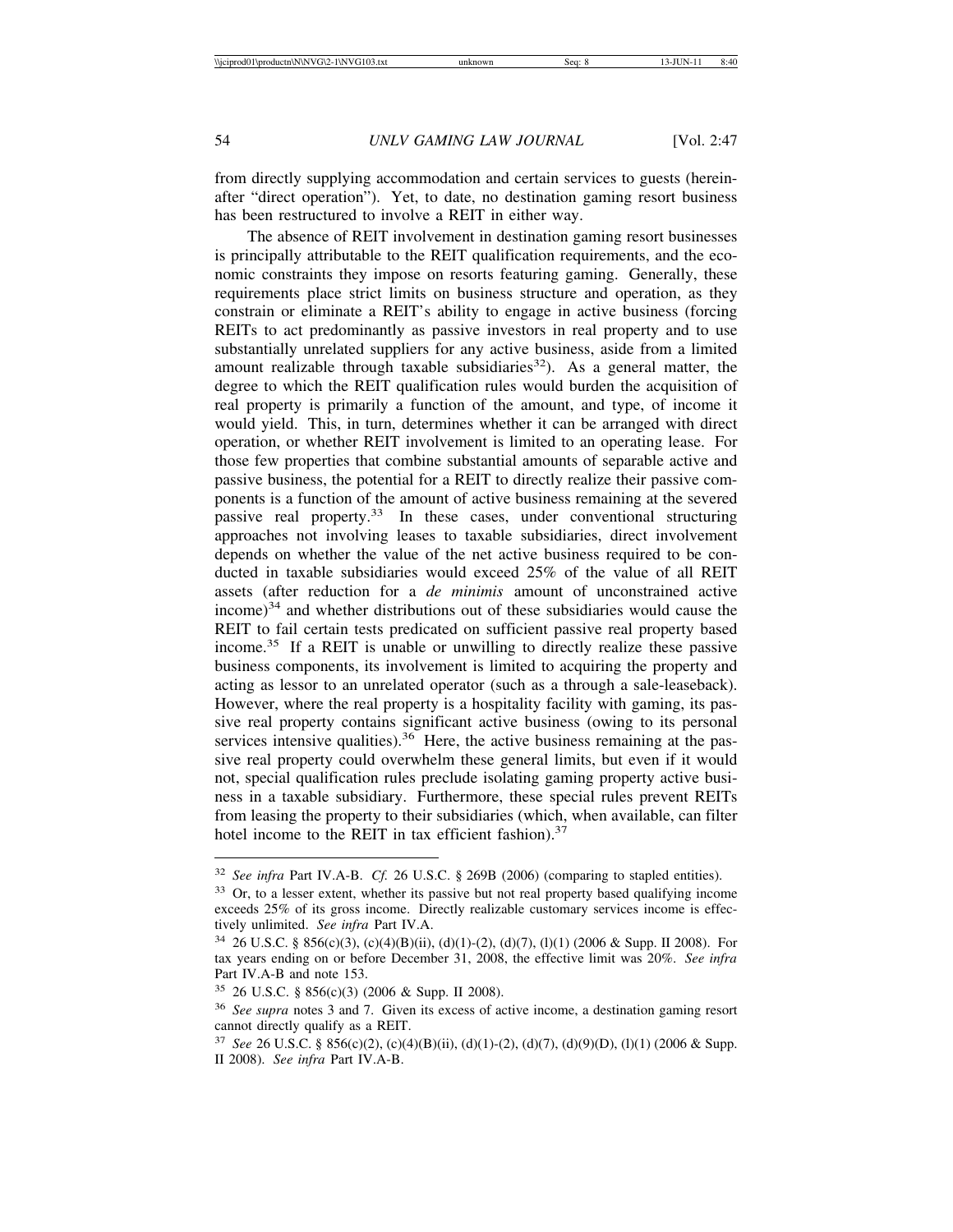These limits represent an inherent economic disadvantage requiring the REIT to forgo directly or indirectly realizing the active business remaining at the passive real property, effectively limiting its involvement to an operator lease.38 Moreover, aside from these limits on gaming properties under the REIT tax rules, because the active and passive aspects of a destination gaming resort are dependent and intertwined, introducing an unrelated operator into its passive real property components is undesirable (this limits the REIT's operator lease to a sale-leaseback). However, the relative clarity of administrative pronouncements on the subsidiary partnerships of REITs, combined with longstanding property law, suggests a method through which a REIT may engage in direct operation of the passive real property of a destination gaming resort without introducing economic or business penalties for the REIT or resort. This partnership arrangement is an alternative to customary structures that limit REIT involvement to the sale-leaseback version of operator leases. Consequently both direct operation, using a special partnership arrangement, and the sale leaseback form of operator lease, allow destination gaming resorts to monetize an existing passive real property investment, and permit them to retain the active aspects of their business in tax efficient form without necessarily introducing business disadvantages, results that are unavailable if the business becomes publicly traded as a whole and taxed as a Subchapter "C" corporation.<sup>39</sup>

These conclusions depend, in many parts, on analogies and inferences drawn from available administrative materials; because REITs are cautious, they typically seek tax rulings before adopting a novel business structure (which supplies a wealth of administrative insight but little precedent). It is important here to emphasize that making an intelligent business decision on whether to consider any REIT involved arrangement depends on integrating business, financial and tax analysis that is necessarily unique to each business.

# IV. REIT QUALIFICATION RULES AND THEIR EFFECT ON THE AVAILABILITY OF REIT BASED MONETIZATION TRANSACTIONS

#### *A. REIT Qualification Rules*

Technically, a REIT is a corporation, trust, or association that has made a REIT election.<sup>40</sup> To validly make and maintain this election, the entity must satisfy numerous requirements. $41$  An entity making a REIT election must satisfy the following organizational tests: (i) the entity must be organized as a

<sup>&</sup>lt;sup>38</sup> *See infra* Part IV.B.<br><sup>39</sup> In cases where the destination gaming resort is already publicly traded, with some adjustments, the arrangement might also serve to offset a sunken capital investment in passive real property as a prelude to a leveraged buy-out or other "going private" transaction as to its active business aspects. For planned destination gaming resort businesses, this arrangement might serve as the basis for a co-venture through which the REIT supplied needed capital investment in passive real property, allowing the destination gaming resort business to remain privately held in tax efficient form.

<sup>40</sup> 26 U.S.C. § 856(c)(1) (2006 & Supp. II 2008); Treas. Reg. § 1.856-2(b) (as amended in 1981).

<sup>41</sup> Treas. Reg. § 1.856-1(a) (as amended in 1981). The original legislation permitting REIT elections was part of An Act to Amend the Internal Revenue Code With Respect to Excise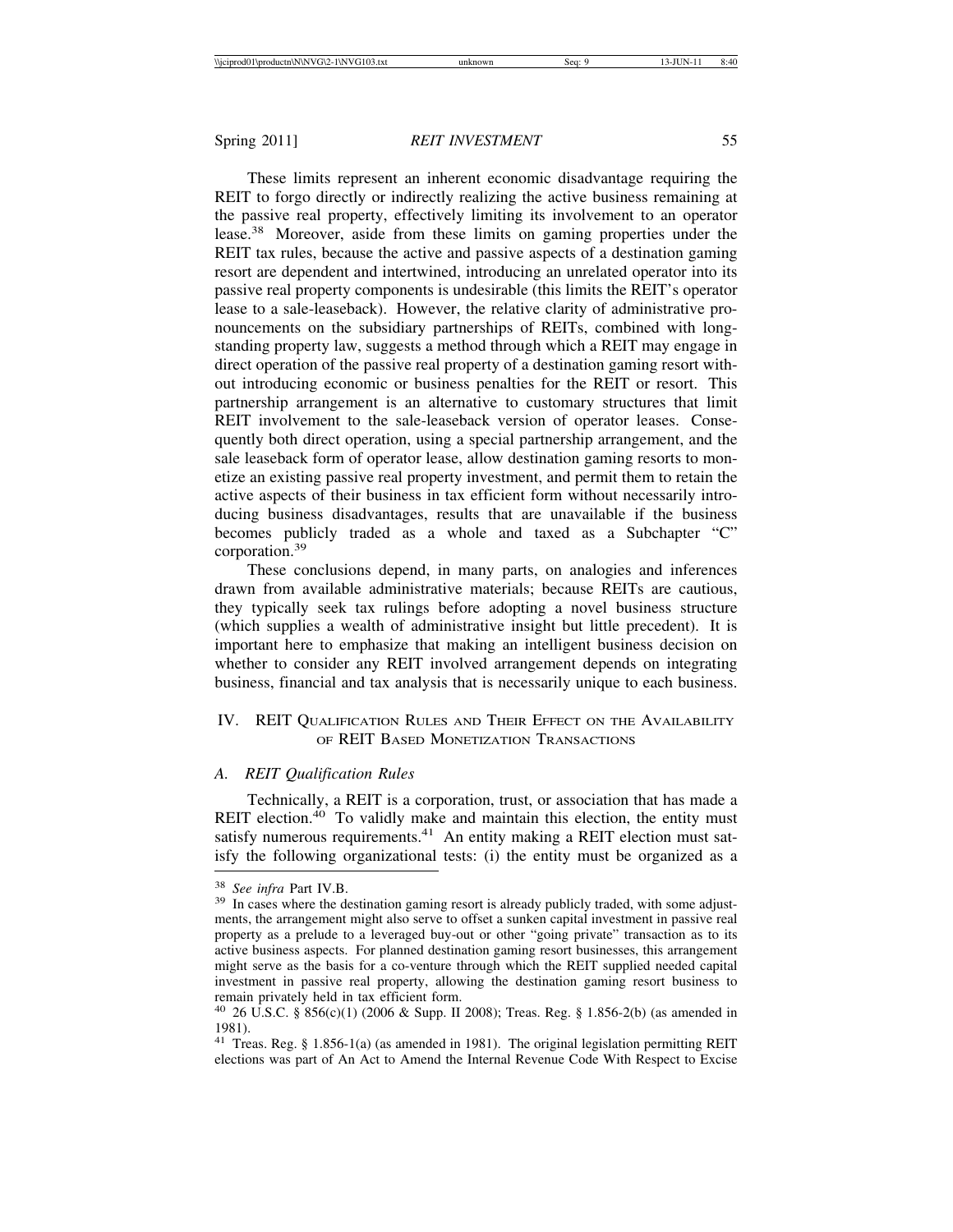corporation, trust, or association;<sup>42</sup> (ii) the entity must be managed by one or more trustee(s) or director(s);<sup>43</sup> (iii) the entity must issue transferable shares or certificates; $44$  (iv) the entity must qualify to be taxed as a domestic corporation (determined as if the REIT election was not in effect);<sup>45</sup> and (v) the entity must have at least one hundred shareholders and cannot be closely held under applicable guidance.46 Finally, the organizational tests require that the entity (i) not constitute a financial institution or insurance company for tax purposes,  $47$  (ii) have in effect a valid REIT election,<sup>48</sup> and (iii) comply with several REIT specific record-keeping requirements.<sup>49</sup>

In addition, the entity must satisfy operational tests,  $50$  which are tests as to the source and distribution of its income, and as to the amount and nature of its assets. The operational tests require that: (i) at least 75% of the value of the entity's assets constitute real property assets,<sup>51</sup> cash,<sup>52</sup> cash items,<sup>53</sup> or government securities<sup>54</sup> (hereinafter the "Asset(s) Test");<sup>55</sup> (ii) no more than  $25\%$  of the value of entity's assets constitute securities of any issuer (other than securities permitted under the Assets Test);<sup>56</sup> (iii) no more than  $25\%$  of the value of

<sup>46</sup> 26 U.S.C. § 856(a)(5)-(6), (h) (2006 & Supp. II 2008); Treas. Reg. § 1.856-1(b)(6)-(7), (d)(5) (as amended in 1981). To identify REITs with excessively concentrated ownership, the rules incorporate (after modification) the personal holding company test of 26 U.S.C. § 542(a)(2) (2006) and the stock attribution rules of 26 U.S.C. §§ 544 (2006) and 856(h)(1) (2006 & Supp. II 2008) [hereinafter "The 5-50 Rule"].

<sup>47</sup> *Id.* § 856(a)(4) (2006 & Supp. II 2008); Treas. Reg. § 1.856-1(b)(5) (as amended in 1981).

<sup>48</sup> 26 U.S.C. § 856(a)(2), (c)(1), (g) (2006 & Supp. II 2008). *See* Treas. Reg. § 1.856-8 (1981).

<sup>49</sup> *See* 26 U.S.C. §§ 856(f)(1), (k), 857(f) (2006 & Supp. II 2008); Treas. Reg. § 1.857-8 (as amended in 1981).

<sup>50</sup> 26 U.S.C. § 856(a)(7), (c) (2006 & Supp. II 2008).

<sup>51</sup> *Id.* § 856(c)(4)(A), (c)(5)(A)-(B) (2006 & Supp. II 2008); Treas. Reg. § 1.856-2(d) (as amended in 1981); Treas. Reg. § 1.856-3(a)-(b), (d) (as amended in 1992).

<sup>52</sup> 26 U.S.C. § 856(c)(4)(A) (2006 & Supp. II 2008). *See also* Rev. Rul. 72-7,1 1972-1 C.B. 99; Rev. Rul. 77-59, 1977-1 C.B. 196.

<sup>53</sup> Such as non-purchased receivables and certificates of deposit. 26 U.S.C. § 856(c)(4)(A) (2006 & Supp. II 2008); Treas. Reg. § 1.856-2(d)(3) (as amended in 1981).

<sup>54</sup> 26 U.S.C. § 856(c)(4)(A), (c)(5)(F) (2006 & Supp. II 2008); 15 U.S.C. § 80a-1 (2006); 15 U.S.C.A. § 80a-2(16) (West, Westlaw through Pub. L. No. 111-203 effective July 21, 2010).

<sup>55</sup> 26 U.S.C. § 856(a)(7), (c)(4)(A) (2006 & Supp. II 2008).

<sup>56</sup> *Id.* § 856(c)(4)(B)(i), (c)(5)(F) (2006 & Supp. II 2008). The term securities does not include interests in real property within the definition of 26 U.S.C. § 856 (2006 & Supp. II 2008), including partnership interests, securities held in partnership solution (where sufficient passive real property assets and income exist), and certain partnership issued securities

Taxes on Cigars, H.R. 10960, 86th Cong., Pub. L. No. 86-779, 74 Stat. 998, 1003-04 (1960) (codified as amended in scattered sections of 26 U.S.C.). H.R. REP. NO. 86-2020 (1960). <sup>42</sup> 26 U.S.C. § 856(a) (2006 & Supp. II 2008). *See also* Treas. Reg. § 301.7701-2(b) (as amended in 2009); Treas. Reg. § 301.7701-4 (as amended in 1996).

<sup>43</sup> 26 U.S.C. § 856(a)(1) (2006 & Supp. II 2008); Treas. Reg. § 1.856-1(b)(1), (d)(1) (as amended in 1981).

<sup>44</sup> 26 U.S.C. § 856(a)(2) (2006 & Supp. II 2008); Treas. Reg. § 1.856-1(b)(2), (d)(2) (as amended in 1981).

<sup>45</sup> 26 U.S.C. § 856(a)(3) (2006 & Supp. II 2008); Treas. Reg. § 1.856-1(b)(3) (as amended in 1981).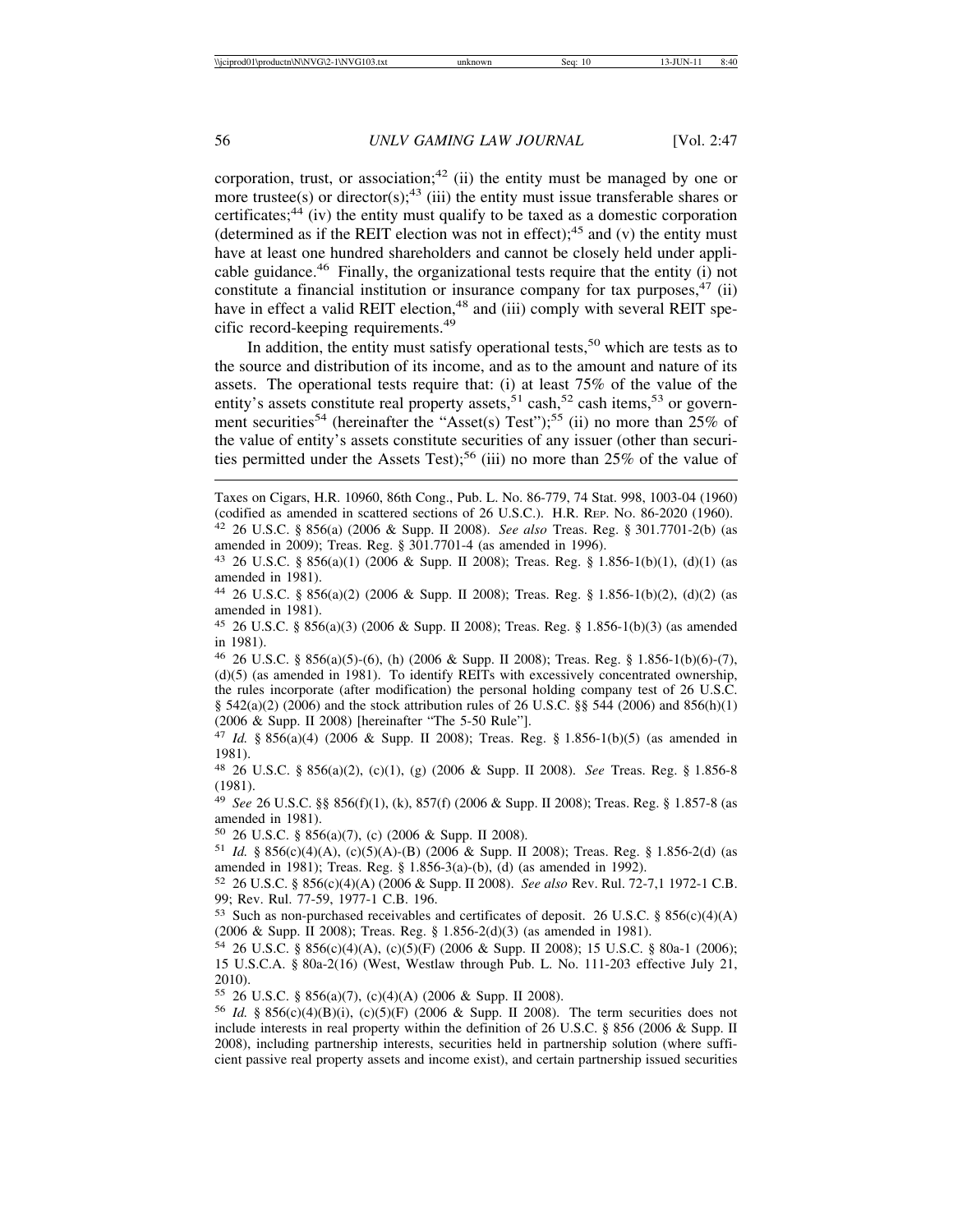the entity's assets consists of the securities of its taxable REIT subsidiaries; $57$ (iv) the entity does not have more than 5% of the value of its total assets in securities issued by any one issuer (not counting any securities of taxable REIT subsidiaries, government securities, or securities includable in the Assets Test);<sup>58</sup> (v) the entity does not own 10% or more of the value of the total outstanding securities issued by any one issuer (not counting the value of any taxable REIT subsidiary securities owned and not counting government securities),59 and (vi) the entity does not hold more than 10% of the total voting power of the outstanding securities of any one issuer (not counting those of any taxable REIT subsidiaries or government securities, and not counting securities that are includable in the Assets Test).<sup>60</sup>

Moreover, the operational tests require that: (i) at least 75% percent of the entity's gross taxable income<sup>61</sup> consists of rents from real property,<sup>62</sup> gains from dispositions of real property,<sup>63</sup> distributions from other REITs,  $64$  interest on obligations secured by land, interests in land or improvements to land,<sup>65</sup> income from foreclosure property,<sup>66</sup> or other specified income<sup>67</sup> (hereinafter the "75% Income Test"); and (ii) at least 95% of the entity's gross taxable income consists of rents from real property,<sup>68</sup> gains from real property dispositions,<sup>69</sup> distributions from other REITs (such as dividends),<sup>70</sup> interest,<sup>71</sup> income from foreclosure property,<sup>72</sup> dividends,<sup>73</sup> and gains from stock and security

 $57$  26 U.S.C. § 856(c)(4)(B)(ii) (2006 & Supp. II 2008). "Securities" for this purpose is defined by reference to 26 U.S.C. § 856(c)(5)(F) (2006 & Supp. II 2008).

<sup>58</sup> *Id.* § 856(c)(4)(B)(iii), (c)(4)(B)(iii)(I) (2006 & Supp. II 2008).

<sup>63</sup> Including gains from disposing of certain interests in real property (other than inventory) and interests in mortgages, or gains from the sale of the shares of other REITs. *Id.* § 856(c)(3)(C) (2006 & Supp. II 2008).

<sup>64</sup> Only dividends from other REITs constitute qualifying income for purposes of the 75% Income Test. *Id.* § 856(c)(3)(D) (2006 & Supp. II 2008).

<sup>66</sup> *Id.*

<sup>68</sup> *Id.* § 856(c)(2)(C), (d)(1) (2006 & Supp. II 2008).

<sup>70</sup> *Id.* § 856(c)(2)(A) (2006 & Supp. II 2008).

held (but limited to the extent of the REITs' interest in the partnership). *Id.* § 856(m)(3)-(4) (2006 & Supp. II 2008); Treas. Reg. § 1.856-3(e) (as amended in 1992).

<sup>59</sup> *Id.* § 856(c)(4)(B)(iii)(III) (2006 & Supp. II 2008). *See also* I.R.S. Priv. Ltr. Rul. 2002- 34-054 (Aug. 23, 2002). Value for purposes of this rule is determined without regard to whether the securities have voting rights. 26 U.S.C. § 856(c)(4)(B)(iii)(III) (2006 & Supp. II 2008). *Cf.*, S. REP. NO. 106-201, at 57 (1999).

<sup>60</sup> 26 U.S.C. § 856(c)(4)(B)(iii)(II) (2006 & Supp. II 2008).

<sup>&</sup>lt;sup>61</sup> Excluding income from certain prohibited transactions. 26 U.S.C. § 856(c)(3) (2006 & Supp. II 2008); Treas. Reg. § 1.856-2(c) (as amended in 1981).

 $62$  26 U.S.C. § 856(c)(3)(A) (2006 & Supp. II 2008). Rents from real property are defined in 26 U.S.C. § 856(d) (2006 & Supp. II 2008).

<sup>65</sup> *Id.* § 856(c)(3)(F) (2006 & Supp. II 2008).

<sup>67</sup> These other sources are abatements or refunds of property taxes, certain loan commitment fees, gains on real property from the prohibited transactions safe-harbor, and qualified temporary investment income, as permitted by 26 U.S.C. § 856(c)(3)(E), (c)(3)(G)-(I), (c)(5)(D) (2006 & Supp. II 2008).

<sup>69</sup> *Id.* § 856(c)(2)(D) (2006 & Supp. II 2008).

<sup>71</sup> *Id.* § 856(c)(2)(B) (2006 & Supp. II 2008); Treas. Reg. § 1.856-5(a) (as amended in 1981).

<sup>72</sup> 26 U.S.C. § 856(c)(2)(F) (2006 & Supp. II 2008).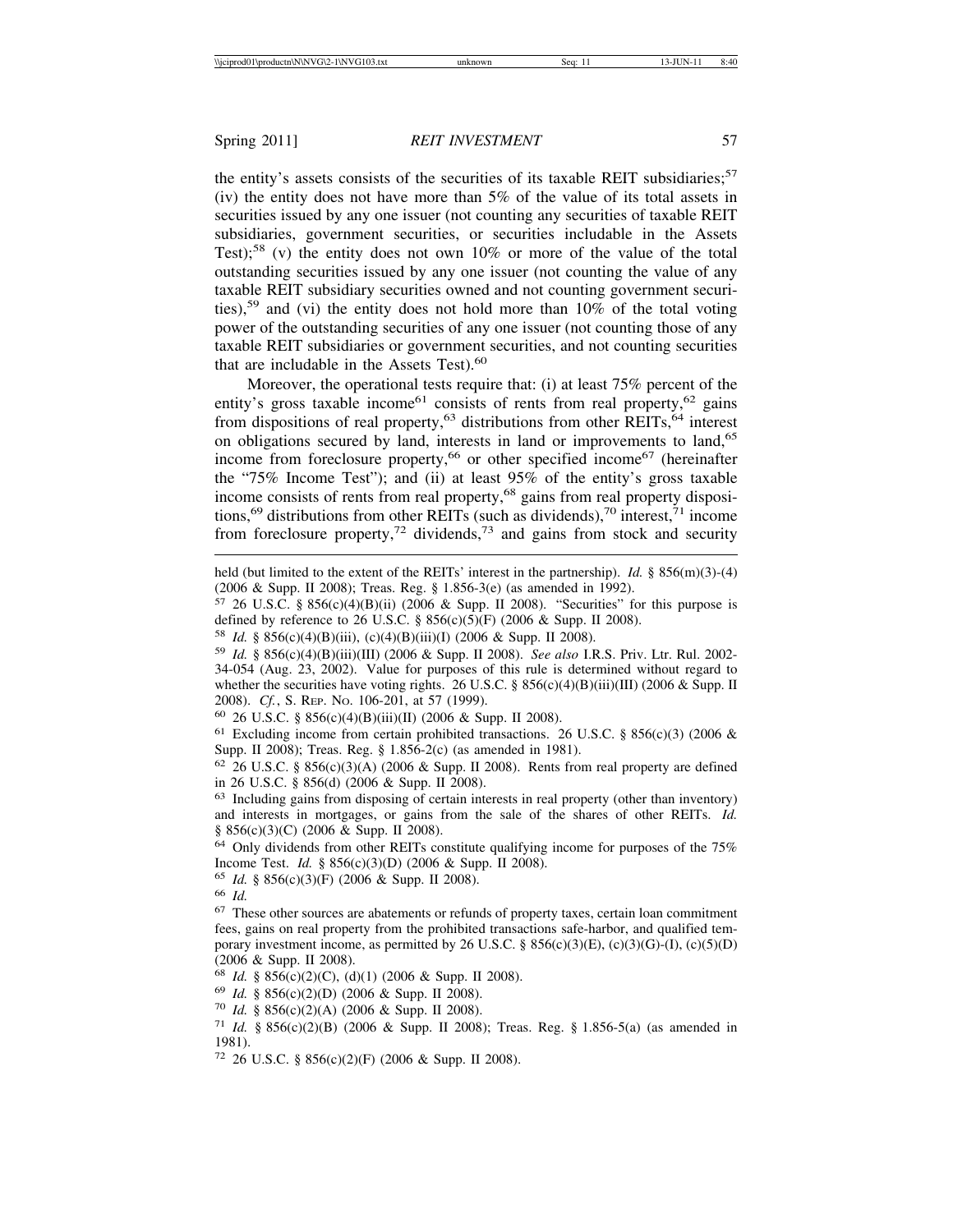dispositions<sup>74</sup> (hereinafter the "95% Income Test").<sup>75</sup> Finally, the operational tests require that the entity distribute at least 90% of its REIT taxable income each year and 90% of its net after tax foreclosure property income if it has any (after reduction for any excess non-cash income)<sup>76</sup> and preclude the entity from holding any earnings and profits that were accumulated in a year it was not qualified as a REIT.<sup>77</sup>

A key requirement is the definition of real property assets for the purposes of the Assets Test. The term includes real property,78 mortgages on land and improvements,79 shares of stock and certificates of beneficial interest in other REITs, certain temporary investments,<sup>80</sup> and certain interests in real estate mortgage investments conduits.<sup>81</sup> Importantly, real property assets are deemed to include a REIT's proportionate interest in real property owned by partnerships in which the REIT is a partner.<sup>82</sup> For purposes of the Assets Test, all interests in real estate are real property assets; $83$  accordingly, fee ownership, coownership, leaseholds and analogues thereto, and options to purchase land or improvements to land or leaseholds count as real property in determining the satisfaction of the Assets Test.<sup>84</sup> Although real property assets are deemed to include inherently permanent structures<sup>85</sup> and building structural components,86 accessories to the operation of a business are not real property for

<sup>73</sup> Dividends from any source qualify for purposes of the 95% Income Test. *Id.* § 856(c)(2)(A), (c)(3)(D) (2006 & Supp. II 2008).

<sup>&</sup>lt;sup>74</sup> The stock, securities and real property disposed of cannot constitute inventory property within 26 U.S.C. § 1221(a)(1) (2006). *Id.* § 856(c)(2)(D) (2006 & Supp. II 2008).

<sup>75</sup> *Id.* § 856(c)(2) (2006 & Supp. II 2008); Treas. Reg. § 1.856-4 (as amended in 1981). Other qualifying sources include abatements and refunds of property taxes, gains on real property within a prohibited transactions safe harbor, and loan commitment fees. 26 U.S.C. §  $856(c)(2)(E)$ , (c)(2)(G)-(H) (2006 & Supp. II 2008). Certain mineral royalty income earned by timber REITs is treated as qualifying income for purposes of the 95% Income Test. *Id.* § 856(c)(2)(I), (c)(5)(I) (2006 & Supp. II 2008). The remaining 5% of REIT income is unrestricted; it may be passive or active, and based on real property or non-real property assets. *See infra* note 100.

<sup>76</sup> 26 U.S.C. § 857(a)(1)(A) (2006 & Supp. II 2008).

<sup>77</sup> *Id.* § 857(a)(2)(B) (2006 & Supp. II 2008); Treas. Reg. § 1.857-11 (as amended in 2000). <sup>78</sup> 26 U.S.C. § 856(c)(5)(B) (2006 & Supp. II 2008); Treas. Reg. § 1.856-3(c)-(d), (f) (as amended in 1992). These are real property interests such as leaseholds, land, improvements and certain building components. The phrase also includes co-ownership interests but does not include oil or gas royalty interests. 26 U.S.C. § 856(c)(5)(C) (2006 & Supp. II 2008). <sup>79</sup> *Id.* § 856(c)(5)(B) (2006 & Supp. II 2008); Rev. Rul. 76-101, 1976-1 C.B. 186; Rev. Rul. 77-459, 1977-2 C.B. 239.

<sup>80</sup> 26 U.S.C. § 856(c)(5)(C)-(D)(ii) (2006 & Supp. II 2008).

<sup>81</sup> *Id.* §§ 856(c)(5)(C)-(D) (2006 & Supp. II 2008), 860A-860G (2006).

<sup>82</sup> Treas. Reg. § 1.856-3(g). *See also* Rev. Proc. 2003-65, 2003-32 I.R.B. 336; I.R.S. Priv. Ltr. Rul. 2002-34-054 (Aug. 23, 2002). *See infra* Part IV.C.

<sup>83</sup> 26 U.S.C. § 856(c)(5)(B), (D) (2006 & Supp. II 2008).

<sup>84</sup> *Id.* § 856(c)(5)(B)-(C) (2006 & Supp. II 2008); Treas. Reg. § 1.856-3(c). *See also* I.R.S. Priv. Ltr. Rul. 2000-39-017 (Sept. 29, 2000); Rev. Rul. 64-75, 1964-1 C.B. 228.

<sup>85</sup> Treas. Reg. § 1.856-3(d). For example, the IRS has ruled that billboards are inherently permanent structures. Rev. Rul. 80-151, 1980-1 C.B. 7.

<sup>86</sup> Treas. Reg. § 1.856-3(d). *Cf.*, Treas. Reg. § 1.856-6(b)(2) (as amended in 2001). *See also* I.R.S. Priv. Ltr. Rul. 2000-27-034 (July 7, 2000).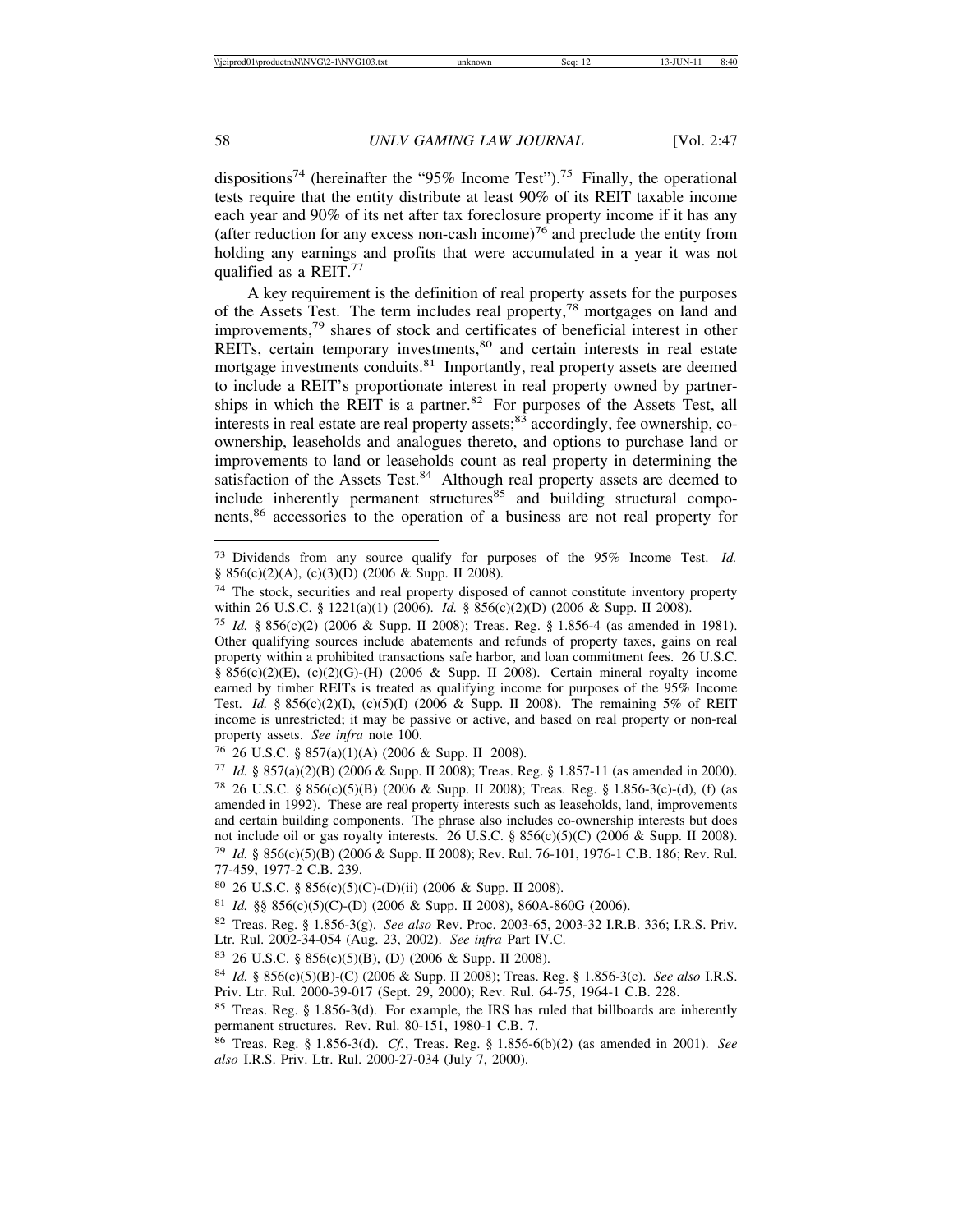purposes of the Assets Test. $87$  Accordingly, hotel furnishings and movable gaming equipment do not constitute real property assets for purposes of the Assets Test.<sup>88</sup>

There is significant complexity within the 75% Income Test and 95% Income Test.89 Equity or property holding REITs derive nearly all their qualifying income from their Internal Revenue Code (hereinafter "IRC") §  $856(d)(1)(A)^{90}$  rents (hereinafter "real property rents"), deriving substantially less qualifying income from charges for services that are customarily furnished (with the rental of real property),  $91$  and amounts received for *de minimis* personal property leases.<sup>92</sup> However, the definition of real property rents interacts with a rule that excludes any impermissible tenant services income within IRC § 856(d)(2)(C) (hereinafter "impermissible tenant services income").<sup>93</sup> This limits qualifying real property rents to:

• Gross amounts<sup>94</sup> received for the use of, or right to use, the REIT's real property<sup>95</sup> (hereinafter "real property payments") where no services are provided;

<sup>&</sup>lt;sup>87</sup> Even if a structure or component is a fixture for local law purposes, because local law definitions of real property interests are not controlling. Instead, federal tax law definitions control what constitutes a real property asset, for purposes of 26 U.S.C. § 856(c) (2006 & Supp. II 2008). Treas. Reg. § 1.856-3(d); I.R.S. Priv. Ltr. Rul. 1999-04-019 (Jan. 29, 1999). <sup>88</sup> *See* Treas. Reg. § 1.856-3(d). *See also* I.R.S. Priv. Ltr. Rul. 2008-40-028 (Oct. 3, 2008).

<sup>&</sup>lt;sup>89</sup> 26 U.S.C. § 856(c)(2)-(3) (2006 & Supp. II 2008), respectively.<br><sup>90</sup> *Id.* § 856(d)(1)(A) (2006 & Supp. II 2008).<br><sup>91</sup> *Id.* § 856(d)(1)(B) (2006 & Supp. II 2008); Treas. Reg. § 1.856-4(b)(1) (as amended in 1981).<br><sup>92</sup> 26 U.S.C. § 856(d)(1)(C) (2006 & Supp. II 2008).

<sup>92</sup> 26 U.S.C. § 856(d)(1)(C) (2006 & Supp. II 2008). <sup>93</sup> *Id.* § 856(d)(2)(C) (2006 & Supp. II 2008). As defined in 26 U.S.C. § 856(d)(7)(A) (2006 & Supp. II 2008). The income of a REIT from services (including directly realized services customarily furnished under 26 U.S.C. §  $856(d)(1)(B)$  (2006 & Supp. II 2008)), and from the operation or management of real property, constitutes impermissible tenant services income within 26 U.S.C. § 856(d)(2)(C), (d)(7)(A) (2006 & Supp. II 2008). Impermissible tenant services income is included in the REIT's total gross income for purposes of applying the 75% Income Test and the 95% Income Test, but is not treated as qualifying income. *Id.* § 856(d)(7)(E) (2006 & Supp. II 2008). However, income from services furnished using taxable REIT subsidiary arrangements, services furnished using independent contractor arrangements, and from directly provided customary services that do not give rise to unrelated business taxable income are excluded from impermissible tenant services income. *Id.* § 856(d)(2)(C), (d)(7)(A), (d)(7)(C) (2006 & Supp. II 2008). *See generally* I.R.S. Priv. Ltr. Rul. 94-24-033 (June 17, 1994). Impermissible tenant services income is determined on a property-by-property basis (not a lease-by-lease basis). Rev. Rul. 98-60, 1998-2 C.B. 749; I.R.S. Priv. Ltr. Rul. 2000-39-017 (Aug. 29, 2000).

<sup>94</sup> Income from contractual shares in the income or profits of REIT lessees is non-qualifying, but generally a REIT derives qualifying rent when calculated as a percentage of gross sales or gross receipts. 26 U.S.C. §  $856(d)(2)(A)$  (2006 & Supp. II 2008); Treas. Reg. § 1.856-4(b)(3) (as amended in 1981).

<sup>95</sup> 26 U.S.C. § 856(d)(1)(A) (2006 & Supp. II 2008); Treas. Reg. § 1.856-4(a). These rules link REIT gross income to the use of (and transfer of rights in connection with) the REIT's real property ("the term 'rents from real property' means, generally, the gross amount received *for the use of, or the right to use*, real property of the [REIT]"). Treas. Reg. § 1.856-4(a) (emphasis added). Fixed easement and license fees have been held to qualify as real property rents. I.R.S. Priv. Ltr. Rul. 1999-08-023 (Feb. 26, 1999) (with customary services supplied by independent contractors). *Cf.*, I.R.S. Priv. Ltr. Rul. 2000-41-024 (Oct. 13,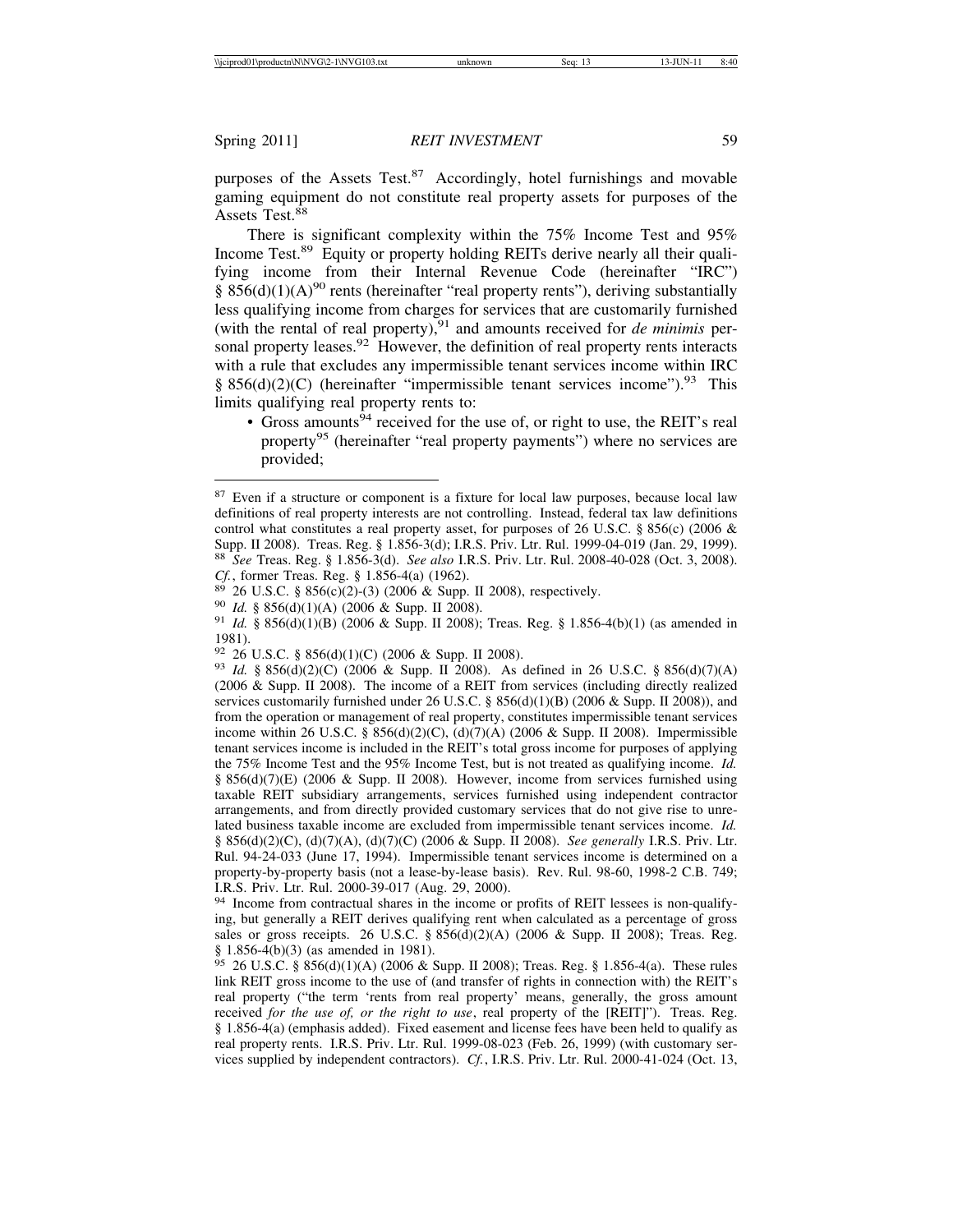- Gross amounts from real property payments that include a *de minimis* lease of personal property (including amounts received for the *de minimis* personal property lease);<sup>96</sup>
- Gross amounts from real property payments where the REIT directly provides non-customary services to tenants or property users but whose amount97 remains within a 1% *de minimis* exception (but all such *de minimis* services based income is non-qualifying);<sup>98</sup>
- Gross amounts from real property payments where the REIT directly provides customary services which do not fall within the exception permitting those services that would not give rise to unrelated business taxable income<sup>99</sup> but do not exceed a 1% *de minimis* limit<sup>100</sup> (but all such *de minimis* services income is non-qualifying);<sup>101</sup>
- Gross amounts from real property payments where services are delivered by a qualifying independent contractor (and only charges from customary services are qualifying);<sup>102</sup>
- Gross amounts received from real property payments where customary or non-customary services are delivered by a taxable REIT subsidiary<sup>103</sup> (not the REIT); and,
- Gross amounts received by the REIT for directly providing customary services (but only if received in connection with real property payments

<sup>97</sup> Together with all other amounts of impermissible tenant services income at the property. *See supra* note 95.

<sup>98</sup> The *de minimis* exception permits REITs that directly deliver *de minimis* services to nonetheless qualify the income derived from a lease of the real property as qualifying rents for purposes of 26 U.S.C. § 856(d)(1) (2006 & Supp. II 2008), under 26 U.S.C. § 856(d)(7)(A)-(B) (2006 & Supp. II 2008). H.R. REP. NO. 105-148, at 604 (1997). The *de minimis* rule effectively inoculates qualifying income derived from a property where services income (not otherwise excepted from constituting impermissible tenant services income) is less than 1% of all amounts received or accrued by the REIT at the property. However, for purposes of calculating the 1% limit, the amount deemed received as impermissible tenant services income is not less than 150% of the REIT's direct cost in furnishing the service. 26 U.S.C. § 856(d)(7)(D) (2006 & Supp. II 2008); I.R.S. Priv. Ltr. Rul. 2001- 06-016 (Nov. 3, 2000).

<sup>99</sup> 26 U.S.C. § 856(d)(2)(C), (d)(7)(A)(1), (d)(7)(B) (2006 & Supp. II 2008). *See supra* note 100.

<sup>101</sup> 26 U.S.C. § 856(d)(1)(A)-(B), (d)(2)(C), (d)(7)(A)-(C)(ii) (2006 & Supp. II 2008).

<sup>102</sup> *Id.* § 856(d)(1)(A)-(B), (d)(7)(C)(i) (2006 & Supp. II 2008). *Cf.*, Treas. Reg. § 1.856- 4(a), (b)(1). *See also* I.R.S. Priv. Ltr. Rul. 93-08-013 (Feb. 26, 1993).

<sup>2000) (</sup>REIT generated qualifying real property rents from rooftop lease and license fees). *See infra* note 123.

<sup>96</sup> 26 U.S.C. § 856(d)(1)(A), (C) (2006 & Supp. II 2008). Consequently, a REIT cannot lease more than a *de minimis* amount of personal property, without tainting some of the income as non-qualifying. To qualify for the *de minimis* exception, the personal property lease must be made in connection with a lease of the real property, and the personal property component of lease income cannot exceed 15% of total lease income. *Id.* § 856(d)(1)(C) (2006 & Supp. II 2008). *Cf.*, H.R. REP. NO. 94-658, at 366 (1975).

<sup>100</sup> *See supra* note 95.

<sup>103</sup> 26 U.S.C. § 856(d)(7)(C)(i) (2006 & Supp. II 2008); Treas. Reg. § 1.856-4(a) (predating statutory changes that permit services delivered by taxable REIT subsidiaries).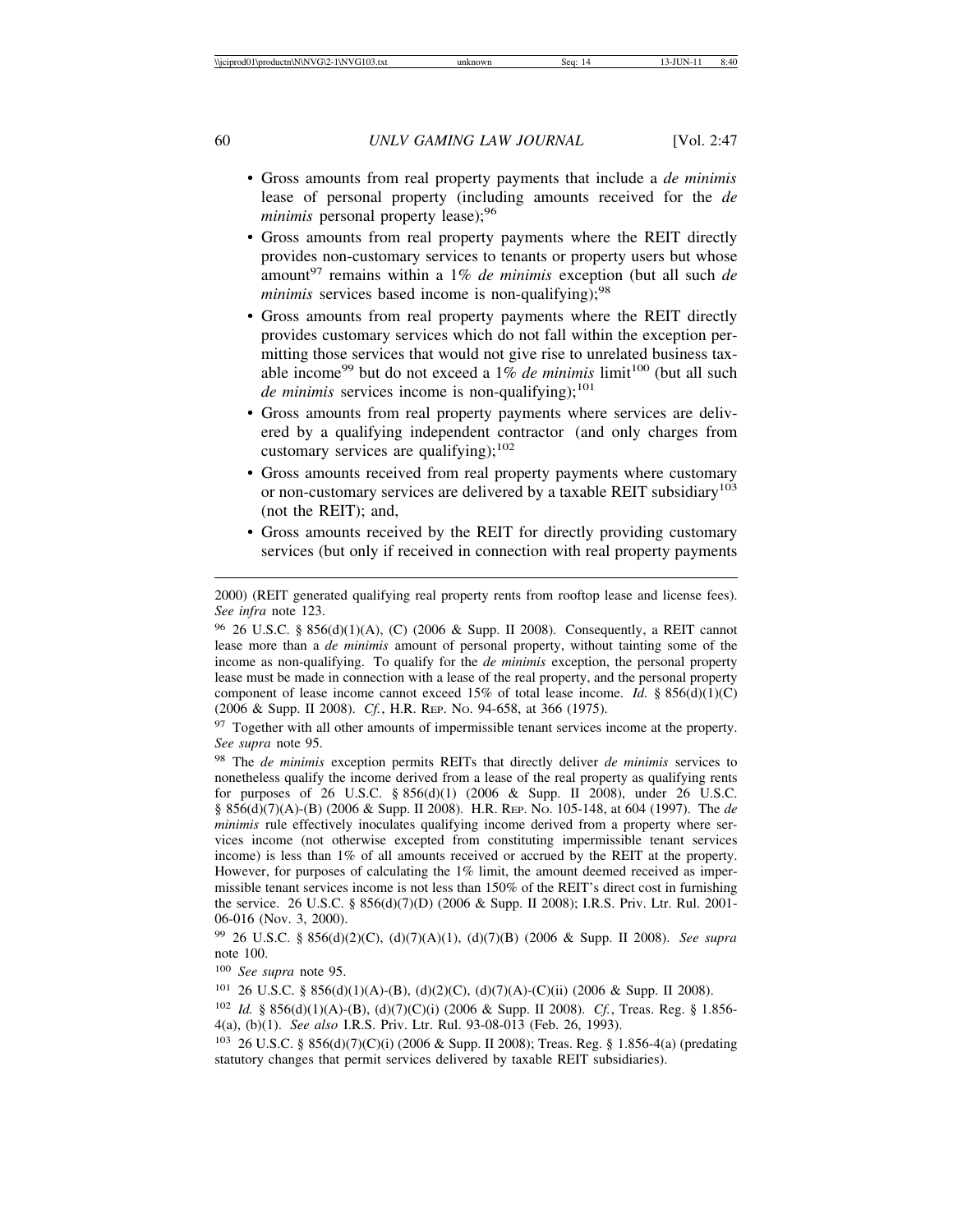and within an exception permitting services that do not give rise to unrelated business taxable income).<sup>104</sup>

What constitutes a customary service is determined by reference to the services that are customary in the real property's geographic area (looking to similar class properties).<sup>105</sup> Typically, when buildings supply customary services, they provide heat, light, water, air conditioning, general maintenance and janitorial services, elevators, recreational facilities, laundry facilities, or security services.106 Because destination gaming resorts are located in unique markets where comparable class gaming properties normally supply extensive services, it is likely that many services found at destination gaming resorts will yield significant customary service qualifying income (if delivered using an independent contractor, and in limited cases, the REIT itself).

Qualifying real property rents are mostly derived from the consideration received from unrelated parties for the transfer of leaseholds or other rights respecting the REIT's real property assets<sup>107</sup> (directly, and, as detailed below, through its subsidiary partnerships), together with the consideration received for providing a limited type and value of services, in limited ways, to tenants or users of the REIT's real property.108 As detailed above, if a REIT *directly* supplies customary services, the REIT generates impermissible tenant services income unless the services would be excluded from unrelated business taxable income under IRC  $\S 512(b)(3).^{109}$  For purposes of the rules, IRC  $§ 512(b)(3)<sup>110</sup>$  provides that its definition of rent is excluded unrelated business

<sup>108</sup> 26 U.S.C. § 856(d)(1)(A), (d)(2)(C), (d)(7)(C)(i) (2006 & Supp. II 2008).

<sup>104</sup> 26 U.S.C. § 856(d)(1)(B), (d)(2)(C), (d)(7)(A), (d)(7)(C)(ii) (2006 & Supp. II 2008); Treas. Reg. § 1.856-4(b)(1). *See also* 26 U.S.C.A. § 512(b) (West, Westlaw through Pub. L. No. 111-312 effective Dec. 17, 2010); 26 U.S.C. § 511(a)(2) (2006); I.R.S. Priv. Ltr. Rul. 96-40-007 (Oct. 4, 1996).

<sup>105</sup> Services rendered to the tenants of a particular building are customary if, in the geographic market in which the building is located, tenants in buildings of similar class are also customarily supplied with the service. Treas. Reg.  $\S$  1.856-4(b)(1); S. Rep. No. 94-938, at 474 (1976). *Cf.*, H.R. REP. NO. 105-148, at 601-602 (1997).

<sup>106</sup> Treas. Reg. § 1.856-4(b)(1). Furnishing heat and light; utilities; repairs and maintenance; cleaning public entrances, exits, stairwells, and lobbies; certain telecommunication, cable television and satellite television; parking; marketing and promotion; and the collection of trash or janitorial services are generally customary services not deemed rendered to a particular occupant or user. *Id.*; I.R.S. Priv. Ltr. Rul. 2003-20-023 (May 16, 2003); I.R.S. Priv. Ltr. Rul. 98-35-013 (Aug. 28, 1998); I.R.S. Priv. Ltr. Rul. 98-50-009 (Dec. 11, 1998). <sup>107</sup> 26 U.S.C. § 856(d)(1)(A) (2006 & Supp. II 2008); Treas. Reg. § 1.856-4(a). *See infra* note 97.

<sup>109</sup> 26 U.S.C.A. § 512(b)(3) (West, Westlaw through Pub. L. No. 111-312 effective Dec. 17, 2010). If it were received by a 26 U.S.C.  $\S$  511(a)(2) (2006) organization. 26 U.S.C. § 856(d)(7)(C)(ii) (2006 & Supp. II 2008). For instance, leasing facilities without services, and for a fixed fee, to third party users, generates rent excluded from unrelated business taxable income. Rev. Rul. 80-297, 1980-2 C.B. 196.

<sup>110</sup> 26 U.S.C.A. § 512(b)(3) (West, Westlaw through Pub. L. No. 111-312 effective Dec. 17, 2010). Because 26 U.S.C. § 856(d) (2006 & Supp. II 2008) and 26 U.S.C.A. § 512(b)(3) (West, Westlaw through Pub. L. No. 111-312 effective Dec. 17, 2010) use substantially similar terms, their definitions of rent are often treated as interchangeable. However, rent for purposes of 26 U.S.C. § 856(d) (2006 & Supp. II 2008) is broader than rent for purposes of 26 U.S.C.A. § 512(b)(3) (West, Westlaw through Pub. L. No. 111-312 effective Dec. 17, 2010) because only the former includes customary services amounts. *See infra* note 126.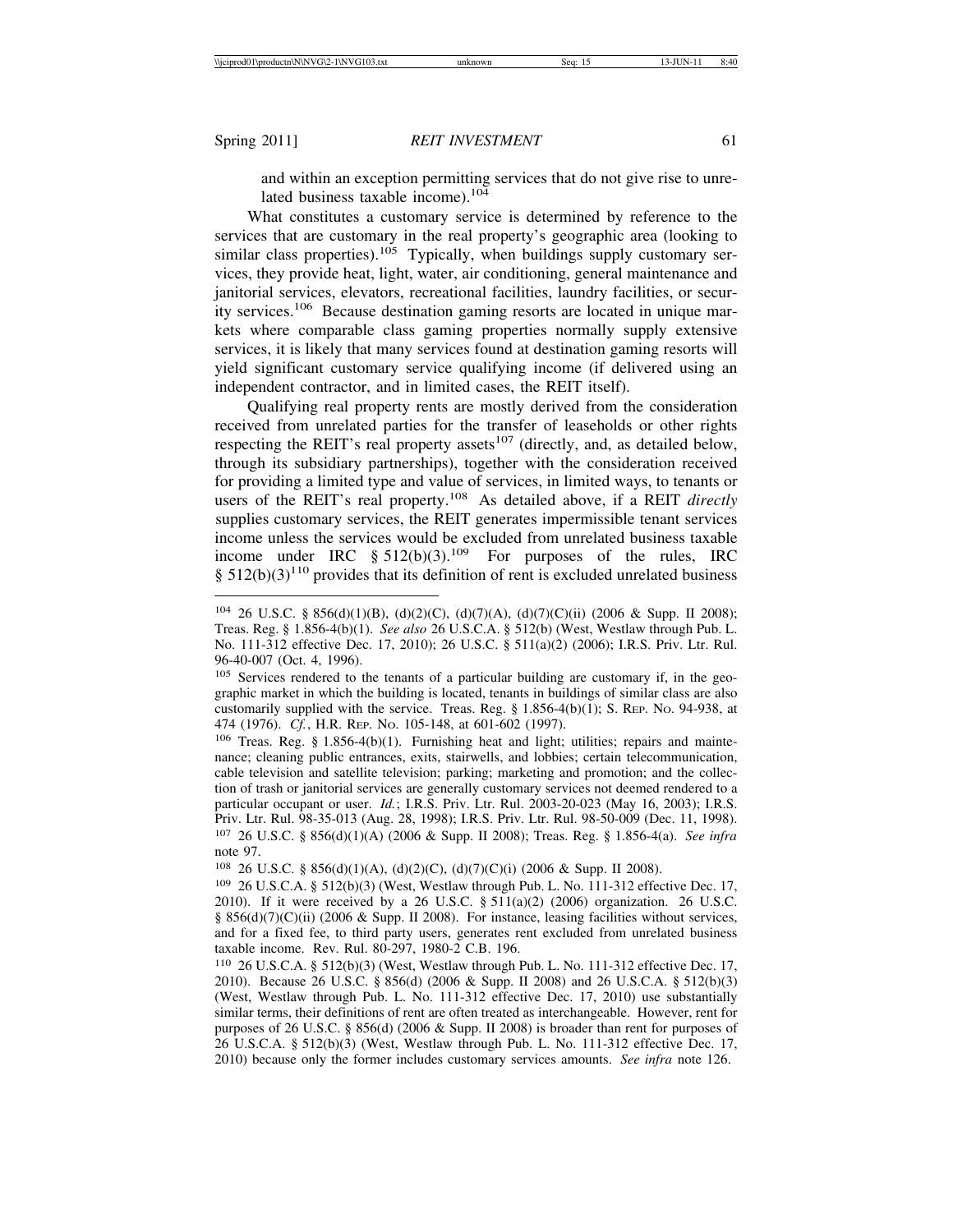taxable income.<sup>111</sup> Here, rent<sup>112</sup> includes payments for use or occupancy and for services that are usually or customarily supplied with use or occupancy. A payment is no longer excepted rent if any services supplied are unusual or noncustomary because rent does not include payments for services rendered to an occupant (or any payment received for the use or occupancy of rooms where services are also provided to occupants).<sup>113</sup> However, services are only deemed provided to an occupant when they are primarily for the occupant's convenience and are not the type of services usually supplied in connection with the rental of rooms for occupancy only.<sup>114</sup> Income from services supplied in hotels, apartment hotels, or motels is not exempt from unrelated business taxable income, unless the services are so usual and general that they are not deemed rendered to any particular occupant.<sup>115</sup> Accordingly, directly supplying services like foodservice or housekeeping is so personal and beyond merely supplying a room that, even if a customary service for purposes of IRC  $§ 856(d)(1)(B)$ , it must be supplied by an independent contractor or taxable REIT subsidiary.<sup>116</sup> In contrast, furnishing general services, such as heat and light, cleaning public entrances, exits, stairwells, and lobbies, and collecting trash are not services deemed rendered to an occupant.<sup>117</sup> Provided customarily, a REIT can directly supply these general services.

A REIT's proportionate share of the income of a partnership in which it owns an interest is deemed earned by the REIT; consequently, a partnership's earnings that constitute qualifying real property rents will be deemed those of the REIT, to the extent of its proportionate share.<sup>118</sup> Here, partnership-derived income retains the character it had in partnership solution when deemed realized by the REIT.<sup>119</sup> If a partnership derives non-qualifying income (including impermissible tenant services income), the REIT will be deemed to derive it to

<sup>111</sup> 26 U.S.C.A. § 512(b)(3) (West, Westlaw through Pub. L. No. 111-312 effective Dec. 17, 2010).<br><sup>112</sup> *Id.*; Treas. Reg. § 1.512(b)-1(c)(5) (1958).

<sup>&</sup>lt;sup>113</sup> Treas. Reg. § 1.512(b)-1(c)(5) (as amended in 1992); H.R. Rep. No. 99-841, at 216 (1986) (Conf. Rep.). *See infra* note 126.<br><sup>114</sup> Treas. Reg. § 1.512(b)-1(c)(5) (as amended in 1992). What is a usual service is deter-

mined by the underlying property and its geographic location. *Cf.*, I.R.S. Priv. Ltr. Rul. 90- 14-022 (Jan. 2, 1990).

<sup>115</sup> Treas. Reg. § 1.512(b)-1(c)(1),(5); 26 U.S.C. § 856(d)(7)(C) (2006 & Supp. II 2008). A REIT may generally supply services deemed rendered to a particular occupant through a taxable REIT subsidiary or independent contractor. *Id.* § 856(d)(7)(C)(i) (2006 & Supp. II 2008).

<sup>116</sup> Treas. Reg. § 1.512(b)-1(c)(1) (as amended in 1992); Rev. Rul. 69-69, 1969-1 C.B. 159. Supplying substantial services to a user "beyond those . . . rendered in connection with the rental of space for occupancy only[,]" for a particular user's convenience, in connection with a real property lease, is not exempt from unrelated business taxable income. Rev. Rul. 80-298, 1980-2 C.B. 197; See also Rev. Rul. 76-402, 1976-2 C.B. 177.

<sup>&</sup>lt;sup>117</sup> I.R.S. Priv. Ltr. Rul. 2003-20-023 (May 16, 2003); Rev. Rul. 69-178, 1969-1 C.B. 158; I.R.S. Priv. Ltr. Rul. 2003-20-023 (May 16, 2003); I.R.S. Priv. Ltr. Rul. 90-14-022 (Apr. 6, 1990); I.R.S. Priv. Ltr. Rul. 93-40-056 (Oct. 8, 1993); H.R. REP. NO. 99-841, at 220-221 (1986) (Conf. Rep.).

<sup>118</sup> Treas. Reg. § 1.856-3(g) (as amended in 1992). *See also* I.R.S. Priv. Ltr. Rul. 96-13- 019 (Mar. 29, 1996); I.R.S. Priv. Ltr. Rul. 2003-10-014 (Mar. 7, 2003).

<sup>119</sup> Treas. Reg. § 1.856-3(g). *See also* I.R.S. Priv. Ltr. Rul. 96-13-019 (Mar. 29, 1996); I.R.S. Priv. Ltr. Rul. 2002-34-054 (Aug. 23, 2002); 26 U.S.C. § 704(b)-(c) (2006).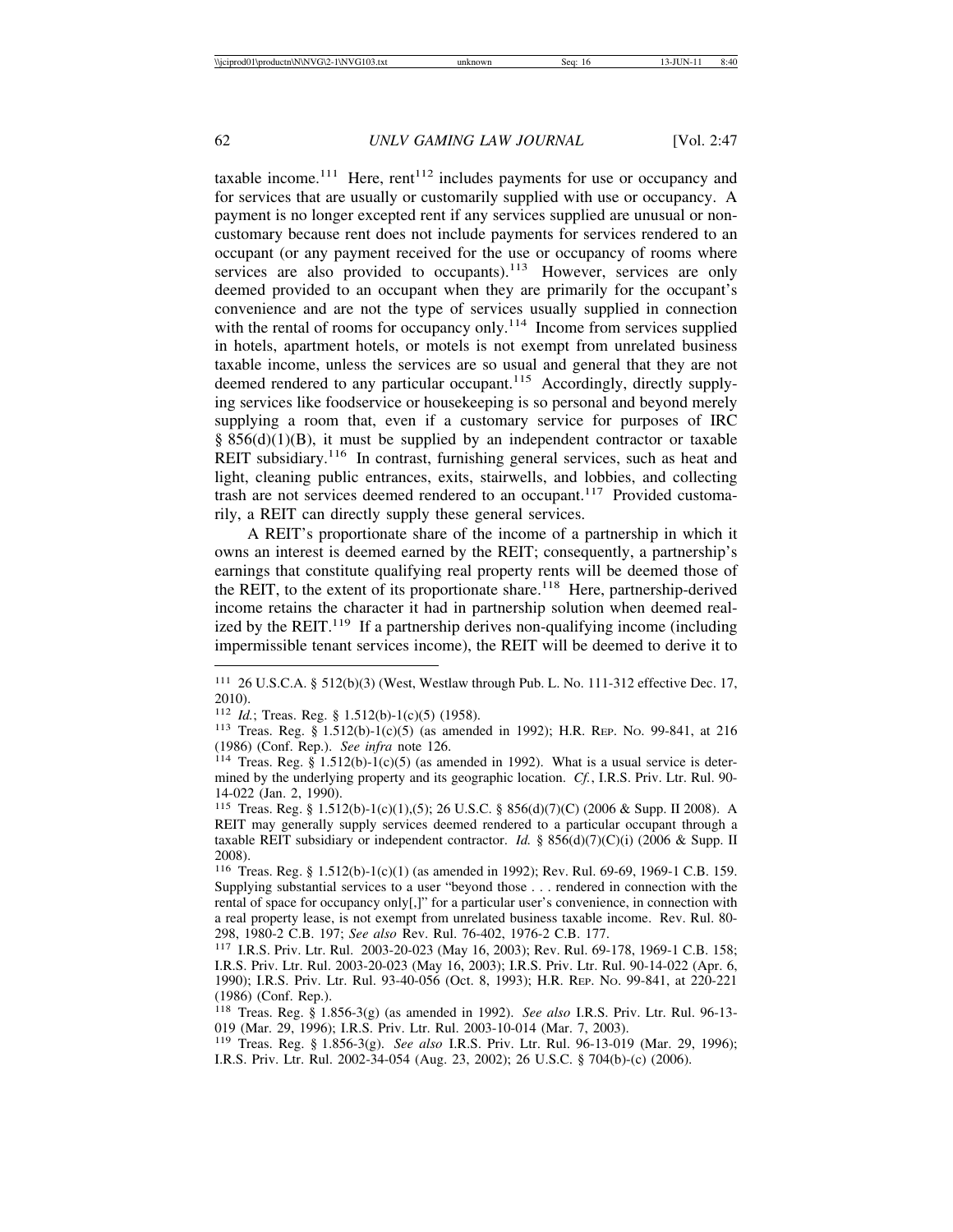the extent of its proportionate share (not its share under any allocation provision of a partnership agreement).<sup>120</sup>

Despite the historic acceptance of the passive components of hotel income<sup>121</sup> and the persistently broad definition of real property rents (not limited to leaseholds and without a minimum period of use or possession<sup>122</sup>), in one administrative ruling there is a suggestion that amounts received for shortterm occupancy could generate non-qualifying income. This risk appears to be greatest when stays are short, users enjoy extensive services, and the fee paid covers both services and occupancy.<sup>123</sup> This suggestion implies that the Internal Revenue Service may contend that payment for mere occupancy in a destination gaming resort is non-qualifying income. However, it is notable that income is not automatically disqualified as rent (for purposes of IRC §  $512(b)(3)^{124}$ ) merely because no leasehold exists under local law.<sup>125</sup> Under

amounts paid for accommodation as qualifying rent when it adopted an apportionment approach [hereinafter "apportionment approach"] to income from hotel or other furnished accommodation. As originally promulgated, it provided ". . . the term 'rents from real property' means, generally, the gross amounts received for the use of or the right to use, real property of the [REIT]. Where an amount of rent is received with respect to property consisting of both real and other property, such as a furnished apartment building, *hotel or motel*, an apportionment of the rent is required. Only that part of the rent attributable to 'real property' shall be included for purposes of the gross income requirements . . ." T.D. 6598, 1962-1 C.B. 92, 105 (emphasis added). Almost twenty years later, during the regulatory overhaul necessitated by the Tax Reform Act of 1976, H.R. 10612, 94th Cong., Pub. L. No. 94-455, 90 Stat. 1520, 1742 (1976), and the Act to Amend the Tariff Schedule of the United States to Permit the Importation of Upholstery Regulators, Upholsterer's Regulating Needles and Upholsterer's Pins Free of Duty [hereinafter "The Upholsterer Act"], H.R. 421, 93d Cong., Pub. L. No. 93-625, 88 Stat. 2108, 2112 (1974), the apportionment approach was excised from Treas. Reg. § 1.856-4(a). T.D. 7767, 1981-1 C.B. 82, 92.

<sup>122</sup> *See supra* note 96. *But see* 26 U.S.C. § 856(d)(1)(A) (2006 & Supp. II 2008) (referring to "rents from interests in real property") (emphasis added). Neither 26 U.S.C. § 856(d) (2006 & Supp. II 2008) or Treas. Reg. § 1.856-4(a) currently treat income from payments for use or the right to use hotel or furnished apartments as non-qualifying. As a practical matter, the issue is practically moot because the excess of personal services at hotels generally will cause them to fail the passive income tests even if fees for occupancy and customary services are qualifying.

2010); SEMER & ALEXANDER, *supra* note 123 at A-15 n.119 (concluding that rent for pur-

<sup>120</sup> Treas. Reg. § 1.856-3(g). *See also* I.R.S. Priv. Ltr. Rul. 96-13-019 (Mar. 29, 1996). *See infra* note 213.<br><sup>121</sup> Historically, the definition of real property rents in Treas. Reg. § 1.856-4(a) approved of

<sup>&</sup>lt;sup>123</sup> SCOTT L. SEMER & MICHELE J. ALEXANDER, STRUCTURING REAL ESTATE JOINT VEN-TURES WITH PRIVATE REITS A-11, A-15 (BNA Tax Management Portfolio 743) (2009) [hereinafter SEMER & ALEXANDER]; I.R.S. Priv. Ltr. Rul. 2008-40-028 (June 17, 2008) (". . . whether an arrangement is a lease that produces rents from real property for purposes of section 856(d) or a license or other contract right associated with lodging is determined by examining the substance of the arrangement in its entirety . . ."). The ruling does not specify the source for limiting recognition of lodging rents and does not specify a duration or level of services after which income becomes non-qualifying; instead, the ruling relies on a general proposition (form does not control income tax consequences). Other decisions are consistent with past recognition of hotel and furnished short term accommodation as containing qualifying income. In Rev. Rul. 98-60, 1998-2 C.B. 749, a REIT whose business included a nominal 5% amount of short-term furnished rental apartments (supplied to transient guests under a lease with personal services including housekeeping), the ruling relied on the impermissible tenant services income rules. *See infra* note 158.<br><sup>124</sup> 26 U.S.C.A. § 512(b)(3) (West, Westlaw through Pub. L. No. 111-312 effective Dec. 17,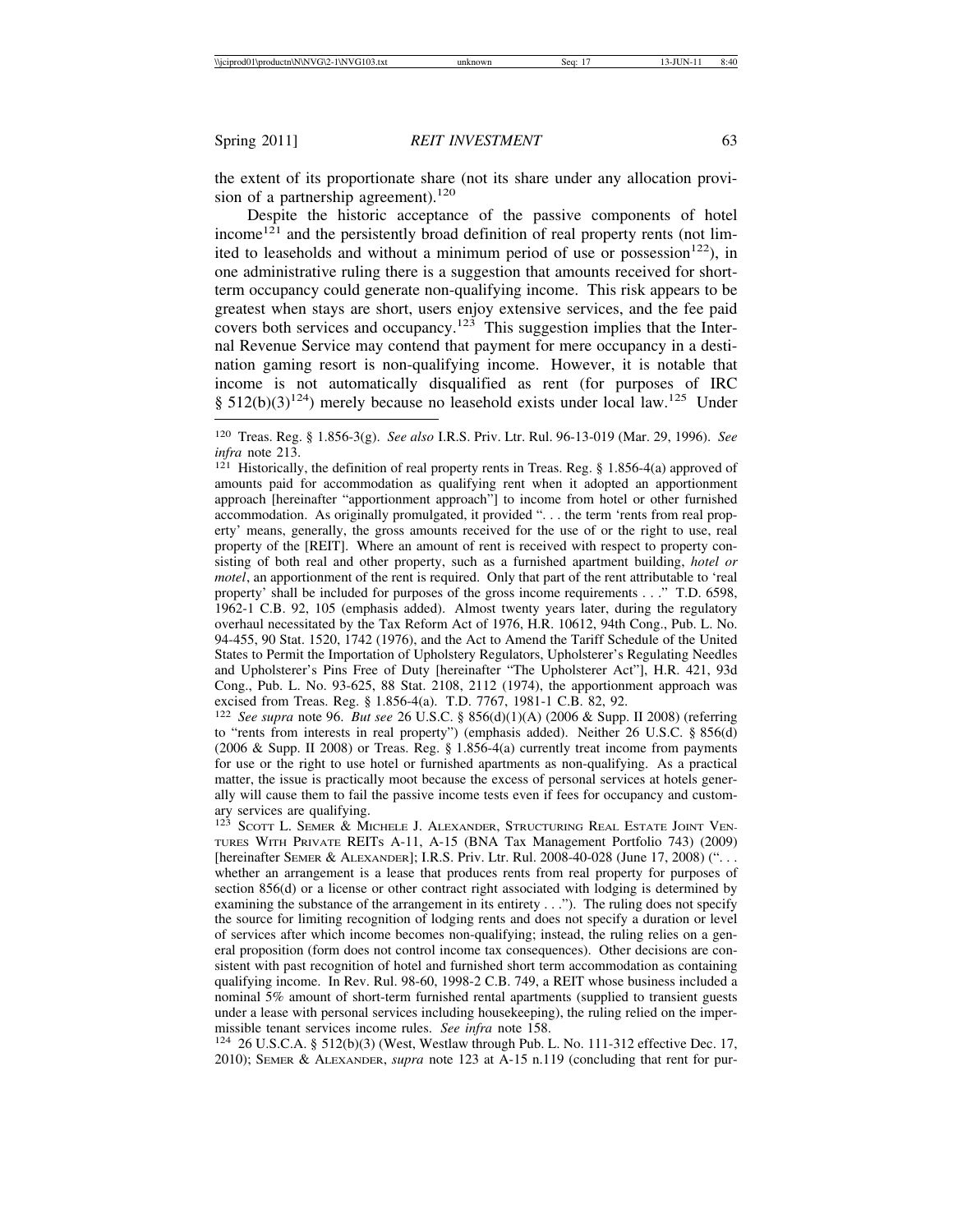this line of reasoning, a REIT risks developing non-qualifying income if it also realizes income from directly supplying substantial personal services to occupants when they, in substance, are paying for purely personal services.<sup>126</sup> Consequently, it does not appear that an arrangement is automatically tainted by substantial personal services if the income associated with it is not realized by the REIT or, while realized by the REIT, represents only a nominal amount. While treating the components of hospitality income that are in substance amounts received for use or occupancy of real property as non-qualifying is arguably unsupported by legislative history<sup>127</sup> and in defiance of the broad def-

<sup>125</sup> SEMER & ALEXANDER, *supra* note 123, at A-15; I.R.S. Gen. Couns. Mem. 34,034 (Feb. 3, 1969) (". . . [e]ven if it were to be assumed, however, that no leasehold interests would be created by the arrangements described . . . we do not believe that this circumstance would necessarily preclude the payments from being treated as rents . . . we think that it can properly be inferred that *all income items* that are received as consideration for granting another party a temporary right to occupy real property will come within the term rents as used in section  $512(b)(3)$  if they also fairly represent what section  $543(b)(3)$  refers to as compensation, however designated, for the use of that property as such, and by the same token *do not reflect* the rendition of any significant services that are primarily for the convenience of the temporary occupant . . .") (emphasis added) (quotation marks omitted); Rev. Rul. 69-178, 1969-1 C.B. 158 ("[s]ince the charges in this case are made for the use and occupancy of space in real property and only utilities and janitorial services are provided, the receipts constitute rental income. The fact that the use is only for short periods of time does not destroy the character of the receipts . . .").

<sup>126</sup> This appears consistent with 26 U.S.C. § 856(d)(7)(C)(ii) (2006 & Supp. II 2008) and in accord with the legislative intent behind An Act to Amend the Internal Revenue Code With Respect to Excise Taxes on Cigars, H.R. 10960, 86th Cong., Pub. L. No. 86-779, 74 Stat. 998, 1003-04 (1960) (codified as amended in scattered sections of 26 U.S.C.) (" . . . one of the principal purposes of your committee in imposing restrictions on the types of income of a qualifying [REIT] is to be sure that the bulk of *its income* is from passive income sources . . . [t]his interest in restricting the *income of the trust* to that of a passive nature also accounts for two of the restrictions provided in the definition of [rents] . . .")(emphasis added). H.R. REP. NO. 86-2020, at 15 (1960). Implicit in both I.R.S. Gen. Couns. Mem. 34,034 (Feb. 3, 1969) and Rev. Rul. 69-178, 1969-1 C.B. 158 was the fact that, before rental income would be regarded as non-qualifying, it must reflect amounts from supplying significant personal

services for particular occupants. *See infra* notes 158 and 169.<br><sup>127</sup> Nothing in the Tax Reform Act of 1976, H.R. 10612, 94th Cong., Pub. L. No. 94-455, 90 Stat. 1520, 1742 (1976) or the Upholsterer Act, H.R. 421, 93d Cong., Pub. L. No. 93-625, 88 Stat. 2108, 2112 (1974) required or directed the Treasury Department to exclude all hotel income from the definition of qualifying rent. Instead, the Tax Reform Act of 1976, H.R. 10612, derogated the apportionment approach that excluded all amounts received for personal property when it expanded qualifying income to include *de minimis* personal property. H.R. 10612, § 1604(b), codified at 26 U.S.C. § 856(d)(1)(C) (2006 & Supp. II 2008). H.R. REP. NO. 94-658, at 366 (1975); S. REP. NO. 94-938, at 474 (1976) (each using furnished apartment buildings as examples). *Cf.*, Treas. Reg. § 1.856-4(b)(2) (1981). Moreover, the amendment of Treas. Reg. § 1.856-4(a) did not claim to derogate the historic treatment of the real property components of hotel or furnished apartment income generally. T.D. 7767, 1981-1 C.B. 82. It would have been easy when revising Treas. Reg. § 1.856-4(a) to merely replace the reference to apportionment with a new *de minimis* personal property rule, leaving intact the regulation's description of qualifying hotel income. Considering the Congress' apparent satisfaction with the existing approach treating the passive components of hotel income as qualifying, it appears that the drafters may have stripped the entire apportionment approach to avoid confusion with the Upholsterer Act's new foreclosure rules. T.D. 7767,

poses of 26 U.S.C. § 856(d) (2006 & Supp. II 2008) has at least as broad a meaning as rent for purposes of 26 U.S.C.A. § 512(b) (West, Westlaw through Pub. L. No. 111-312 effective Dec. 17, 2010)).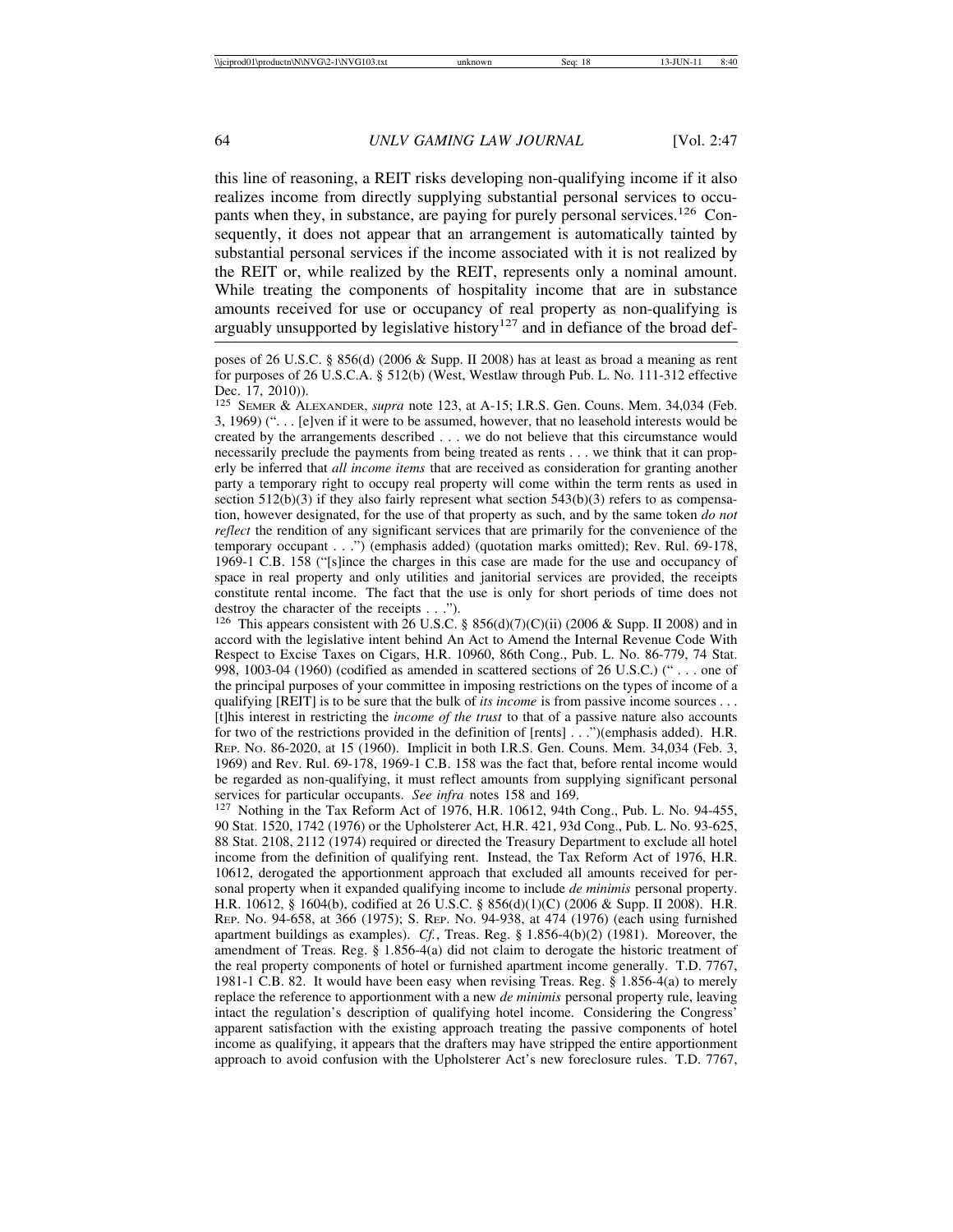inition of qualifying rents, assuming that hotel rents are rendered non-qualifying in the presence of extensive personal services income, the destination gaming resort may consider a division into separate active and passive business-tiered partnerships.<sup>128</sup> Under the special rules applicable to tiered partnerships, such a division limits the REIT engaging in direct operation to income from short-term use or occupancy and fees from any directly realizable or independent contractor supplied customary services, notwithstanding that guests enjoy extensive services over short stays. In effect, this division purges from the REIT's income the personal service-intensive components of short-stay lodging income that might make it susceptible to deriving, in substance, only personal service income. Importantly, such an arrangement accords with those authorities that treat amounts realized by the REIT for mere occupancy as qualifying income.<sup>129</sup>

To comply with the limits on qualifying income, but also arrange for property users' access to services that would yield impermissible tenant services income when delivered directly, REITs can use independent contractors.<sup>130</sup> Independent contractors must be distinguished from independent third-party suppliers (hereinafter "independent third party suppliers") who supply services under direct agreements with tenants (without remitting any proceeds to the REIT).<sup>131</sup> To qualify, an independent contractor may not be an employee or agent of the REIT or otherwise be subject to its control.<sup>132</sup> A REIT cannot derive income from its independent contractor.<sup>133</sup> When the service delivered

<sup>128</sup> *See infra* Part IV.C-D. *Cf.*, Rev. Rul. 74-353, 1974-2 C.B. 200 (unrelated co-owner of a REIT realizing services income did not taint the REIT's qualifying income since the REIT derived no direct or indirect income or benefit therefrom).

<sup>129</sup> 26 U.S.C. § 856(d)(1) (2006 & Supp. II 2008); Treas. Reg. § 1.856-4(a) (as amended in 1981); 26 U.S.C. § 856(d)(7) (2006 & Supp. II 2008); Rev. Rul. 98-60, 1998-2 C.B. 749. The arrangement aims to limit the REIT to income that would not constitute unrelated business taxable income, since it derives substantially all its income from the property as fees for mere occupancy and from customary services (not for the benefit of particular occupants). <sup>130</sup> 26 U.S.C. § 856(d)(7)(C)(i) (2006 & Supp. II 2008); Treas. Reg. § 1.856-4(b)(5) (as

amended in 1981); I.R.S. Priv. Ltr. Rul. 94-24-033 (June 17, 1994). *Cf.* 26 U.S.C. § 856(d)(2)(C), (d)(7)(C)(i) (2006 & Supp. II 2008). *See supra* note 117.<br><sup>131</sup> Treas. Reg. § 1.856-4(b)(5)(i) (1962). *See also* Rev. Rul. 76-534, 1976-1 C.B. 215;

Rev. Rul. 77-23, 1977-1 C.B. 197. Independent third party suppliers are described in I.R.S. Priv. Ltr. Rul. 2000-13-021 (Dec. 15, 1999).

<sup>132</sup> Treas. Reg. § 1.856-4(b)(5)(i) (as amended in 1981). *See also* Rev. Rul. 76-534, 1976-2 C.B. 215; Rev. Rul. 77-23, 1977-1 C.B. 197.

<sup>133</sup> 26 U.S.C. § 856(d)(3),(d)(7)(C)(i) (2006 & Supp. II 2008); Treas. Reg. § 1.856- 4(b)(5)(i) (as amended in 1981). *See also* Rev. Rul. 66-189, 1966-2 C.B. 277. This is interpreted as barring the REIT from deriving income from the independent contractor other than where the independent contractor acts as a mere conduit for services the REIT can directly provide. I.R.S. Priv. Ltr. Rul. 98-46-019 (Nov. 13, 1998). The adequate compensation requirement aims to prevent REITs from inflating their net rental income. Rev. Rul. 75-52, 1975-1 C.B. 198.

<sup>1981-1</sup> C.B. 82. *Cf.*, S. REP. NO. 93-1357, at 31 (1974). *Cf.*, Treas. Reg. § 1.856-6(b)(2) (1981); Treas. Reg. § 1.856-6(d)(2) (1981). It therefore appears that removing the apportionment approach was the result of limited statutory derogation that expanded the definition of qualifying income but did not interfere with existing recognition that hotel rents can constitute qualifying income, while the broader than strictly necessary revisions to the regulation apparently reflected an effort to avoid confusion with several new hotel-specific foreclosure rules.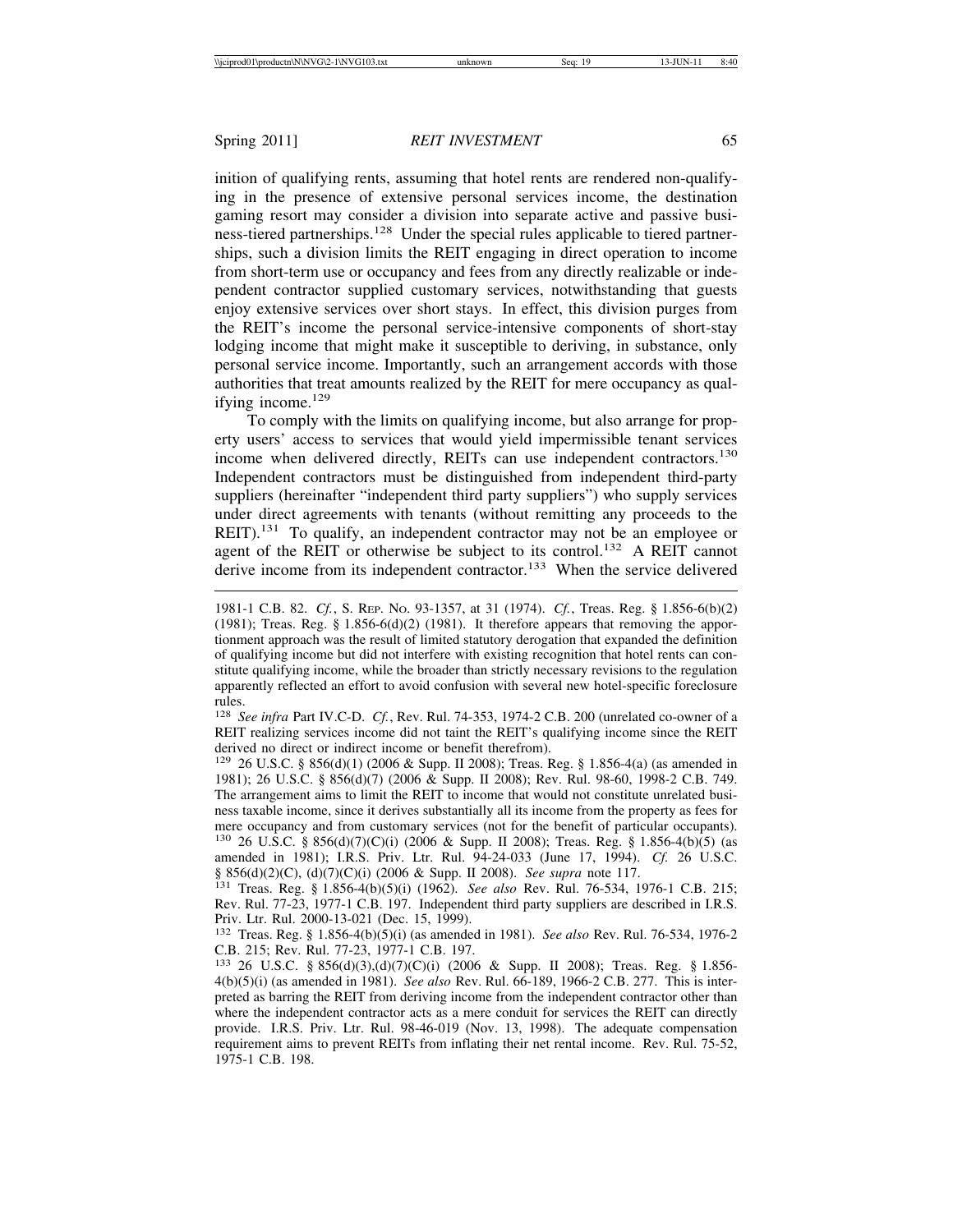is customary, the REIT can bear the cost of the service even though the service is furnished or rendered by the independent contractor (using independent contractor facilities).<sup>134</sup> When the service delivered is non-customary, the independent contractor must bear the complete cost of providing the service, the charge for the service must be separated from rent, received and retained by the independent contractor, and the independent contractor must be adequately compensated.<sup>135</sup>

Independent contractor is defined at IRC  $\S 856(d)(3)$ .<sup>136</sup> Under these rules, what constitutes an independent contractor is generally the common law definition (requiring an absence of control by the  $REIT<sup>137</sup>$ ), supplemented by bright line rules<sup>138</sup> that consider equity ownership. These rules deem an independent contractor to be (i) any person who does not own more than 35% of the shares of the REIT (directly and by attribution of shares);<sup>139</sup> (ii) a corporation in which no more than 35% of the total combined voting power of its stock is owned (directly and by attribution of shares) by one or more persons who own 35% or more of the REIT;<sup>140</sup> or (iii) a partnership, limited liability company, or other non-corporate entity in which no more than 35% of the interest in its assets or net profits is owned—directly and by attribution of interests—by persons who own 35% or more of the REIT (directly and by attribution of shares).<sup>141</sup> Before the advent of taxable REIT subsidiaries and the rules permitting REITs to directly realize limited customary services income, these restrictions forced REITs to contract with independent firms to manage and operate REIT properties<sup>142</sup> and to deliver services.<sup>143</sup>

After several reforms, it became possible for a REIT to own and control taxable REIT subsidiaries that delivered customary or non-customary personal or general services,<sup>144</sup> without impairing the REIT's qualifying income.<sup>145</sup> Because they permit REITs to realize in after-tax form the income available

<sup>&</sup>lt;sup>134</sup> Treas. Reg. § 1.856-4(b)(5)(i). These rules preclude REITs from realizing amounts paid for non-customary services but permit them to collect amounts for customary services, paying themselves the independent contractor.<br> $\frac{135}{1d}$  If the DEIT specific 1

Id. If the REIT supplied more than *de minimis* non-customary services using a defective independent contractor arrangement, then all the income from the property is deemed non-

qualifying. *Id.* **136 26 U.S.C.** § 856(d)(3) (2006 & Supp. II 2008). *Cf.*, H.R. REP. No. 105-148, at 602 (1997).

<sup>137 26</sup> U.S.C. § 856(d)(3) (2006 & Supp. II 2008).<br><sup>138</sup> *Id.*; Treas. Reg. § 1.856-4(b)(5)(iii).<br><sup>139</sup> 26 U.S.C. § 856(d)(3)(A), (d)(5) (2006 & Supp. II 2008); Treas. Reg. § 1.856- $4(b)(5)(iii)(a), (b)(7).$ 

<sup>140</sup> 26 U.S.C. § 856(d)(3)(B), (d)(5) (2006 & Supp. II 2008); Treas. Reg. § 1.856-  $4(b)(5)(iii)(b)(1), (b)(7).$ 

<sup>141</sup> 26 U.S.C. § 856(d)(3)(B), (d)(5) (2006 & Supp. II 2008); Treas. Reg. § 1.856- 4(b)(5)(iii)(b)(2), (b)(7).<br><sup>142</sup> *Cf.*, Rev. Rul. 77-23, 1977-1 C.B. 197; Rev. Rul. 76-534, 1976-2 C.B. 215.

<sup>&</sup>lt;sup>143</sup> The independent contractor rules allow a real property based business to exit its passive real property investment through a public listing transaction involving a REIT election, but permits firm insiders to retain the management business, provided they do not exceed the disqualification threshold. 26 U.S.C. § 856(d)(3), (d)(5) (2006 & Supp. II 2008); Treas. Reg. § 1.856-4(b)(5)(iii).

<sup>144</sup> 26 U.S.C. § 856(d)(8) (2006 & Supp. II 2008); Ticket to Work and Work Incentives Improvement Act of 1999, H.R. 1180, 106th Cong., Pub. L. No. 106-170, § 542-543, 113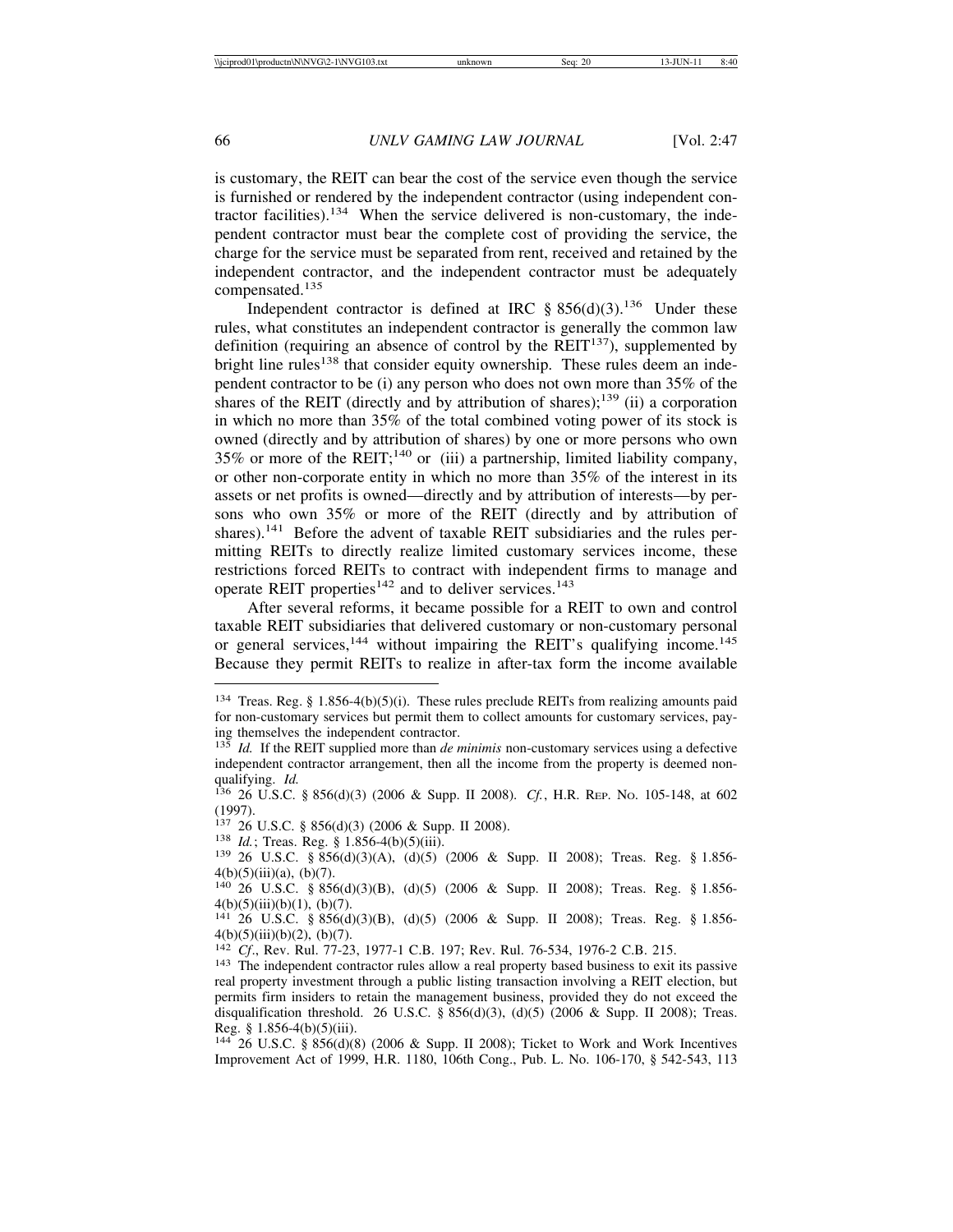from supplying personal or non-customary services, taxable REIT subsidiaries became the arrangement through which REITs expanded the scope of their business activities and profits, without tainting their qualifying income.<sup>146</sup> Taxable REIT subsidiaries are corporations that are owned, directly or indirectly, by a REIT. They are subject to a corporate level tax and, unlike their REIT parent, do not benefit from the dividends paid deduction.<sup>147</sup> It is important to distinguish taxable REIT subsidiary distributions from the deductible payments they make to the REIT (such as rent); the former are after tax payments, while the latter are effectively pre-tax and generally qualify for the 75% Income Test and 95% Income Test. They are not directly required to make distributions to their REIT parent, but their business relationship must be arm's length. Here, to prevent a REIT from inflating rent or other amounts charged through its taxable REIT subsidiary, effectively extending its tax efficiency to non-qualifying income, a REIT is subject to a confiscatory excise tax on excessive rents it derives from tenants also receiving services from taxable REIT subsidiaries, misallocated deductions in connection with its taxable REIT subsidiaries, and excess interest amounts charged to its taxable REIT subsidiaries.<sup>148</sup>

A subsidiary qualifies as a taxable REIT subsidiary when it is entirely or partially owned by the REIT and both the REIT and the subsidiary make an election.<sup>149</sup> Where a taxable REIT subsidiary itself has subsidiaries, these lower-tier subsidiaries are automatically treated as taxable REIT subsidiaries if the upper-tier taxable REIT subsidiary owns stock or securities amounting to 35% or more of the lower-tier subsidiary's value or vote.150 However, the REIT qualification rules limit the value of all taxable REIT subsidiaries, relative to total REIT asset value, to no more than 25%.151 The total value of all the taxable REIT subsidiary securities owned by the REIT (together with the value of all the REIT's non-real property assets) cannot exceed 25% of the value of all REIT assets.<sup>152</sup> A REIT's securities owned in a taxable REIT subsidiary are not real property assets for purposes of the Assets Test.<sup>153</sup> Significantly, a taxable REIT subsidiary's distributions to its REIT parent constitute qualifying passive income for purposes of the 95% Income Test, but not

<sup>152</sup> 26 U.S.C. § 856(c)(4)(B)(i) (2006 & Supp. II 2008). <sup>153</sup> *Id.* § 856(c)(4)(A) (2006 & Supp. II 2008).

Stat. 1860, 1941-44 (1999); S. REP. NO. 106-201, at 59 (1999); Rev. Rul. 2002-38, 2002-2 C.B. 4. *See generally* I.R.S. Priv. Ltr. Rul. 2002-34-054 (Aug. 23, 2002). <sup>145</sup> 26 U.S.C. § 856(d)(1)(A), (d)(2)(C), (d)(7)(A), (d)(8) (2006 & Supp. II 2008). *See also*

I.R.S. Priv. Ltr. Rul. 2002-34-054 (Aug. 23, 2002).

<sup>146</sup> 26 U.S.C. § 856(d)(7)(C)(i) (2006 & Supp. II 2008). A REIT is treated as not rendering or providing any services that its taxable REIT subsidiary does. *Id.* The rules permit REITs to use a taxable REIT subsidiary to deliver services to non-lessee third parties. *Cf.*, S. REP.

No. 106-201, at 57 (1999).<br>
<sup>147</sup> 26 U.S.C. §§ 857(b)(1) (2006 & Supp. II 2008), 11(a), (c)(3) (2006).<br>
<sup>148</sup> Id. § 857(b)(7)(A) (2006 & Supp. II 2008).<br>
<sup>149</sup> Id. § 856(l)(1) (2006 & Supp. II 2008).<br>
<sup>150</sup> Id. § 856(l)(2) 2002).

<sup>151</sup> 26 U.S.C. § 856(c)(4)(B)(ii) (2006 & Supp. II 2008). Prior to tax year 2009, the limit was 20%, but it was modified to 25% under § 3041 of the Federal Housing Finance Regulatory Reform Act of 2008, H.R. 6521, 110th Cong., Pub. L. No. 110-289, 122 Stat. 2654, 2900 (2008).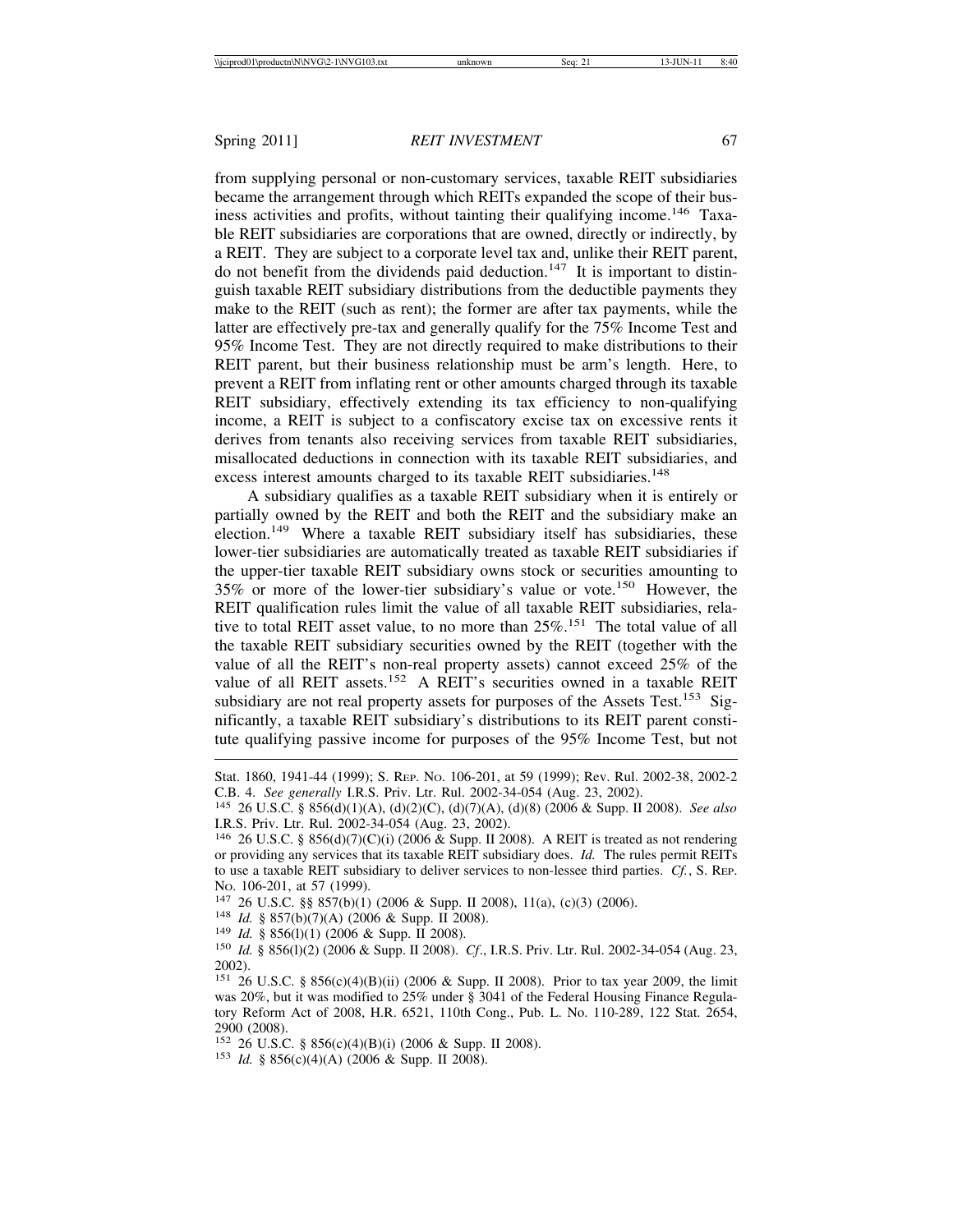the 75% Income Test.154 These limitations combine to preclude REITs from conducting substantial active businesses through their taxable REIT subsidiaries (or realizing or retaining substantial earnings in taxable REIT subsidiary solution).

A taxable REIT subsidiary can engage in nearly any type of business, including active businesses providing personal services to REIT lessees or third parties that would be problematic if the REIT delivered the service directly.<sup>155</sup> However, enterprises in two specific lines of business cannot qualify as taxable REIT subsidiaries, irrespective of the amount or value of the business. A taxable REIT subsidiary cannot itself operate or manage hotels and cannot franchise or license a service or trademark under which lodging is provided.<sup>156</sup> This special rule applies where the property is a lodging facility (such as a hotel or resort).<sup>157</sup> However, a REIT may lease its hotel property to its taxable REIT subsidiary, and the payments under the lease will constitute qualifying rents (without regard to the restrictions on rental arrangements with related parties

<sup>157</sup> As defined in 26 U.S.C. § 856(d)(9)(D)(ii) (2006 & Supp. II 2008).

<sup>154</sup> *Compare id.* § 856(c)(2)(A) (2006 & Supp. II 2008) *with id.* § 856(c)(3) (2006 & Supp. II 2008). Distributions from a taxable REIT subsidiary must not cause the REIT to lack sufficient passive real estate income for the 75% Income Test. In effect, active business realized in taxable REIT subsidiary solution is converted into qualifying passive income (dividends), for purposes of the 95% Income Test, but remains non-qualifying for the 75% Income Test.

<sup>155</sup> A taxable REIT subsidiary may engage in any business activity (excepting only operating, licensing, or managing lodging or health-care facilities) even if the activity is one that, directly conducted by the REIT, would disqualify its income; accordingly, a taxable REIT subsidiary may supply services to the REIT tenants, even where services are non-customary. *Id.* § 856(d)(7)(C)(i), (d)(8), (d)(9) (2006 & Supp. II 2008); S. Rep. No. 106-201, at 59 (1999). *See also* Rev. Rul. 2003-86, 2003-2 C.B. 290.

<sup>156</sup> 26 U.S.C. § 856(l)(3) (2006 & Supp. II 2008). A taxable REIT subsidiary may invest in corporations that operate, manage or own a lodging facility (or issue franchises or license a brand name for lodging facilities), provided the taxable REIT subsidiary does not own more than 35% of the lodging corporation's securities. I.R.S. Priv. Ltr. Rul. 2008-15-026 (Apr. 11, 2008). A master lease of a pipeline system, including personal property, to an unrelated operator gave rise to rent from real property for purposes of 26 U.S.C.A. § 512(b)(3) (West, Westlaw through Pub. L. No. 111-312 effective Dec. 17, 2010). Tax Reform Act of 1976, H.R. 10612, 94th Cong., Pub. L. No. 94-455, 90 Stat. 1520, 1742 (1976); Rev. Rul. 67-218, 1967-2 C.B. 213. Furnishing only facilities under lease to an unrelated lessee who operates real property generates qualifying rent, for purposes of 26 U.S.C.A. § 512(b) (West, Westlaw through Pub. L. No. 111-312 effective Dec. 17, 2010). Tax Reform Act of 1976, H.R. 10612, 94th Cong., Pub. L. No. 94-455, 90 Stat. 1520, 1742 (1976); Rev. Rul. 80-297, 1980-2 C.B. 196. Accordingly, a REIT can lease a lodging property to a sufficiently unrelated hotel operator using a master lease. There is a significant basis to conclude that a REIT can directly realize qualifying income from guest payments for mere use and occupancy and customary services (provided it does not develop more than *de minimis* impermissible tenant services income). In Rev. Rul. 98-60, 1998-2 C.B. 749, provided the impermissible tenant services income from short term furnished apartment rentals (inclusive of housekeeping) did not exceed 1% of all amounts, the fees for occupancy remained qualifying rents. *Cf.*, I.R.S. Priv. Ltr. Rul. 94-36-025 (June 8, 1994); I.R.S. Priv. Ltr. Rul. 94-28-033 (Apr. 20, 1994); I.R.S. Priv. Ltr. Rul. 97-51-036 (Dec. 19, 1997) (REIT developed qualifying income in the form of license fees, using an independent contractor). *But see* I.R.S. Priv. Ltr. Rul. 2008- 40-028 (Oct. 3, 2008). *See supra* notes 95, 97, 123 and 129.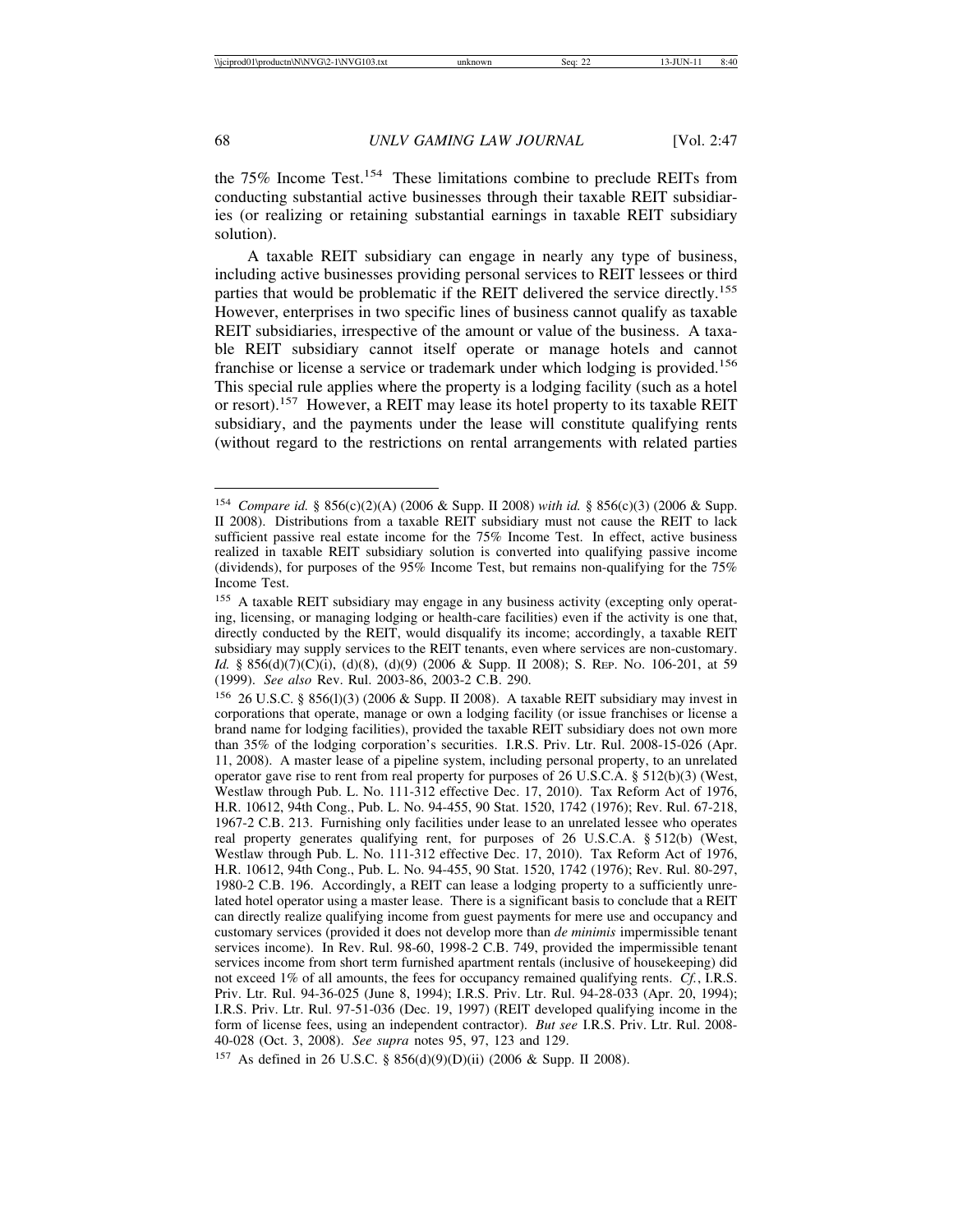discussed *infra*) if the arrangement constitutes a qualified lodging facility.<sup>158</sup> A qualified lodging facility is a lease of a lodging facility without any wagering activity, where the property is operated by an independent contractor<sup>159</sup> (who actively operates lodging facilities for unrelated third parties)<sup>160</sup> and whose rent is set at fair market value level (not tied to net profits).<sup>161</sup> For these purposes, a lodging facility includes hotels, motels, or other properties where more than half of the dwelling units are occupied on a transient basis.<sup>162</sup> The extent of the lodging facility is determined by reference to the amenities and facilities that are customary to facilities of a comparable size and class.<sup>163</sup> However, a qualified lodging facility arrangement is ineffective if (i) the value of the taxable REIT subsidiary's securities would exceed 25% of the REIT's aggregate asset value, (ii) the distributions (other than qualifying rent) would cause the REIT to fail the 75% Income Test,  $164$  or (iii) there will exist gaming or wagering activities at the property.

A destination gaming resort cannot be leased or contributed by a REIT to a taxable REIT subsidiary, even where the property will be operated by an independent contractor, because the gaming present precludes ever being a qualified lodging facility. Because a gaming resort property could not be isolated in a taxable REIT subsidiary, the REIT could only own the property if all the active income it derived therefrom, together with all its other active REIT income, constituted less than 5% of its gross annual income, and the active income derived from services did not trigger the disqualification of all the property's income as impermissible tenant services income (by remaining *de*

<sup>158</sup> 26 U.S.C. § 856(d)(8)(B), (d)(9)(D) (2006 & Supp. II 2008); S. REP. NO. 106-201, at 59 (1999); I.R.S. Priv. Ltr. Rul. 2008-25-034 (June 30, 2008). Taxable REIT subsidiaries that lease qualified lodging facilities can bear all the expenses of operating the facility and receive all net revenues, less the independent contractor's fees. I.R.S. Priv. Ltr. Rul. 2008- 13-003 (Mar. 28, 2008). A REIT can arrange its relationship with the independent contractor so that it ultimately derives substantially all the net economic return (excepting management fees).

<sup>159</sup> 26 U.S.C. § 856(d)(8)(B), (d)(9)(A)-(B), (d)(9)(D), (l)(3) (2006 & Supp. II 2008). <sup>160</sup> *Id.* § 856(d)(9)(A), (d)(9)(F) (2006 & Supp. II 2008). Persons outside the ambit of 26

U.S.C. § 52(a)-(b) (2006). Active operation of lodging facilities can be determined by reference to the standards for assessing active conduct of a trade or business set out in Treas. Reg. § 1.355-3(b)(2)(iii). I.R.S. Priv. Ltr. Rul. 2008-25-034 (June 20, 2008).

<sup>161</sup> 26 U.S.C. § 856(d)(9)(D)(i) (2006 & Supp. II 2008); S. REP. NO. 106-201, at 59 (1999); H.R. REP. NO. 106-478, at 177-178 (1999) (Conf. Rep.). Under the rules in 26 U.S.C. § 856(d)(9)(A)-(B), (d)(9)(D), (l)(3) (2006 & Supp. II 2008), a subsidiary is not eligible to be a taxable REIT subsidiary if it, itself, operates or manages a lodging facility. Instead, it must resort to an independent contractor.

<sup>162</sup> *Id.* § 856(d)(9)(D)(ii) (2006 & Supp. II 2008). *Cf.*, Treas. Reg. § 1.48-1(h)(2)(ii) (as amended in 1994); I.R.S. Priv. Ltr. Rul. 2008-40-028 (Oct. 3, 2008); I.R.S. Priv. Ltr. Rul. 2003-20-018 (May 16, 2003).

<sup>163</sup> 26 U.S.C. § 856(d)(9)(D)(iii) (2006 & Supp. II 2008) ("[t]he term 'lodging facility' includes customary amenities and facilities operated as a part of, or associated with, the lodging facility so long as such amenities and facilities are customary for other properties of a comparable size and class owned by other [unrelated] owners . . ."). Because destination gaming resorts customarily include hotels attached to retail, gaming, restaurant, and entertainment areas, the lodging facility would extend to nearly all of the property, making attempts to sever and isolate gaming areas ineffective.

<sup>&</sup>lt;sup>164</sup> Because the fair market value rent of the lodging facility reflects all the active and passive income available at the property, this event appears unlikely.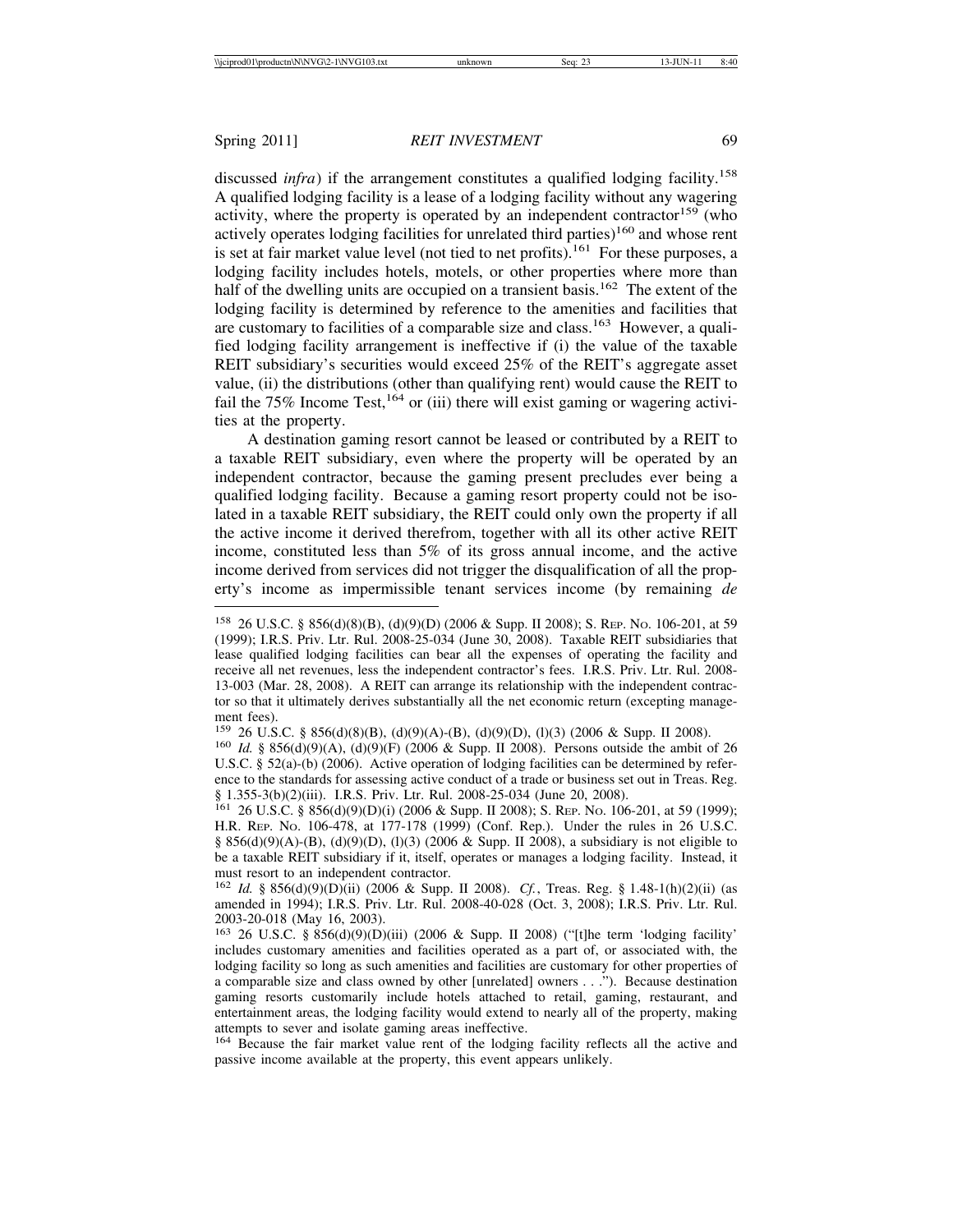*minimis*).<sup>165</sup> These rules impose an economic penalty in the form of foregoing substantially all active income at the destination gaming resort, even in aftertax form, or foregoing all active and passive income at the property.<sup>166</sup> This limitation appears to be the reason for the absence of REIT involvement in destination gaming resorts.<sup>167</sup>

Real property rents do not include any income the REIT derives from lessees that are related corporations, partnerships or limited liability companies (or any other related business arrangement), in which the REIT owns 10% or more of the stock, assets, or profits.168 For related corporate lessees, the applicable threshold is the ownership of 10% or more of all the voting stock issued, or 10% or more of the value of all its shares issued.<sup>169</sup> For partnership lessees and limited liability company lessees (or other business arrangements acting as lessees), the applicable threshold becomes ownership of 10% or more in the entity's assets or profits.<sup>170</sup> Here, the REIT's ownership interest in a related lessee is determined by reference to IRC  $\S$  318 attribution rules.<sup>171</sup> Attribution rules treat stock constructively owned as if actually owned.<sup>172</sup> A modification to the rules for attribution between corporations and shareholders applies which substitutes a lower 10% threshold into the rules of IRC  $\S 318(a)(2)(C)$  and IRC  $§ 318(a)(3)(C).<sup>173</sup>$  Furthermore, where the REIT owns an interest in a lessee that is a partnership, the special rule of IRC  $\S 318(a)(3)(A)$  applies (but modified to require only a 25% or more interest in the partnership's capital or profits before the partnership's leasing activity becomes attributed to the particular partner).<sup>174</sup> A special exception to these rules applies for rents received through qualifying taxable REIT subsidiaries. $175$ 

Because income attributable to managing or operating real property can constitute impermissible tenant services income, all income from a specific property could become non-qualifying income if a REIT manages or operates,176 beyond merely exercising a fiduciary duty to manage the REIT itself.177 Like the rules constraining personal services, this limit is potentially

- 
- 
- 
- <sup>170</sup> *Id.* § 856(d)(2)(B)(ii) (2006 & Supp. II 2008).<br>
<sup>171</sup> *Id.* §§ 318 (2006), 856(d)(5) (2006 & Supp. II 2008).<br>
<sup>172</sup> *See generally id.* §§ 267(c)(5), 318(a)(5)(A), 707(b)(3) (2006).<br>
<sup>173</sup> *Id.* §§ 318(a)(2)(C), (
- 
- 
- 

<sup>&</sup>lt;sup>165</sup> *See supra* note 100. *Cf.*, H.R. REP. No. 105-148, at 604 (1997).<br><sup>166</sup> *See* Part IV.B.i. *See supra* note 158.<br><sup>167</sup> These limitations do not preclude a REIT from owning and operating (through an independent contractor) real property where its revenues and assets are limited to passive income, such as the fees for mere occupancy and customary services delivered by an independent contractor or not in respect of particular occupants at a hotel. 26 U.S.C. § 856(d)(2)(C), (d)(7)(A) (2006 & Supp. II 2008). *Cf.*, H.R. REP. NO. 105-148, at 604 (1997). *See supra* notes 123 and 129. So limited, the REIT would not need to structure its ownership of the lodging property so that it constituted a qualified lodging facility for pur-<br>poses of 26 U.S.C. § 856(d)(9)(D)(i) (2006 & Supp. II 2008). See supra note 158.

<sup>&</sup>lt;sup>168</sup> 26 U.S.C. § 856(d)(2)(B), (d)(5) (2006 & Supp. II 2008). *See, e.g.*, Rev. Rul. 70-542, 1970-2 C.B. 148.<br><sup>169</sup> 26 U.S.C. § 856(d)(2)(B)(i) (2006 & Supp. II 2008).

 $4(b)(5)(ii)$  (as amended in 1981). Examples include: establishing rental rates and terms,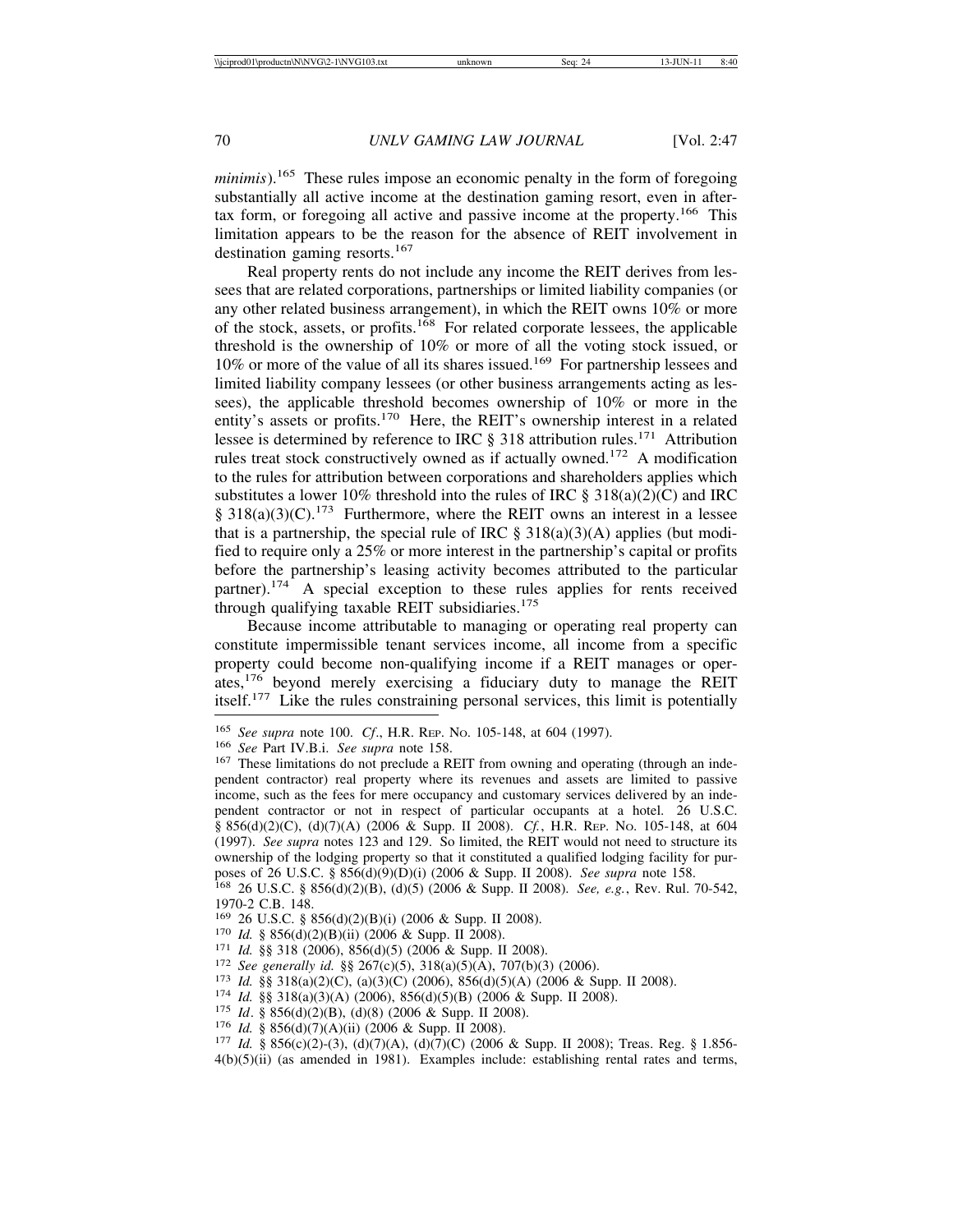devastating to an entity's qualification to make a REIT election, because all income originating from a particular real property becomes non-qualifying income, once the amount attributable (together with all other impermissible tenant services income at the property) exceeds a  $1\%$  *de minimis* limit.<sup>178</sup> A REIT may therefore delegate impermissible management or operational activity to qualifying independent contractors.<sup>179</sup> Alternatively, a REIT can usually isolate management or operational activities within its taxable REIT subsidiaries.<sup>180</sup>

# *B. Difficulties in Splitting a Destination Gaming Resort Under Conventional REIT Structuring Arrangements*

In theory, a non-gaming business that combines readily separable active and passive real property can be split, dividing the passive and active components of its real property and positioning it to monetize its investment in passive real property. Once severed, the passive real property can be transferred to a REIT, allowing the REIT, through direct operation, to access the active and passive business available at the passive real property (with active business realized in after-tax form). Alternatively, a REIT can acquire the property and use an operator lease with an unrelated operator (or the seller), deriving only passive business. As detailed above, direct operation for most passive real property is feasible unless the value of all the active business placed in taxable REIT subsidiary solution will be larger than 25% of its assets, or its distributions will cause the REIT to fail the 75% Income Test. If the active business exceeds these limits, direct operation is unavailable.<sup>181</sup> Accordingly, only in limited cases is the remaining active business so large that the REIT qualifica-

managing or operating a lodging facility, whether or not gaming exists at the property. *Id*. § 856(d)(9)(A), (d)(9)(D) (2006 & Supp. II 2008).

selecting tenants, entering into leases, renewing leases, and dealing with REIT tax, insurance, and interest (when they arose in connection with the REIT's real property).

<sup>178</sup> 26 U.S.C. § 856(d)(7)(B) (2006 & Supp. II 2008). A REIT may also directly operate or manage its properties, as customary, but only to the extent that specific tax-exempt entities could without triggering unrelated business income tax. *Id.* § 856(d)(7)(A), (d)(7)(C)(ii) (2006 & Supp. II 2008). *See supra* note 95.<br><sup>179</sup> 26 U.S.C. § 856(d)(7)(C)(i) (2006 & Supp. II 2008).<br><sup>180</sup> *Id*. However, the rules preclude a REIT from using a taxable REIT subsidiary from

<sup>&</sup>lt;sup>181</sup> A REIT's isolating active business within a wholly owned corporate subsidiary capable of delivering personal services (such as a taxable REIT subsidiary) is not feasible when the stock owned could present such relative value and voting power that it violates the securities tests of 26 U.S.C. § 856(c)(4)(B)(ii) (2006 & Supp. II 2008) and/or its corporate distributions cause the REIT to fail the 75% Income Test. Technically, the amount forgone is equal to those components of the active business that cause the taxable REIT subsidiary to exceed the 25% limitation, after reduction for any unused part of the REIT's directly realizable 1% *de minimis* non-qualifying income, at the property as calculated under 26 U.S.C. § 856(d)(7)(D) (2006 & Supp. II 2008) (subject to the overarching limit of the 5% of REIT gross income that is unrestricted by the 95% Income Test) or which would cause the taxable REIT subsidiary's distributions to produce more than 25% of REIT gross income from nonqualifying sources under the 75% Income Test. Faced with this problem, a REIT may use sufficiently unrelated lessees or independent contractors or independent third party suppliers to separately arrange services constituting the excess active business. It may also divest itself of active business whose value exceeds the amount that can be isolated in a subsidiary, or lease the entire property to a sufficiently unrelated operator.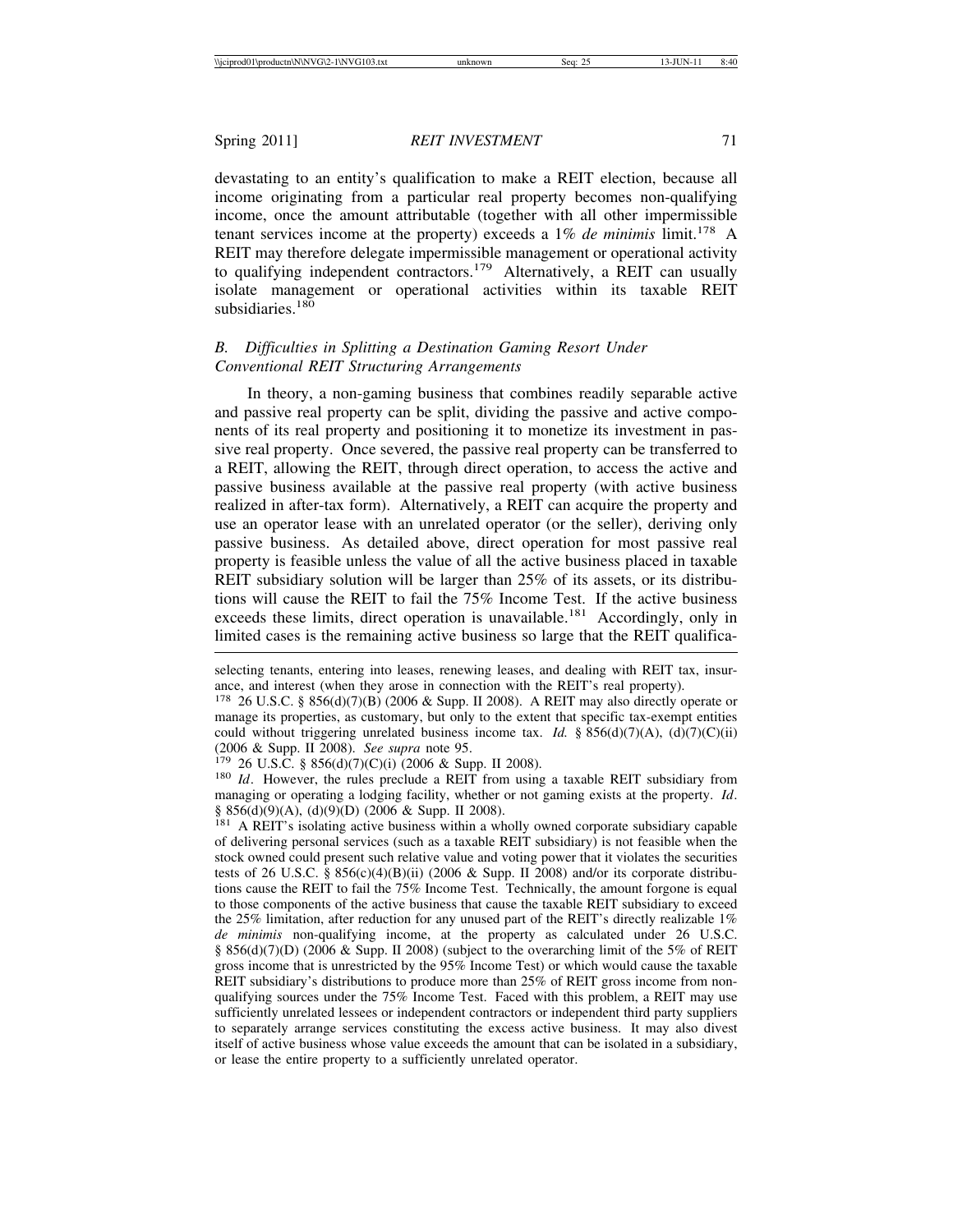tion rules frustrate direct operation. However, if the active and passive real property based businesses are dependent and intertwined, any severing necessary to direct operation is inadvisable if one or both aspects of the business risk being significantly compromised and the risk cannot otherwise be addressed.

# *1. Economic Penalties Attaching to Direct Operation of Destination Gaming Resorts*

The restrictions on REITs prove substantially more limiting if the severed passive real property is part of a destination gaming resort. Here, even if the active business aspects of the severed passive real property were not substantial and valuable enough to thwart direct operation,<sup>182</sup> the lodging and gaming aspects effectively preclude it. Unable to use a taxable REIT subsidiary, a REIT engaging in direct operation cannot realize the active business available.183 Here, it would be forced to forgo realizing upon all but a *de minimis* amount of the active business income available, limiting its income at the property to passive business (including customary services that would not yield impermissible tenant services income).184 In effect, this forces the REIT to choose between allowing an independent third-party supplier and/or a substantially unrelated independent contractor to realize the active business available<sup>185</sup> or abandoning direct operation for an operator lease (with a substantially unrelated lessee<sup>186</sup> who derives all the active and passive business available).<sup>187</sup> For these reasons, a split-up transaction involving gaming hospitality

<sup>&</sup>lt;sup>182</sup> *See infra* note 203.<br><sup>183</sup> That is, excepting only active business that will be 1% or less of the property's gross income, and fall within the overall 5% of REIT gross income that is unconstrained, so as not to cause the REIT to fail the 95% Income Test or develop non*-de minimis* impermissible tenant services income. *See supra* note 123.<br><sup>184</sup> Here, the REIT would derive income from the supply of rooms for mere occupancy, *de* 

*minimis* chattel rentals and general customary services, falling within the exception to impermissible tenant services income set out in 26 U.S.C. § 856(d)(7)(C)(ii) (2006 & Supp. II 2008). The balance of the fees for hotel guests comprises the active business available at the resort's passive real property, such as fees for personal services and non-*de minimis* chattel rentals. Operation of the facility (including guest registration and billing) would be performed by independent contractors, using a hotel brand name, with qualifying income remitted to the REIT after collection, and deduction of management fees. *See supra* notes 94, 99, 122, 157, and 168. *But cf.* Treas Reg. § 1.761-2(a) (1972).<br><sup>185</sup> Treas. Reg. § 1.856-4(b)(5)(i) (as amended in 1981). The independent contractor cannot

own more than a 35% interest in the REIT (directly or by attribution), and the REIT shareholders cannot own a more than 35% interest in the independent contractor (directly or by attribution). 26 U.S.C. § 856(d)(3) (2006 & Supp. II 2008).

<sup>&</sup>lt;sup>186</sup> For this arrangement to permit the REIT to derive qualifying rents, it is important that the REIT does not own the lessee (directly or by attribution) in an amount equal to or greater than 10%. Similarly, where the master lessee is a REIT shareholder, its leasing activity can render the REIT's income from the property non-qualifying under the restrictions on rental arrangements with related parties. *See supra* note 170 and accompanying text. *See also supra* note 183. The lease cannot be perpetual, as this is equivalent to a sale. I.R.S. Priv. Ltr. Rul. 90-26-033 (June 29, 1990). In this way, the REIT only leases or licenses real property, while a sufficiently unrelated master lessee supplies personal and general services, in the same general structure reviewed in Rev. Rul. 80-297, 1980-2 C.B. 196. *See supra* note 158 and accompanying text.

<sup>187</sup> Or by resorting to sufficiently unrelated lessees. *See supra* note 183 and accompanying text. The lease could be based on a gross profit percentage. *See supra* note 96.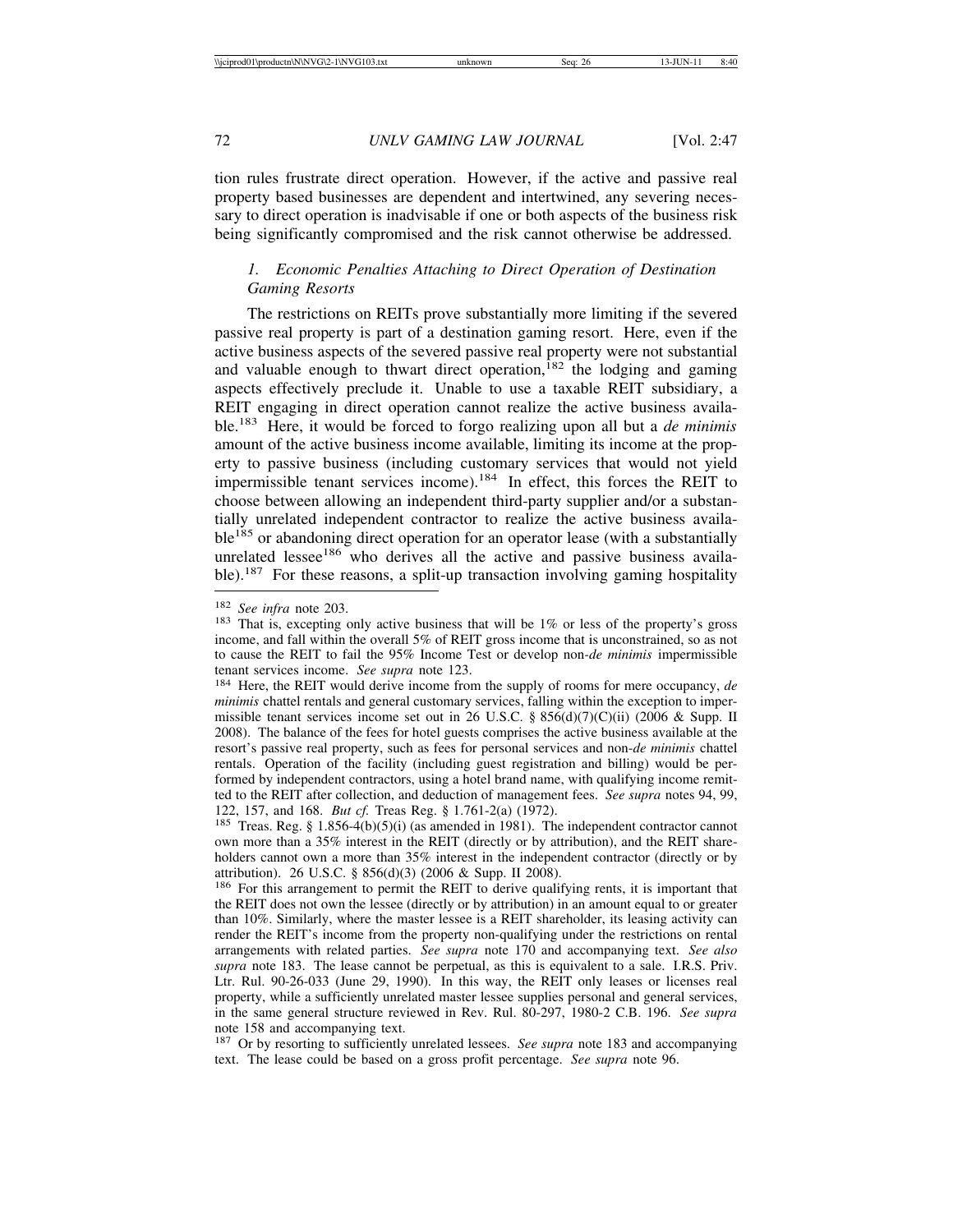property188 carries inherent economic disadvantages if a REIT is the acquirer.<sup>189</sup>

If a REIT opts for an operator lease, it confronts a business problem. The gaming and active services components depend, in substantial part, on a guest's hospitality experience and the property's upscale design and reputation. Similarly, the passive real property (hospitality) business depends, in substantial part, on the luxury gaming and personal services experience of guests. Because the passive real property transferred is essential to the success of the destination gaming resort's active real property in these ways, it is unlikely that it would fully monetize and completely exit its underlying real property investment through a transaction with a REIT. It is likely it would only exit its passive real property if it had sufficient certainty that its operator would not conflict with, or undermine, its active business. Because the only reliable assurance available is to remain in possession under a master lease, the transaction would be an operator lease under which the destination gaming resort continued to control the passive real property transferred as lessee; that is, a sale leaseback.

#### *2. Potential Inadequacy of Sale Leaseback Solutions*

Sale-leaseback buyers are generally in the business of acquiring properties from their occupier-owners, then leasing them back to the seller under a triple net lease.<sup>190</sup> As seller, the destination gaming resort generates capital from the sale and typically frees its balance sheet of debt encumbering the sold real property, thereby effectively monetizing any tied-up capital. This arrangement does not, directly, produce any increase in tax efficiency (although it might permit a destination gaming resort to avoid public listing). As rent accrues under the operator lease, the destination gaming resort is obliged to pay but remains in possession, and therefore in control, of the entire real property. Even so, a destination gaming resort likely needs a long-term arrangement not to impair its underlying active and passive businesses.<sup>191</sup> Additionally, a REIT may be reluctant, as it will gauge the potential effect on its income of a default under the lease where it re-enters possession. A substantial detriment to a saleleaseback is the fact that the sale transaction is one in which any taxable gain will be immediately recognized by the selling destination gaming resort.<sup>192</sup>

#### *3. Inadequacy of Transfer for REIT Equity Solutions*

Instead of a sale-leaseback for cash, a destination gaming resort may consider transferring its passive real property for REIT equity, configuring it to

<sup>&</sup>lt;sup>188</sup> Or where the active business available at the severed passive real property is so significant that it exceeds 1% of all property income (the amount that could be realized directly by the REIT). *See supra* note 185. 189 This would be expressed as a lower value for the passive real property from the perspec-

tive of the REIT but the disadvantage may be sufficiently countered by the REIT's tax efficiency. If a master lease arrangement was used, the fair market value rent would reflect the income available to the lessee from both active and passive business. Here, the REIT indirectly accesses a portion of the active and passive business available.

<sup>190</sup> That is, a lease providing payments to the landlord net of insurance, maintenance, real property taxes and utilities.<br><sup>191</sup> See supra text accompanying note 188.

<sup>&</sup>lt;sup>192</sup> 26 U.S.C. §§ 11(a), 61(a)(3), 311(b), 1001(c) (2006).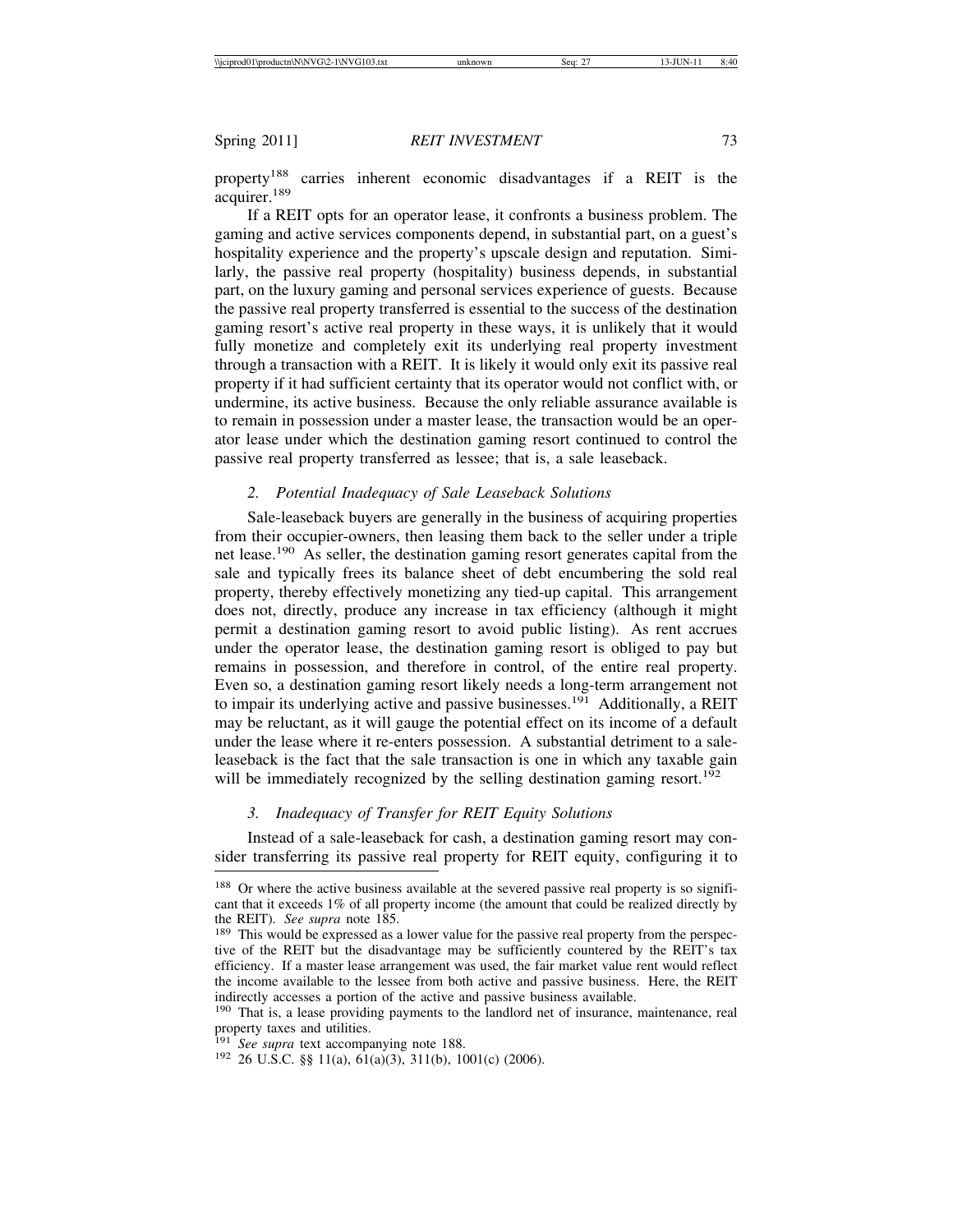access REIT tax efficiency as to the passive business realizable (and ultimately, when it exits, to monetize its investment in passive real property).<sup>193</sup> Here, it is important to recall that its restructuring with a REIT has the dual and competing aims of monetizing its investment in its capital-intensive passive real property, and, pending monetization, to improve its tax efficiency—insofar as its passive real property based income—or all its business income when the transaction permits the active gaming business to avoid Subchapter "C" taxation. A transfer for equity configures it to achieve both purposes, albeit successively.<sup>194</sup> However, even if the transfer of real property is to a REIT that the destination gaming resort effectively controls,<sup>195</sup> if the real property has significant appreciation (hereinafter "built in gain"), the tax triggered is often prohibitive. Significantly, where the consideration received is a substantial equity interest in the purchaser in relatively liquid form, like publicly traded REIT stock, the business retains an indirect and potentially controlling interest in the passive real property's future economic returns but the exchange is commonly taxable.196 It is unlikely, however, given these dependent and intertwined active and passive business components that it would seek to fully monetize and completely exit its passive real property investment through a transaction with a REIT (even if it received substantial or controlling REIT equity or continued in possession as lessee under an operator lease). First, the potential for conflicts of interest between it and the REIT remain, with potential fiduciary duties fettering any actual exercise of control. Second, if the destination gaming resort obtains more than a nominal equity interest in the REIT, its lease arrangement would be subject to the restrictions on rental arrangements with related parties.<sup>197</sup> This would tend to preclude the destination gaming resort from acting as master lessee, leading to the introduction of an unrelated third-

<sup>193</sup> However, an improvement in tax efficiency may require additional steps. *See infra* Part IV.E.

<sup>194</sup> *See infra* Part IV.E.

<sup>&</sup>lt;sup>195</sup> A transfer is to a controlled REIT when the transferor has, or will thereby acquire, control for purposes of 26 U.S.C. §§ 351(a), 368(c) (2006). Normally, a contribution of real property to a publicly traded REIT in exchange for stock fails the non-recognition requirements of 26 U.S.C. § 351(a) (2006), due to the contributor's lack of 80% control over the REIT. *Cf., Id.* § 368(c) (2006). Nevertheless, the contribution is also a taxable event if it is to a REIT that is an investment company, a result that depends on diversifying the contributor interests. *Id.* § 351(e) (2006); Treas. Reg. § 1.351-1(c) (as amended in 1996). *See also* Rev. Rul. 87-9, 1987-1 C.B. 133. An analogous provision to 26 U.S.C. § 351(e) (2006) exists for partnership contributions to an investment partnership, but these transactions generally will not activate them, as the partnerships do not hold stock, securities or REIT interests. 26 U.S.C. § 721(b) (2006); Treas. Reg. § 1.721-1(c)(1) (as amended in 1996). Other Subchapter "K" specific rules may force the contributors to recognize their built in gain. 26 U.S.C. §§ 704(c)(A)(i), 737 (2006). Under 26 U.S.C. § 357(c)(1) (2006), a contribution transaction can be tax detrimental if debt encumbering the assets exceeds their adjusted basis, but partnership based transactions allow for management of an analogous issue under 26 U.S.C. § 752 (2006) (which normally permits partners control the amount of debt they are deemed to shed, and thereby control over whether the contribution results in a taxable event). <sup>196</sup> Depending on the form of the transfer, it may or may not be taxable. *Cf. Id.* §§ 1001, 351(a), (e), 357(a)-(b)(1)(B) (2006). *See infra* note 197.

<sup>&</sup>lt;sup>197</sup> *See supra* text accompanying note 170. In some cases, complimentary accommodations supplied to gaming patrons by the destination gaming resort might be limited by the restrictions on rental arrangements with related parties.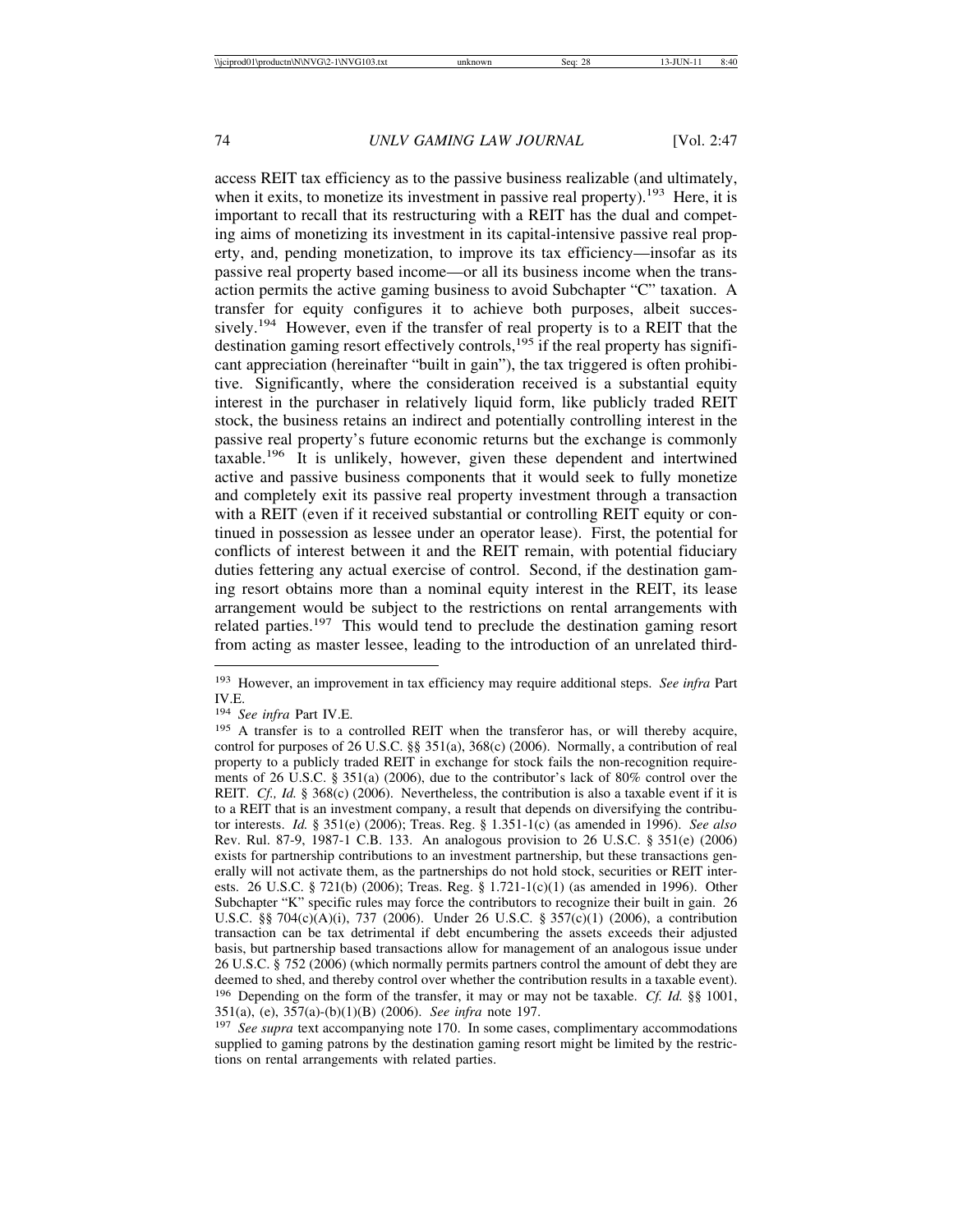party lessee, which could impair the destination gaming resort's underlying active business.

Whatever the amount of equity received, the transfer remains generally taxable. If the equity received is less than 10%, the destination gaming resort could act as lessee under an operator lease, deriving the active and passive business, because the restrictions on rental arrangements with related parties would not apply. However, there is a weak business case for such an arrangement, because the lack of control over the REIT represents a potential risk (even if in possession) and the result of the transaction is merely to interpose a REIT between the destination gaming resort and the passive business in a taxable transaction without receiving cash proceeds.

# *C. Promise of Direct Operation Through Partnership Joint Ventures*

Helpfully, administrative guidance,<sup>198</sup> suggests a tiered partnership<sup>199</sup> arrangement could serve to filter the active and passive assets and income of a destination gaming resort, with the passive real property transferred for the near economic equivalent of substantial REIT equity, as a prelude to final monetization in a tax efficient transaction, without necessarily impairing the REIT under the qualification rules or requiring the relinquishment of all, or a portion, of the active income available at the passive real property to unrelated parties. Moreover, this arrangement ultimately allows the REIT to engage in direct operation of the passive real property and the shareholders of the destination gaming resort to access REIT tax efficiency as to the severed passive business, without foregoing all or a portion of the active income available. Surprisingly, this result appears to hold, notwithstanding that it involves related parties for purposes of the REIT qualification rules and the real property is a lodging property with gaming. This outcome results from isolating the active business components away from the REIT's corporate structure, limiting the REIT to owning passive real property and to direct operation of a purely passive business,<sup>200</sup> with active business realized at the severed passive real property by related parties under a property rights based division<sup>201</sup> and the operation and management of the passive real property delivered by an independent contractor (who,

<sup>&</sup>lt;sup>198</sup> The term refers to pronouncements like Revenue Rulings (items prepared for a specific taxpayer that the Internal Revenue Service has determined warrant publication) and Private Letter Rulings (items prepared by the Internal Revenue Service in response to taxpayer's request which are available but not published). However, neither source carries precedential weight and cannot bind the Internal Revenue Service, as stated in 26 U.S.C. § 6110(k)(3) (2006 & Supp. I 2007).

<sup>&</sup>lt;sup>199</sup> A tiered partnership is an ownership arrangement where one partnership (termed the "parent") owns a partnership interest in another partnership (termed the "lower-tier partnership"), which may be repeated through multiple tiers of partnerships.

<sup>&</sup>lt;sup>200</sup> As well as customary services that would not give rise to unrelated business taxable income. 26 U.S.C. § 856(c)(2)-(3), (d)(1)(A)-(B), (d)(2)(C), (d)(7)(C)(ii) (2006 & Supp. II 2008); Treas. Reg. § 1.856-4(a)-(b) (as amended in1981). *See supra* note 168.

<sup>&</sup>lt;sup>201</sup> Without producing impermissible services income, or deriving non-real estate assets based on active business for purposes of 26 U.S.C. § 856(c)(4)(A), (d)(2)(C), (d)(7)(A) (2006 & Supp. II 2008).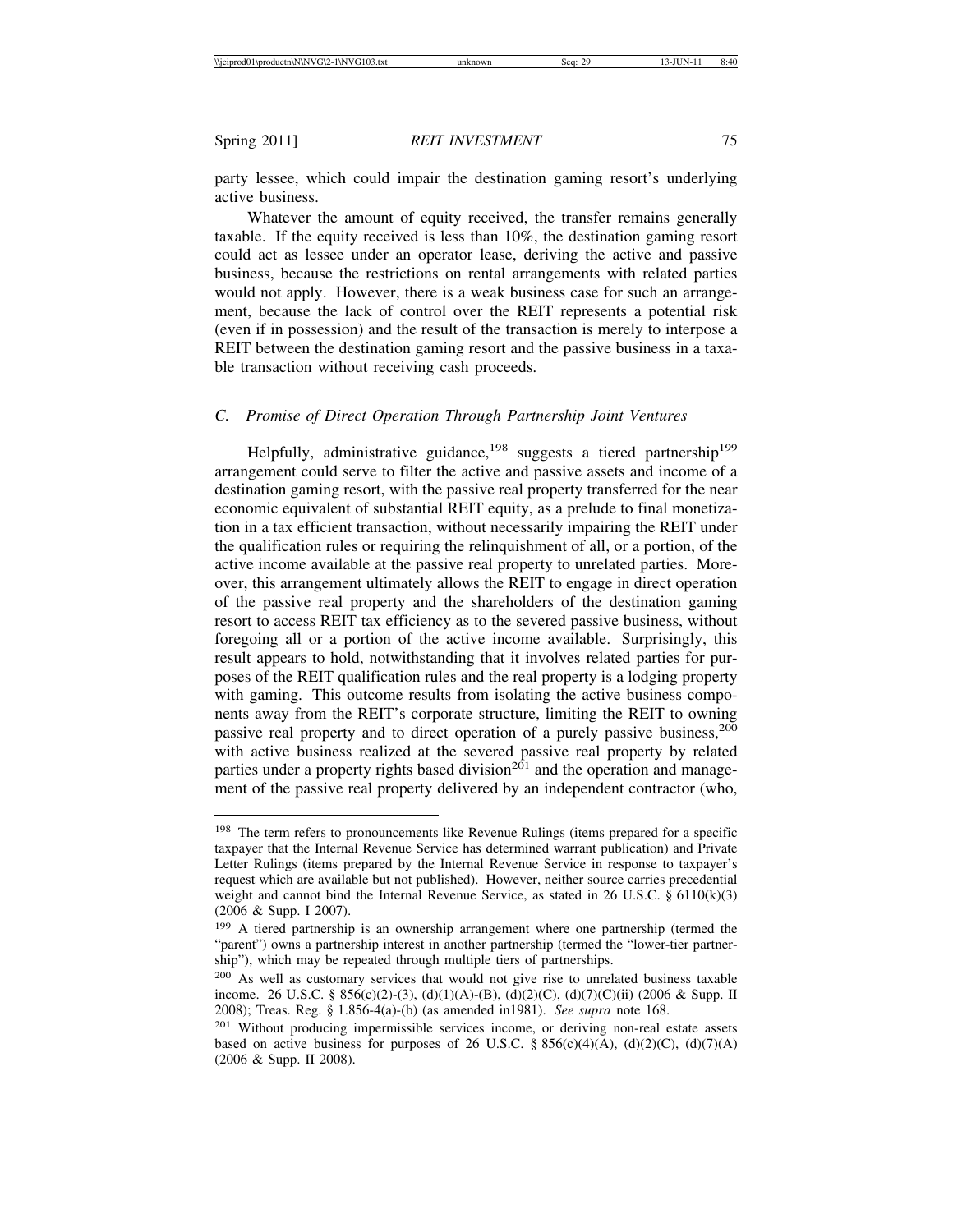as licensee of the destination gaming resort, uses its hospitality brand name),  $202$ using the special tax rules for determining a REIT's ownership of assets and income that is isolated in partnership solution, and isolated within a tiered partnership arrangement.

Partnerships are very important to REITs. To further their ability to acquire qualifying assets and income, REITs have developed transactions allowing them to acquire built-in gain real property, while nonetheless permitting asset owners to receive the near economic equivalent of REIT equity, yet defer recognition of their built-in gain. REITs achieve this feat by using relatively liquid partnership interests as consideration.<sup>203</sup> These transactions are commonly called umbrella partnership REITs (hereinafter "UpREIT transaction") or down REIT partnerships (hereinafter "DownREIT transaction").<sup>204</sup> UpREIT and DownREIT transactions are common because they permit real property owners to substantially monetize their real property investment without any immediate recognition of built-in gain—that is, on a tax-advantaged basis—improving their liquidity, diversifying their investment, preserving any single level tax on the gain, permitting a step-up in basis at death,  $205$  and an

<sup>&</sup>lt;sup>202</sup> Whose equity owners hold no more than 35% of the REIT's equity, directly and by attribution of shares. *Id.* § 856(d)(3), (d)(5) (2006 & Supp. II 2008).

<sup>&</sup>lt;sup>203</sup> Treas. Reg. § 1.856-3(g) (as amended in 1992). *See also* I.R.S. Priv. Ltr. Rul. 95-08-019 (Feb. 24, 1995); I.R.S. Priv. Ltr. Rul. 95-07-007 (Feb. 17, 1995). The use of partnership interests avoids REIT qualification problems from excessive subsidiary corporation securities value. Partnership based arrangements could interfere with a REIT's capacity to meet the 26 U.S.C. § 856(c)-(d) (2006 & Supp. II 2008) tests if they were regarded as intangible property. However, under Treas. Reg. § 1.856-3(g), a REIT is not deemed to own intangibles but instead to "own its proportionate share of each of the assets of the subsidiary partnership, and will be deemed entitled to the income of the partnership attributable to the income of the partnership attributable to such share . . . *[f]or purposes of section 856*, the interest of a partner in the partnership's assets shall be determined in accordance with his capital interest in the partnership . . ." (emphasis added). Helpfully, the REIT qualification rules' limitations on the amount of securities owned pursuant to 26 U.S.C. § 856(c)(4)(B) (2006 & Supp. II 2008) generally do not treat partnership interests as securities. *Id.* § 856(m)(3)(A)(i), (m)(4) (2006 & Supp. II 2008); Treas. Reg. § 1.856-3(e). Otherwise, a look-through approach applies allowing securities held in partnership solution to be deemed carried by the REIT. 26 U.S.C. § 856(m)(3)(A)(ii) (2006 & Supp. II 2008). *See supra* note 58. Finally, the 5-50 Rule's restrictions on closely held REIT ownership do not apply to partnerships. 26 U.S.C. §§ 542(a)(2) (2006), 856(a)(6), (h)(1)(B) (2006 & Supp. II 2008); Treas. Reg. § 1.856-1(b)(6)-(7), (d)(5) (as amended in 1981).

<sup>204</sup> UpREIT transactions differ from DownREIT transactions in several important respects. In a typical UpREIT transaction, the REIT configures one subsidiary partnership into which it contributes all of its real property assets. In a DownREIT transaction, the subsidiary partnership is formed specifically to hold the built-in gain property of the particular real property contributors; the REIT's other real properties are not contributed. Consequently, in an UpREIT transaction, the REIT conducts its entire real property business indirectly through its UpREIT subsidiary partnership, and built-in gain real property contributors end up with an interest in all the REIT's real property. In a DownREIT transaction, the built-in gain real property contributors end up with an interest in the DownREIT subsidiary partnership that holds assets distinct from the REIT's portfolio of real property assets and all pre-transaction REIT real properties remain at REIT level. *See generally* Su HAN CHAN, JOHN ERICKSON & KO WANG, REAL ESTATE INVESTMENT TRUSTS: STRUCTURE, PERFORMANCE AND INVEST-MENT OPPORTUNITIES 48-50 (2003) [hereinafter CHAN, ERIKSON & WANG]; SEMER & ALEX-ANDER, *supra* note 123, at A-28. <sup>205</sup> *See generally* 26 U.S.C. §§ 1014, 1022 (2006).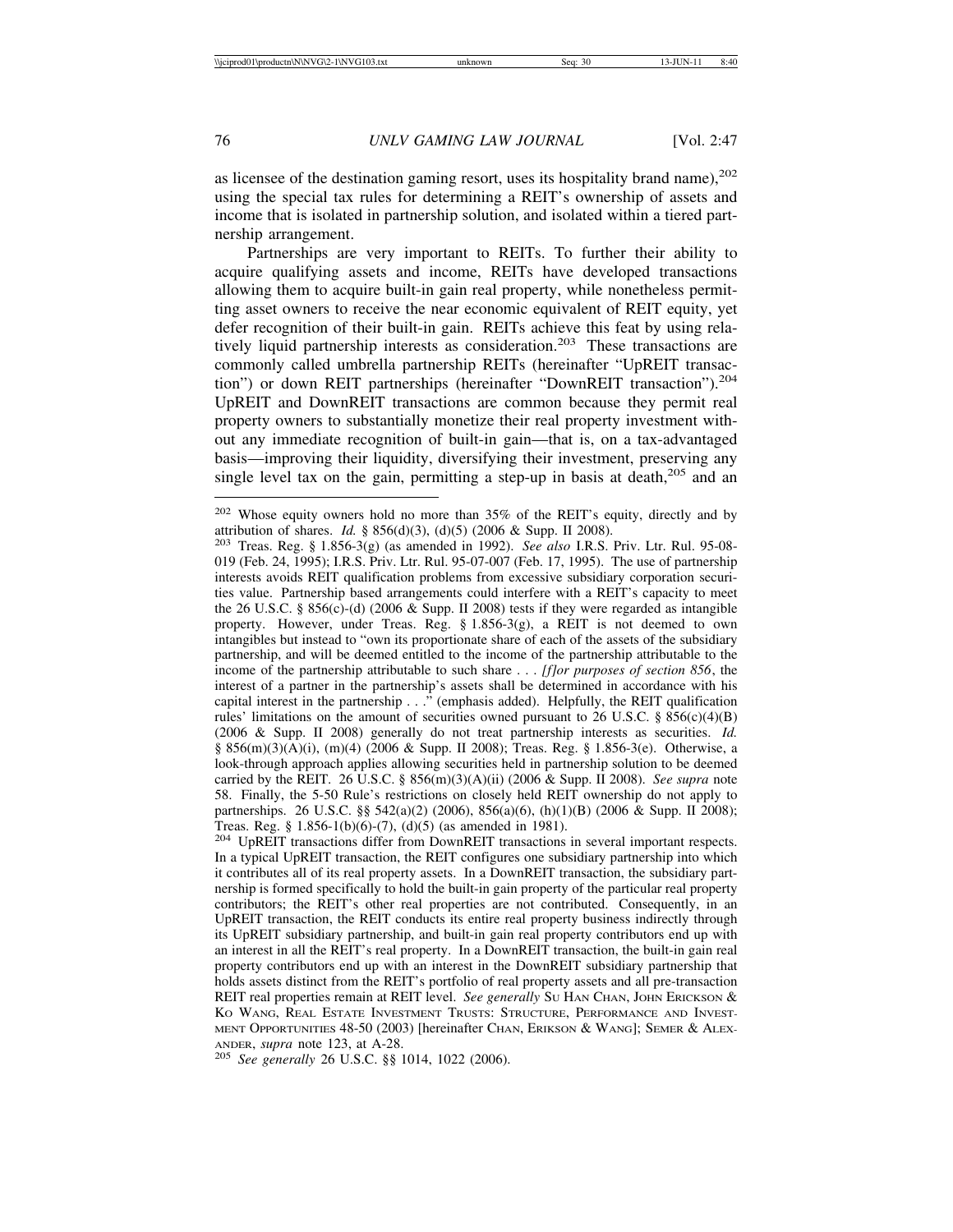opportunity to defer recognition of the inherent gain indefinitely. For REITs, these acquisitions represent the chance to acquire the real property placed into partnership solution without using their tax-paid capital and without presently transferring any REIT stock to the real property owners (avoiding any immediate additional stock or debt issuance, or acquisition funding issues, and allowing REITs to fund their future real property acquisitions through partnership interests, as if equivalent to cash).<sup>206</sup> Finally, a REIT can use the UpREIT or DownREIT structure to avoid the 5-50 Rule's limitation on closely held REITs, because these limits to do not apply to operating partnerships.<sup>207</sup> However, use of an UpREIT or DownREIT partnership structure is not cost-free, because partnership accounting and tax rules are complex and costly.<sup>208</sup> Also, a publicly traded REIT's capital raising activities can be impaired by these structures, because title to the real property normally remains in the subsidiary operating partnerships, in order to defer contributors' taxable gain.<sup>209</sup>

A REIT's interest in the assets and income of any UpREIT or DownREIT operating partnership in which it is a partner (hereinafter "subsidiary partnership"), for the purpose of applying the REIT qualification rules set out in IRC § 856(c) and (d), is determined under Treas. Reg. § 1.856-3(g).<sup>210</sup> This longstanding regulation provides that the REIT is treated as if it directly owned its proportionate share of all the assets in subsidiary partnership solution and as if it was entitled to the income of the subsidiary partnership attributable to its proportionate share of all its assets. Under recent guidance, a REIT's proportionate share in a subsidiary partnership's assets and income, for purposes of the REIT qualification rules, is the REIT's capital interest in the subsidiary partnership, which is determined by dividing the REIT's IRC § 704(b) computed capital account by the sum of all the capital accounts in the subsidiary

<sup>206</sup> CHAN, ERICKSON & WANG, *supra* note 204, at 50.

<sup>207</sup> *See supra* note 48.

<sup>208</sup> CHAN, ERICKSON & WANG, *supra* note 204, at 50.

<sup>209</sup> 26 U.S.C. §§ 704(c), 737 (2006).

<sup>210</sup> *Id.* § 856(c)-(d) (2006 & Supp. II 2008). *See supra* note 120. Treas. Reg. § 1.856-3(g) (as amended in 1992). *See also* I.R.S. Priv. Ltr. Rul. 2002-34-054 (Aug. 23, 2002); Rev. Rul. 69-40, 1969-1 C.B. 188. *Compare* Treas. Reg. § 1.856-3(g) (REIT deemed to realize proportionate share of partnership income and assets) *with* 26 U.S.C.A. § 512(c) (West, Westlaw through Pub. L. No. 111-312 effective Dec. 17, 2010). Tax Reform Act of 1976, H.R. 10612, 94th Cong., Pub. L. No. 94-455, 90 Stat. 1520, 1742 (1976) (tax exempt partner required to include its distributive share of partnership income in computing unrelated business taxable income). Superficially, this special look-through rule for REIT partnerships (constraining the effect of partnership investments by REITs to its proportionate share for all purposes of 26 U.S.C. § 856 (2006 & Supp. II 2008)) is at tension with the broad language of the impermissible tenant services income rule set out in 26 U.S.C. § 856(d)(7)(A) (2006) & Supp. II 2008) (applying to ". . . amounts[s] received or accrued directly *or indirectly* ...") (emphasis added). However, Treas. Reg.  $\S$  1.856-3(g) does not purport to modify 26 U.S.C. § 856(d) (2006 & Supp. II 2008); instead, it prescribes how these provisions will apply when the arrangement is a tax partnership. Given this unambiguous language and clear look-through approach prescribed by Treas. Reg. § 1.856-3(g) (1962), these provisions do not conflict. Accordingly, under certain circumstances, it appears that REIT partnerships permit the ordered separation (and isolation) of REIT undesirable assets and income in a manner unavailable to non-partnership entities or arrangements.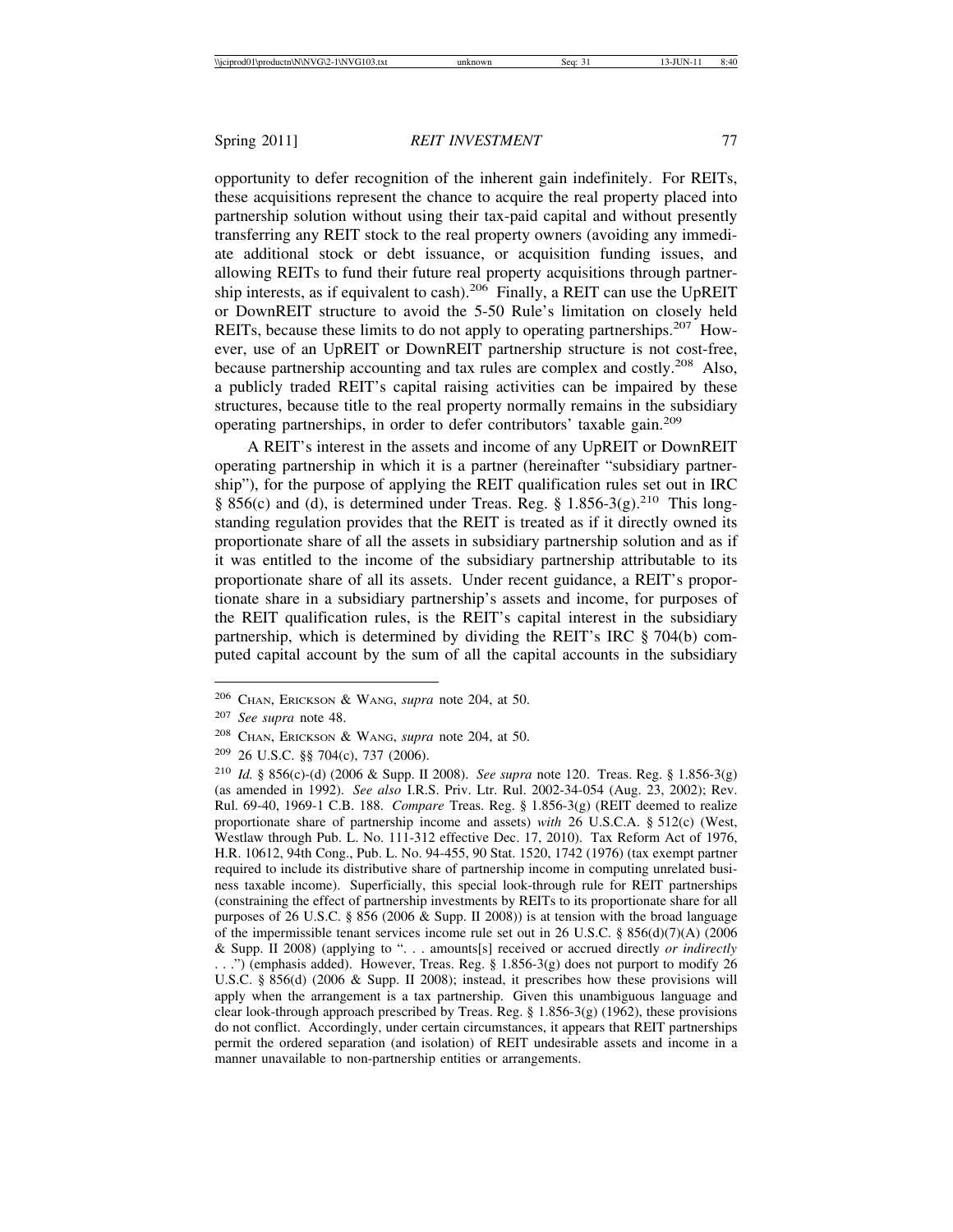partnership.211 Accordingly, a REIT is deemed entitled to realize the tax items of a subsidiary partnership attributable to its proportionate share of all the subsidiary partnership's assets, as shown by its relative capital account balance.<sup>212</sup> However, the REIT's actual distributive share of subsidiary partnership tax items, for tax purposes other than testing assets and income under the REIT qualification rules, does not need to be proportional to its interest in partnership capital.213 Consequently, allocations in accordance with partnership interests, or not in accordance with partnership interests, are permitted, notwithstanding the REIT qualification rules (subject to the inherent limits of the partnership capital accounting rules that require a recipient of partnership tax allocations to enjoy the economic benefit or detriment the allocation represents<sup>214</sup>). Significantly, a subsidiary partnership that itself owns an interest in one or more lower-tier partnerships thereby generates assets and income for the REIT, for purposes of the REIT qualification tests.<sup>215</sup> Because the same capital interest rules apply to determine the upper-tier REIT's interest in the second-, third-, or lower-tier partnership's assets and income for purposes of the REIT qualification tests, a REIT is treated as if it directly owned an interest in its far-lowertier subsidiary partnership's assets and income.<sup>216</sup> Importantly, since this proportionate share rule establishes the effect of a REIT's investment in tiered partnerships for purposes of applying all of I.R.C. § 856, the rules appear to permit the fracturing of a business otherwise susceptible to being characterized as producing REIT undesirable lodging income into its component parts (separating payments for short term use or occupancy of real property from compensation for personal services or other active business), with REIT undesirable income all but excluded for purposes of the REIT qualification rules.<sup>217</sup>

<sup>211</sup> Treas. Reg. § 1.856-3(g); 26 U.S.C. § 704(b) (2006); I.R.S. Priv. Ltr. Rul. 2003-100-14 (Mar. 2, 2003). Although Treas. Reg. § 1.856-3(g) did not define the term "capital interest", in I.R.S. Priv. Ltr. Rul. 2003-100-14, the Internal Revenue Service concluded that the term "capital interest" referenced a partner's relative capital account balance, since the capital accounts of the partners manifest their relative net investment in the underlying partnership. Accordingly, a partner's "capital interest" constitutes their capital account balance as a portion of the sum of the aggregate of all capital account balances, from time to time. Although I.R.S. Priv. Ltr. Rul. 2003-100-14 limits its conclusions to 26 U.S.C. § 856(c) (2006 & Supp. II 2008), Treas. Reg. § 1.856-3(g) supplies a broader reach, because, by its terms, it applies to the entirety of 26 U.S.C. § 856 (2006 & Supp II 2008). Prior interpretive guidance did consider the impact of an investment in customary service delivering partnerships on REIT qualification, but these pronouncements did not define the term "capital interest" for purposes of Treas. Reg. § 1.856-3(g). I.R.S. Priv. Ltr. Rul. 94-28-018 (July 15, 1994); I.R.S. Priv. Ltr. Rul. 95-02-037 (Jan. 13, 1995). *Cf.*, 1 WILLIAM S. MCKEE, WILLIAM F. NELSON & ROBERT L. WHITMIRE, FEDERAL TAXATION OF PARTNERSHIPS AND PARTNERS  $\mathcal T$  9.03[5] (4th ed. 2009) [hereinafter McKEE, NELSON & WHITMIRE] (citations omitted).

<sup>212</sup> I.R.S. Priv. Ltr. Rul. 2003-100-14; Treas. Reg. § 1.704-1(b)(2)(iv)(a)-(b) (as amended in 2008).

<sup>213</sup> MCKEE, NELSON & WHITMIRE, *supra* note 211, ¶ 9-191.

<sup>214</sup> Except to the extent the allocations cause it to develop too high or low a relative capital account balance. *Cf.*, Treas. Reg. § 1.704-1(b)(2)(iii)(A).

<sup>215</sup> I.R.S. Priv. Ltr. Rul. 2003-100-14.

<sup>216</sup> *Id.*; 26 U.S.C. § 856(c) (2006 & Supp. II 2008).

<sup>217</sup> *See* Part IV.A.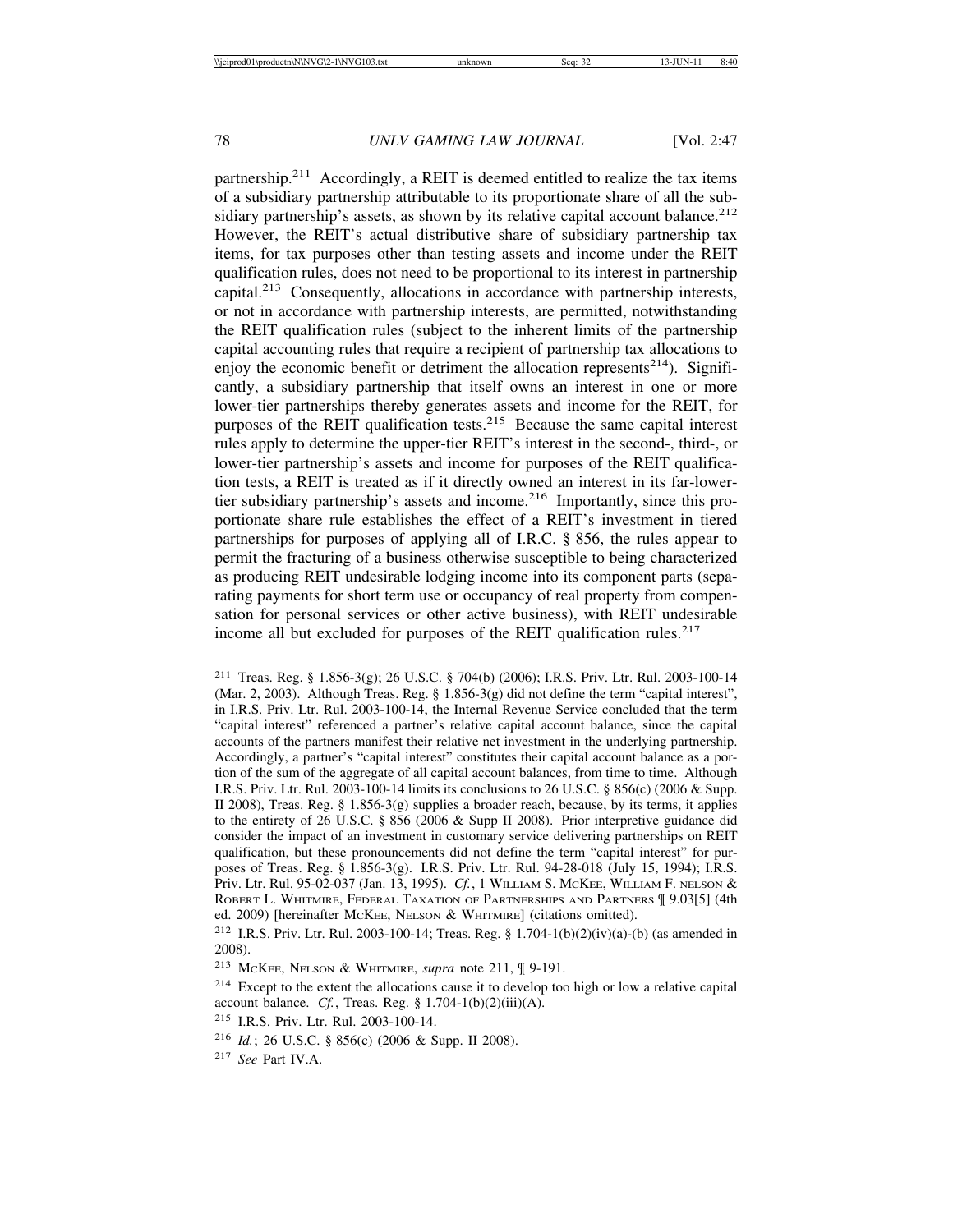# *D. Structuring Direct Operation Through Partnership Joint Ventures*

The REIT qualification rules' approach to subsidiary partnerships indicates that a destination gaming resort is arguably able to indirectly transfer its passive real property to a REIT for direct operation—retaining and filtering to itself the active business income and assets<sup>218</sup> the REIT cannot derive or own—in a way which promises to allow the parties to organize their relationship to seamlessly deliver active business at the passive real property that destination gaming resort guests demand.<sup>219</sup> Additionally, the arrangement would not directly limit the scale of the business conducted in partnership solution because the value limits on REIT security ownership do not generally apply.<sup>220</sup> However, for this structure to succeed where the destination gaming resort (or its shareholders) will have, or will acquire, a substantial REIT equity interest (directly or by attribution),  $221$  the division of the destination gaming resort property must be based on retaining within the destination gaming resort a property right based entitlement<sup>222</sup> to derive active business at the destination

rental arrangements with related parties or the limitations on independent contractors, after application of the attribution rules, then a property rights based division is optimal. *See supra* notes 170 and 188.<br><sup>222</sup> The partnership's entitlement to realize active business cannot arise under a lease or

<sup>218</sup> That is, by keeping the active real property, while severing and transferring only the passive real property.

<sup>219</sup> *See supra* text accompanying notes 97 and 123. However, there must be sufficient passive income in the subsidiary partnership, relative to the amount of active income filtered out of the lower-tier partnership, to permit the REIT to derive no more than *de minimis* active income from the property, after application of Treas. Reg.  $\S$  1.856-3(g). Even with the majority of the income available at the passive real property being passive and nearly all active income being diverted to the destination gaming resort, the partnership agreement will require careful crafting, but it does not appear that the REIT will inadvertently realize too much active business is necessarily a significant risk. *See supra* text accompanying notes 7- 8. If it was, the destination gaming resort may have to move its active real property associated with the resort out of the lower-tier partnership. Because impermissible tenant services income is determined on a property-by-property basis, a REIT's transfer of unrelated passive real properties to the subsidiary partnership would be ineffective in diluting or limiting its active income at the property to below *de minimis* amounts. *See supra* note 95. <sup>220</sup> *See supra* note 58. <sup>221</sup> If the equity interest is sufficient to disqualify the rental income under the restrictions on

contract arrangement, since either arrangement can activate independent contractor problems and/or the restrictions on rental arrangements with related parties, if the equity interest received in the REIT (actually or constructively) is large enough. In contrast, if a retained property right based entitlement to realize active business at the passive real property is used (such as an easement in gross), it does not activate the leasehold based restrictions (because it is merely a non-possessory right in real property entitling its holder to the use or enjoyment of the REIT's land for specified purposes). Modern law has expanded the use of easements; though possessory, easements are not estates in land, but are interests in land. An easement: (i) is an interest in land in the possession of another; (ii) is an interest of a limited use or enjoyment of the land in which the easement exists; (iii) can be protected against the interference of third-parties; (iv) cannot be terminated at the will of the possessor of the servient land; (v) is not a normal incident of a possessory land interest; and (vi) is capable of creation by conveyance. 4 POWELL ON REAL PROPERTY §§ 34.01-34.03 (Michael Allen Wolf ed., 2004) (citations omitted). State law normally treats easements as an interest in real property that give the holder a property right based entitlement to use the real property of another. *See also* MARK LEE LEVINE & LIBBI LEVINE SAGEV, REAL ESTATE TRANSACTIONS: TAX PLANNING AND CONSEQUENCES 61-62 (2010). It is important to note, however, that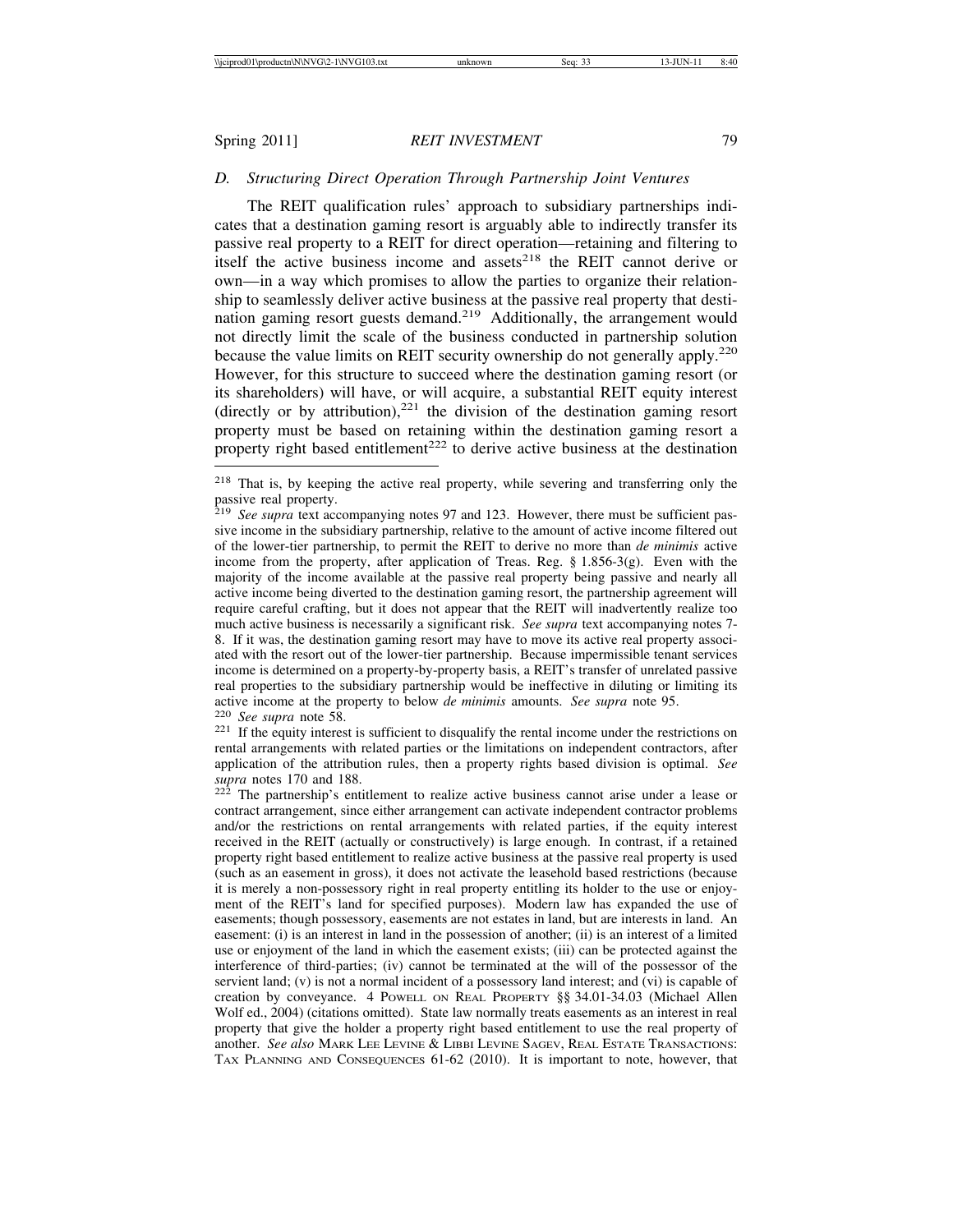gaming resort and/or at the passive real property. Here, the ideal arrangement appears to be an exclusive perpetual easement over the passive real property (retained by the destination gaming resort until it is optimal to transfer this item to the lower-tier partnership). In this way, the property contributed to the subsidiary partnership never includes the right to derive active business at the underlying passive real property; only the balance of the bundle of rights end up in the subsidiary partnership through which the REIT conducts direct operation of the purely passive and customary services aspects of the passive real property.223 Consequently, the destination gaming resort's contribution of real property to the subsidiary partnership is less than its complete bundle of rights, retaining within itself, in the form of a property right, the right to derive active business.<sup>224</sup>

So arranged, the right of the destination gaming resort (or any other partnership it contributes this property to) to derive income from active business at the property depends on its retained property rights, not a contract or leasehold based relationship with the subsidiary partnership or REIT. Using a property right based arrangement is important because conventional structures<sup> $225$ </sup> for

<sup>223</sup> Rev. Rul. 67-218, 1967-2 C.B. 213 (an easement has been viewed as a non-possessory real property interest for tax purposes). Given the broad definition of real estate assets for purposes of the Assets Test, the bundle of rights (after reduction for an easement) should constitute a real estate asset in the hands of the subsidiary partnership through which the REIT derives qualifying income. *Cf*. Treas. Reg. § 1.856-3(d). Notably, the REIT could manage the passive real property business in subsidiary partnership solution, directly, to the extent its management represents discharging a fiduciary duty, and through a sufficiently unrelated independent contractor. Provided the attribution rules did not activate the restrictions on substantially related independent contractors, the destination gaming resort (or its principals or founders) could supply management and operation as an independent contractor. See supra note 145.

<sup>224</sup> The transfer of an easement to the lower-tier partnership aims to constitute a non-recognition transfer of property to a partnership in exchange for a partnership interest, much like the transfer of the passive real property to the subsidiary partnership, under 26 U.S.C. § 721 (2006).

 $225$  Common structures for dividing or limiting access to, or the business realizable on, real property, are co-ownerships, partnerships/joint-ventures, contracts or leaseholds. However, a co-ownership may be a partnership for tax purposes. Treas. Reg. § 301.7701-3(a) (as amended in 2006); Treas. Reg. § 1.761-1(a) (as amended in 1995). *Cf.* Treas. Reg. § 1.761- 2 (as amended in 1995). Even if not, under the doctrine of unity of possession, each coowner is deemed to own an undivided interest in all of the property, with the associated right to possess the whole, and to a proportionate share of all of the rents or profits derived. 7 POWELL ON REAL PROPERTY § 50.01-50.07 (Michael Allen Wolf ed. 2000) (citations omitted). *See, e.g.*, Rev. Proc. 2002-22, 2002-14 I.R.B. 733. *But see* Rev. Rul. 74-353, 1974-2 C.B. 200 (REIT and unrelated corporation were co-owners of real property, no claim of tax partnership, qualifying rent was untainted by co-owner's submetered electricity sales to tenants when arranged to supply no direct or indirect income or benefit to the REIT). A coownership involving leasing property and supplying services could introduce active income and assets into the REIT. 26 U.S.C. § 761(a) (2006 & Supp. I 2007); Treas. Reg. § 1.761- 1(a) (1960); Treas. Reg. § 301.7701-1(a)(2) (1967). Similarly, a partnership would deem

while the tax consequences of a business arrangement are influenced by its attributes under local law, local law is not controlling. However, a retained easement as to active business in a tiered partnership that filters active business away from the REIT is analogous to the coownership arrangement described in Rev. Rul. 74-353, 1974-2 C.B. 200 (holding the rents untainted by a co-owner's realizing income from submetering electricity, provided the REIT derived no direct or indirect income or benefit therefrom).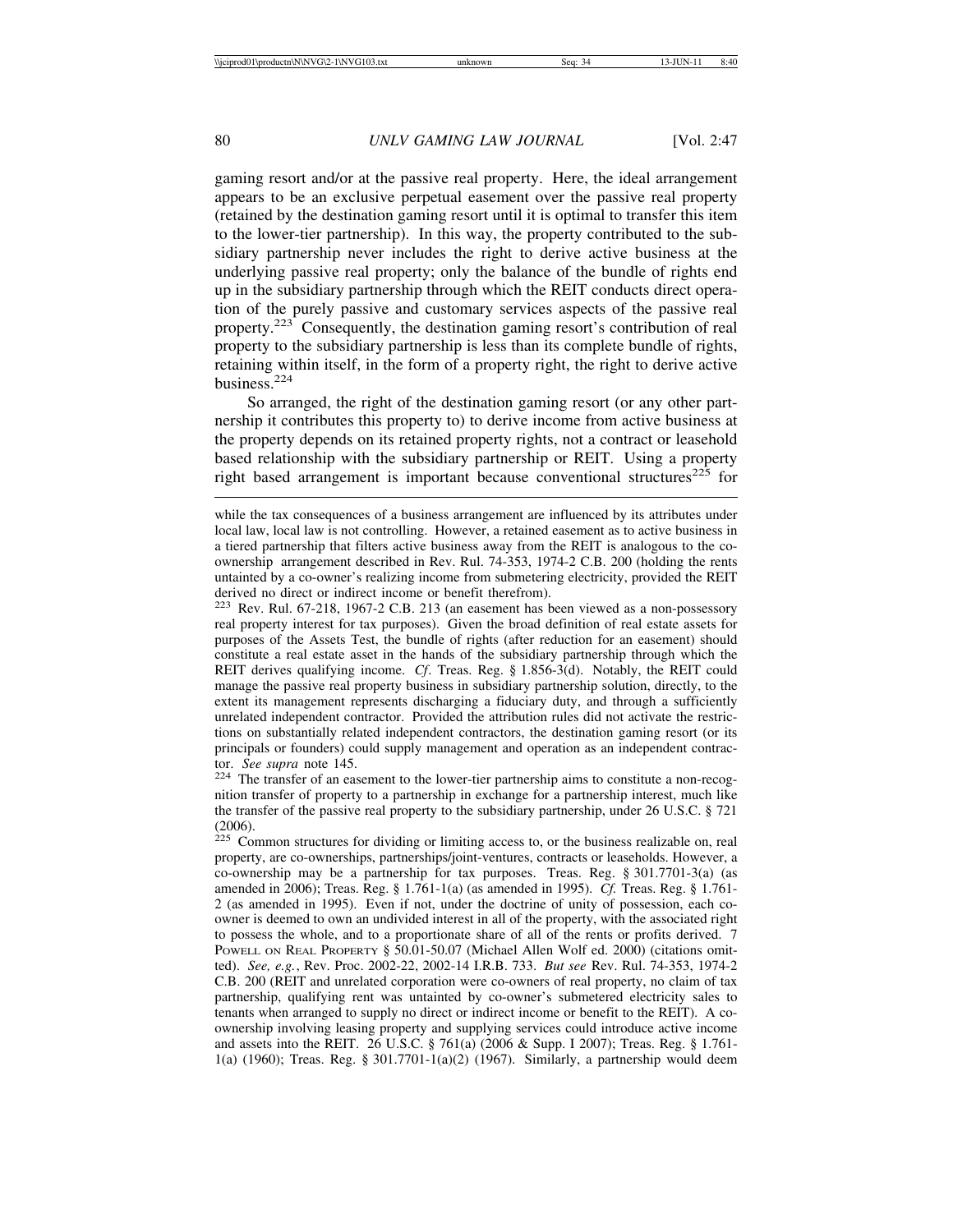dividing income realized from a property are frustrated by the REIT qualification rules if even modest REIT equity is the consideration. Helpfully, this arrangement also has the salutary effect of reducing the risk of inadvertently introducing into the REIT intolerable active business and assets, which reduces the imperative that management and control over the subsidiary partnership be vested exclusively in the REIT. Simultaneously, severing active business from the passive real property conveyed through an easement limits the subsidiary partnership to merely passive business—which partially obviates the need for the destination gaming resort acquiring a controlling interest in the REIT or subsidiary partnership—in order to protect its dependent and intertwined active business, and lessens any objection it has to the REIT acquiring a controlling interest in the subsidiary partnership.<sup>226</sup> Finally, severing the active business remaining at the passive real property permits the destination gaming resort to continue or restructure itself to realize its business in tax-efficient form because the active business is no longer married to capital-intensive passive real property, and the need to access capital through a public listing transaction has been substantially reduced or eliminated.

However, some destination gaming resorts will find such a property rights based division unworkable or unsatisfactory, as it divides assets in a manner that is unusual for publicly traded enterprises, introducing uncertainty and risk that may result in market penalties. Additionally, whether the passive real property can generate enough passive business to be distributed to the REIT justify the amount of REIT investment required to fully monetize the destination gaming resort's investment is unclear; it may be the case that the passive business available cannot support the REIT investment needed to fully monetize it. However, a more realistic view is that the destination gaming resort will, on its exit, fully monetize its capital investment in passive real property because, all things being equal, any difference between the amount of capital invested in passive real property and the value of the subsidiary partnership interest received is attributable to the active business it retained.<sup>227</sup>

each partner to own active assets and realize active income of the partnership in accordance with their proportionate interest in the partnership, introducing undesirable active assets and income into the REIT. Treas. Reg. § 1.856-3(g). Moreover, a contract or lease based arrangement cannot be ones where the independent contractor limits and restrictions on rental arrangements with related parties activate, which effectively limits the destination gaming resort to a low equity interest in one of the REIT or active business entities. *See supra* note 188. *Cf.*, Treas. Reg. § 1.761-2(a)(3). A tiered partnership structure used to filter active business away from the REIT does not raise the past policy problems of partnership based arrangements that deliver disqualified income to the REIT concealed primarily as interest. S. REP. NO. 106-201, at 57 (1999) (describing partnership arrangements involving REITs permitting them to realize non-qualified income disguised as qualifying interest).

<sup>226</sup> Severing the personal services intensive active real property from the occupancy based passive real property may help the income qualify as rents. *See supra* Part IV.A.

<sup>227</sup> Whether the destination gaming resort can fully recover its investment made in passive real property depends on the value of the passive real property, after carving out any retained property rights (such as an exclusive easement as to active business at the passive real property). The value of the passive real property determines the amount the REIT must contribute and the percentage interest the destination gaming resort will receive in the subsidiary partnership. *See supra* note 18.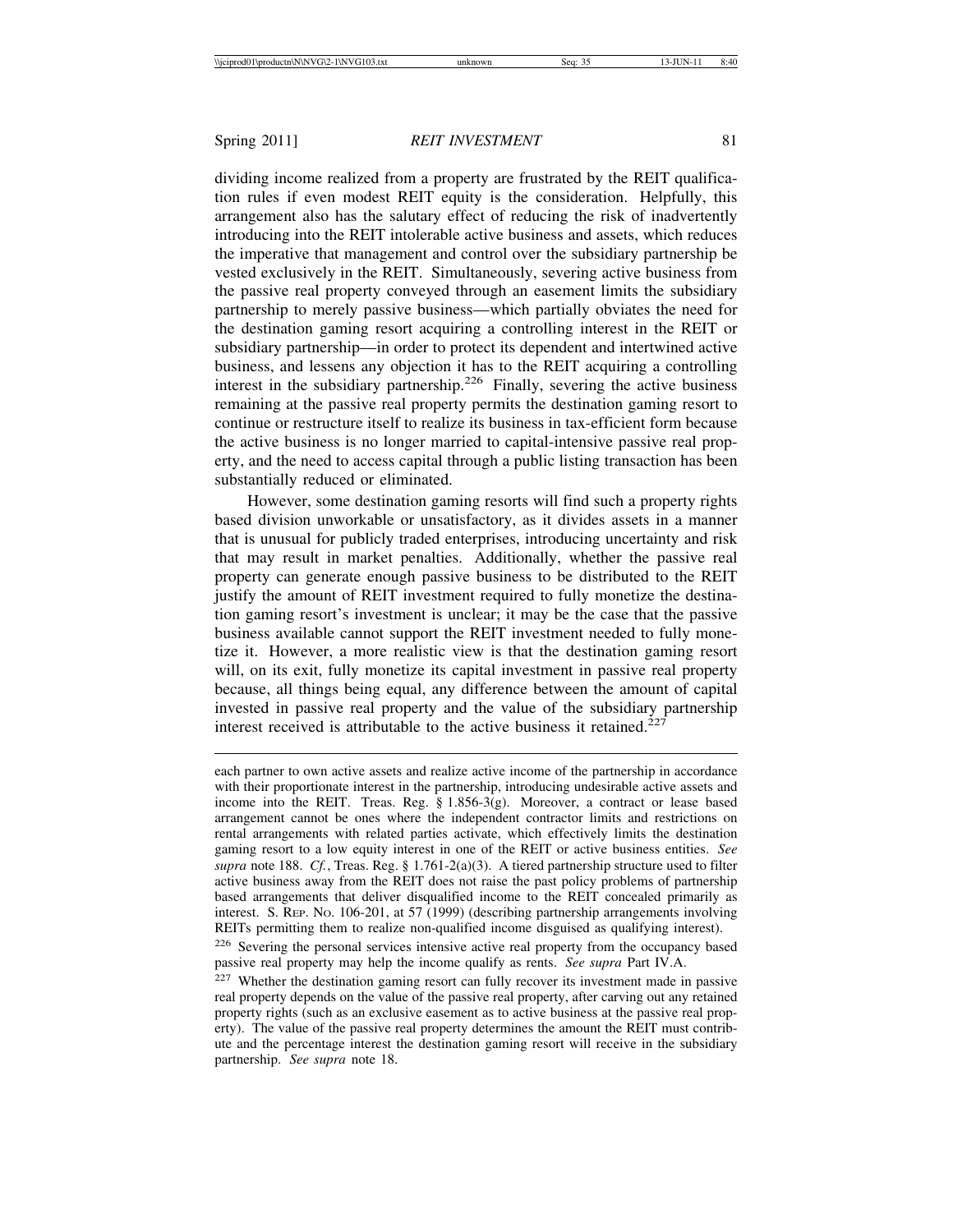This relationship might arise as follows. First, the REIT and the destination gaming resort contribute other property or cash and the passive real property, respectively, to a subsidiary partnership.<sup>228</sup> Essentially, the transaction is an UpREIT or DownREIT transaction.<sup>229</sup> Here, the destination gaming resort contributes the passive real property components that a REIT is permitted to own and operate,<sup>230</sup> but the contribution would not include legal title to those portions of the property that yield purely or predominantly active business, such as the gaming floor (in addition to the carve out of an easement relating to active business at the passive real property). If the REIT contributed (or had previously contributed) cash or equity in other property sufficient to exceed the net value of the contributed passive real property, the REIT would generally acquire the largest capital account in the subsidiary partnership (the passive real estate assets, and tax items attributable thereto, would therefore be deemed owned and realized predominantly by the REIT, for purposes of the REIT qualification rules).<sup>231</sup> The destination gaming resort would separately contribute its active business assets to a lower-tier active partnership it forms with the subsidiary partnership, so that it derives almost all of the capital account inter-

<sup>&</sup>lt;sup>228</sup> To ensure that the arrangement qualifies as a partnership for tax purposes, it is important (among other criteria) that the partnerships each manifestly conduct business for profit or gain (with their respective partners carrying on joint activities for profit), and divide the profits as contemplated in 26 U.S.C. § 761(a) (2006 & Supp. I 2007). Treas. Reg. § 301.7701-1(a)(2) (as amended in 2009). *Cf.*, 26 U.S.C. § 704(e) (2006). Additionally, the two-tiered partnerships should not risk being deemed partners of a notional separate lowest tier partnership, which requires careful planning, including each partnership conducting its active business or passive business independently of the other and without sharing profits or losses (or control over the other's income and capital). Luna v. Comm'r, 42 T.C. 1067 (1964); W.G. Alhouse v. Comm'r, 62 T.C.M. (CCH) 1678 (1991); D.J. Lausterer v. Comm'r, 69 T.C.M. (CCH) 2247 (1995); I.R.S. Priv. Ltr. Rul. 1999-17-039 (Apr. 30, 1999); I.R.S. Priv. Ltr. Rul. 2000-28-014 (July 14, 2000). Finally, the transaction must not activate the partnership anti-abuse rule. Treas. Reg. § 1.701-2 (as amended in 1995); SEMER & ALEXANDER, *supra* note 123, at A-31.

<sup>229</sup> If a DownREIT transaction is used, the transaction requires careful planning in order to maintain economic equivalence between the subsidiary partnership interests held by the destination gaming resort and the distributions made on REIT equity. SEMER & ALEXANDER, *supra* note 123, at A-30.

<sup>230</sup> Using an independent contractor. CHAN, ERICKSON & WANG, *supra* note 204, at 50.

<sup>231</sup> Because of the way the REIT partner's interest in partnership solution assets and income is determined for purposes of the REIT qualification rules under Treas. Reg.  $\S$  1.856-3(g), there is a tax imperative to keep the REIT's capital account and partnership interest substantially the largest in the subsidiary partnership, if it wants to derive the greatest amount of qualifying assets and income. *Cf.,* Treas. Reg. § 1.704-1(b)(2)(iv) (as amended in 2008). Moreover, to avoid the 26 U.S.C. § 857(b)(6)(A) (2006 & Supp. II 2008) prohibited transaction tax (applying at the confiscatory rate of 100%), any allocations from the lower-tier partnership that constitute inventory type gains should be made to the destination gaming resort. While the REIT's capacity to invest in this transaction is dependent on finely calibrating the amount of qualifying income and non-qualifying assets and income it derives out of the tiered partnership arrangement, it is also important that the arrangement supply the destination gaming resort and the REIT with the designated economic return on its contributed assets (for the destination gaming resort, before it fully monetizes its investment). Achieving the desired economic return and tax consequences requires a sophisticated partnership agreement, a discussion that is beyond the scope of this article. *Cf.*, SEMER & ALEX-ANDER *supra* note 123, at A-30.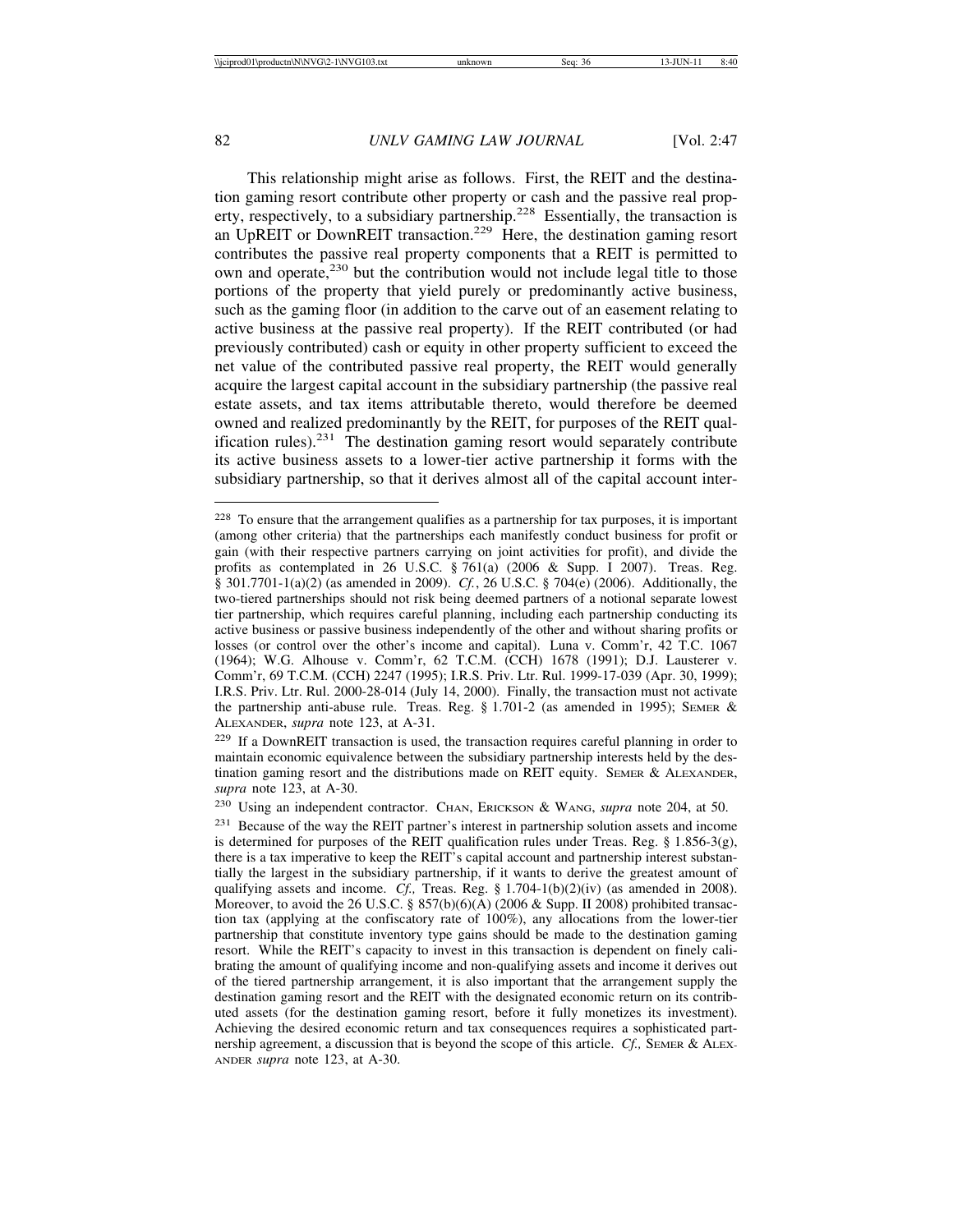est in this lower-tier partnership.<sup>232</sup> The assets contributed would include the exclusive property right—such as an exclusive perpetual easement—to conduct active businesses at the property, the retained purely active business and at least some active real property.<sup>233</sup> Accordingly, the active business assets of the lower tier partnership, and tax items attributable thereto, would be derived almost entirely by the destination gaming resort, not the subsidiary partnership, and therefore not the REIT, for purposes of the REIT qualification rules.<sup>234</sup>

Through this sequence of transactions, the destination gaming resort would receive partnership interests in the subsidiary partnership and lower-tier partnership, although the REIT would receive partnership interests in the subsidiary partnership alone. Importantly, although the distinct active and passive real property would be held by affiliated but separate partnerships and not under lease(s), the delivery of services at the destination resort would be relatively seamless (since personal services are concentrated in the lower tier partnership) and not predicated on a contract or a leasehold arrangement. Through these partnership contributions, the REIT has acquired passive real estate assets and qualifying passive income, for purposes of the REIT qualification rules,  $235$ the destination gaming resort has positioned itself to substantially monetize its investment in its passive real property, able to free up sunk capital when needed and focus on its underlying active businesses. The parties deliver a consistent guest experience and are not compelled to forgo realizing active business otherwise available. Instead, active business is realized by the destination gaming resort, through its interest in the lower-tier active partnership, where it or its shareholders' equity position in the REIT would preclude its qualifying as an independent contractor or would activate the restriction on rental arrangements with related parties. However, even though the REIT is limited by this direct operation arrangement to realizing strictly passive income at the passive real property, the subsidiary partnership would rely on an independent contractor to manage and operate the passive real property.<sup>236</sup>

# *E. When Additional Restructuring is Required for Improved Tax Efficiency*

Normally, transferring its passive real property aspects to a REIT will not itself improve the tax efficiency of an existing publicly traded destination gam-

<sup>232</sup> I.R.S. Priv. Ltr. Rul. 2002-34-054 (Aug. 23, 2002); I.R.S. Priv. Ltr. Rul. 2003-100-14 (Mar. 7, 2003). Here, the REIT, through the subsidiary partnership, would contribute cash or property of relatively little value to the active lower-tier partnership. *See supra* note 212.

<sup>233</sup> Real property assets such as the gaming floor, and the property right to derive active business at the passive real property now in subsidiary partnership solution. *See supra* note 212.

<sup>234</sup> I.R.S. Priv. Ltr. Rul. 2003-100-14 (the items in the lower-tier partnership(s) would be deemed to be assets and income of the destination gaming resort nearly alone).

<sup>&</sup>lt;sup>235</sup> The subsidiary partnership would use an independent contractor for any management it engaged in beyond what it is permitted to do in discharge of its fiduciary duties. 26 U.S.C. § 856(d)(7)(C)(i) (2006 & Supp. II 2008). *See supra* Part IV.A.

<sup>236</sup> Presumably including using the destination gaming resort brand name under license. Here, the owners of the independent contractor cannot own more than 35% of the REIT. *See supra* note 145.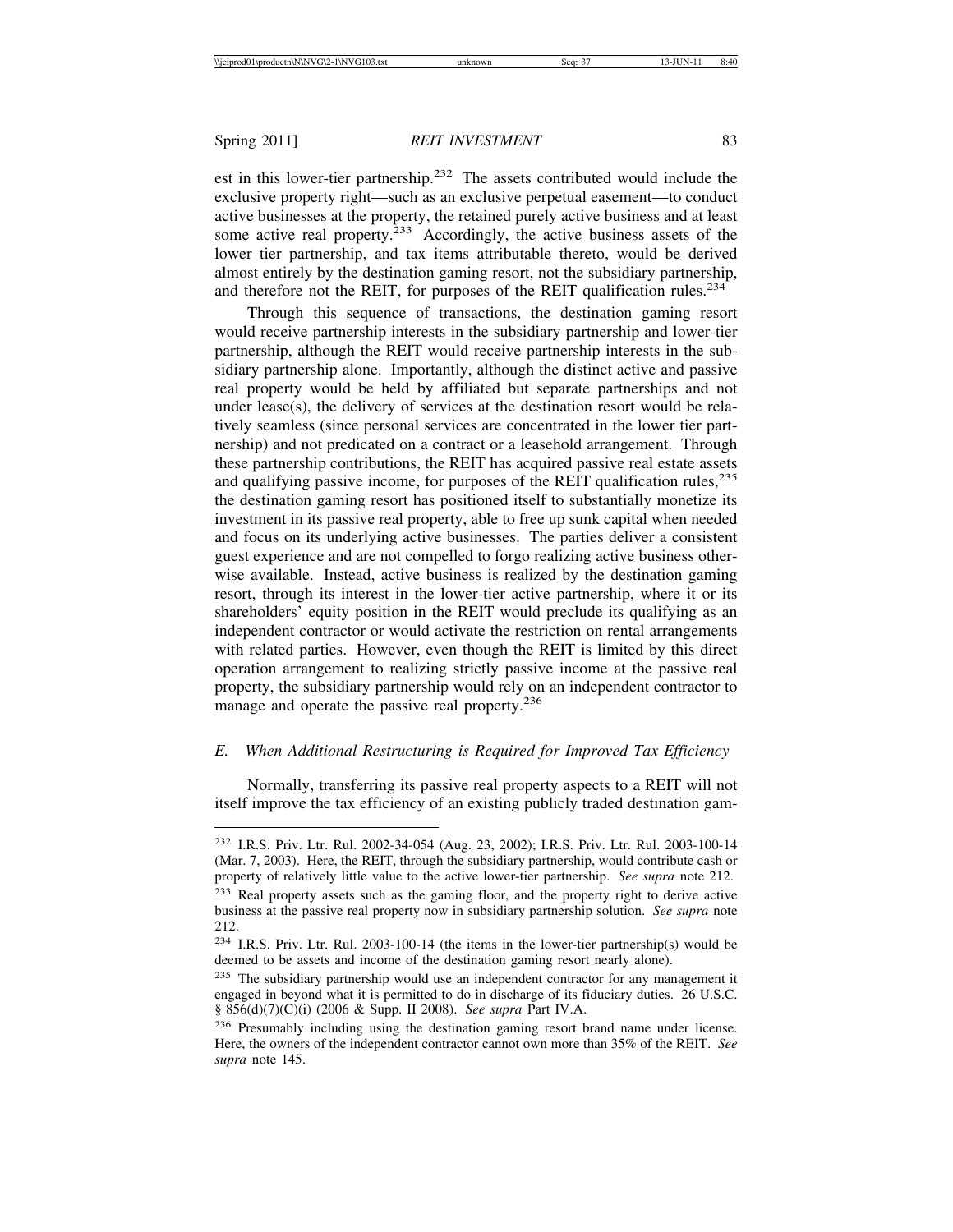ing resort. $237$  Until the subsidiary partnership interests received by a publicly traded destination gaming resort are distributed to its shareholders, the arrangement is not directly any more tax efficient than the pre-transaction arrangement, because the destination gaming resort will be subject to a corporate level tax on the income and gain items it is allocated from the subsidiary partnership.<sup>238</sup> Consequently, increasing the tax efficiency of a publicly traded destination gaming resort requires a distribution of the subsidiary partnership interests received to its shareholders, because doing so eliminates the corporate level tax on all future allocations and distributions made by the subsidiary partnership.<sup>239</sup> By making this distribution, a publicly traded destination gaming resort would recognize any gain it had in the partnership interests it distributed,<sup>240</sup> unless the distribution qualified for non-recognition.<sup>241</sup> The shareholders, in turn, would recognize the distribution as a dividend, return of capital, or capital gain, depending on the value of the property distributed, the corporation's earnings and profits, and the shareholders' adjusted basis in their shares.<sup>242</sup> After any such distribution, it is possible for the subsidiary partnership to become a disregarded entity, if the REIT acquires all of the interests therein (effectively from conversion or puts of subsidiary partnership interests).<sup>243</sup>

# *F. Optimal Candidates For Direct Operation Partnership Joint Ventures*

For some destination gaming resorts, the arrangement presents an underwhelming business case, because the amount of income that would be

<sup>237</sup> When it is a taxable corporation, such as a publicly traded destination gaming resort. *See supra* note 23.<br><sup>238</sup> 26 U.S.C. §§ 702(a), 11(a) (2006) (tax items allocated from the subsidiary partnership,

and the lower-tier partnership, will be reported on the destination gaming resort's tax return as if it had realized those items itself. The arrangement has, however, monetized its passive real property investment). *See supra* note 23.<br><sup>239</sup> Those derived from the passive assets and passive income placed into partnership solu-

tion. It could also drop its public listing and restructure out of Subchapter "C".

<sup>240</sup> 26 U.S.C. § 311(b) (2006). This could also trigger a partnership termination. *Id.* §§ 708(b)(1)(B) (2006), 761(e) (2006 & Supp. I 2007). *See also* I.R.S. Priv. Ltr. Rul. 93-32- 026 (Aug. 13, 1993).<br><sup>241</sup> *Cf.*, 26 U.S.C. §§ 355 (2006 & Supp. I 2007), 368(a)(1)(D) (2006).

<sup>&</sup>lt;sup>242</sup> Unless the distribution qualified for non-recognition treatment. *See supra* note 243. However, where the real property based business is not a "C" corporation but a tax passthrough (such as a "S" corporation or tax partnership), it is then unnecessary, from a tax perspective, to transfer the subsidiary partnership interests to the destination gaming resort's equity holders, as in all cases, only one level of taxation applies.

 $243$  Here, the subsidiary partnership would disappear into the REIT and, for REIT qualification purposes, the lower-tier partnership would become the subsidiary partnership. Treas. Reg. § 301.7701-3(f)(2) (as amended in 2006); Rev. Rul. 99-6, 1999-1 C.B. 432. However, provided the REIT's relative capital in the lower-tier active partnership remained low, the disappearance of the subsidiary partnership as a separate entity would not introduce significant active assets or income of the lower-tier partnership into the REIT. This event would terminate the destination gaming resort's control or influence over the passive real property, if its shareholders held a less than controlling interest in the REIT; this may not prove harmful given the risk reduction owing to a property right based entitlement to derive all active income at the passive real property. In some cases, conversion may give rise to a disguised sale. *Cf.*, 26 U.S.C. § 707(b) (2006).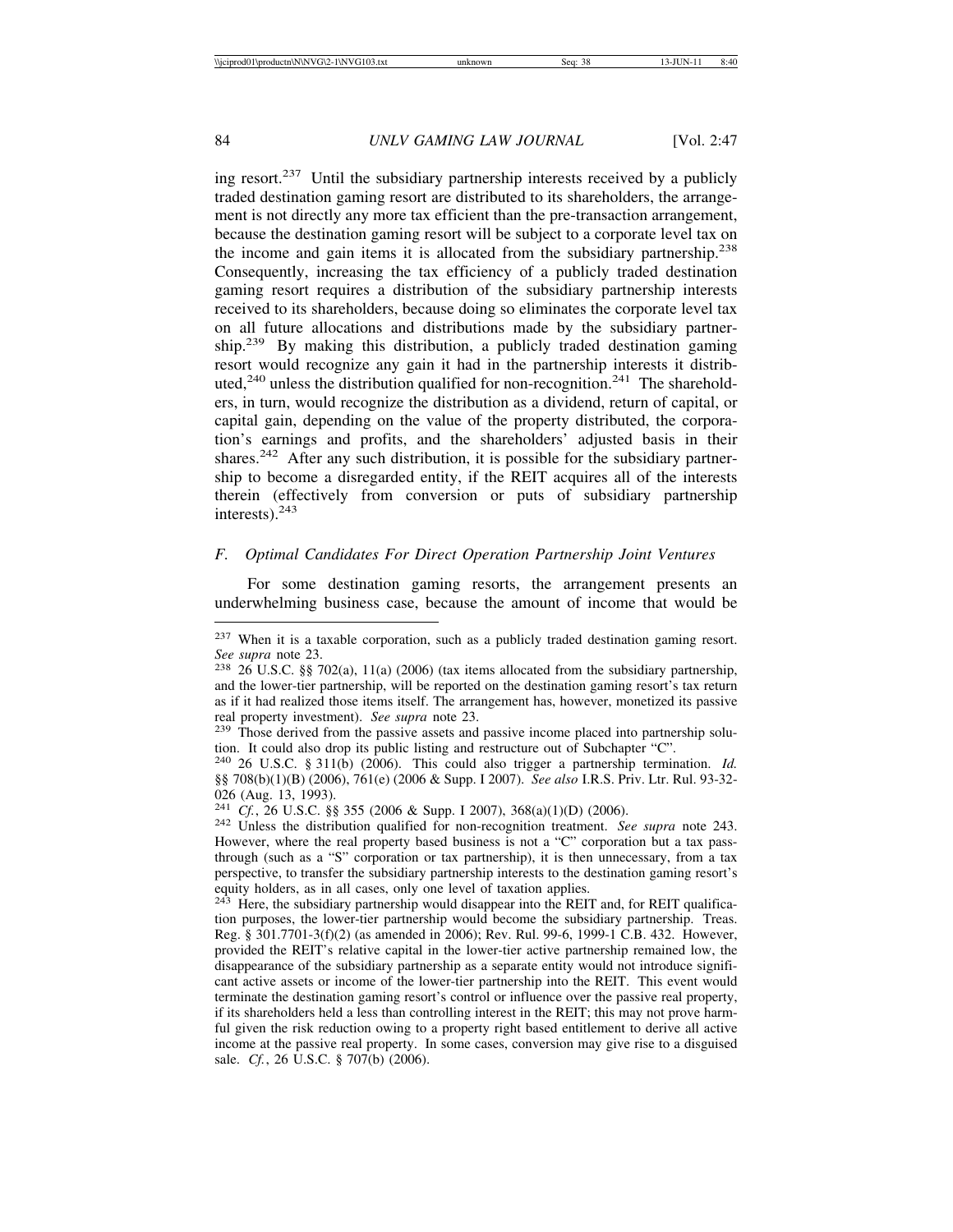diverted into the tax efficient REIT or subsidiary partnership is limited to the strictly passive business aspects of the resort (not all the active and passive income available) and may require the limited use of a substantially unrelated independent contractor for operation. Moreover, the direct operation arrangement may be unwelcome for existing publicly traded destination gaming resorts because it requires an unconventional and novel tiered, partnership based split up and property rights based restructuring, which may disturb firm capital and debt-raising. In this case, they may prefer a simpler sale-leaseback for cash.

For those destination gaming resort businesses that are not yet publicly listed, the arrangement may be attractive because it allows a partial exit, permitting the business to hold its valuable active business components, such as the gaming business, in a tax-efficient, non-public structure while ultimately securing a tax efficient exit from much of its capital-intensive passive real property investment.<sup>244</sup> Importantly, the structure does not force the destination gaming resort to subject its valuable active business to taxation under Subchapter "C," because it allows business founders to avoid undertaking (or potentially reverse) a publicly listing transaction. Because the active real property is substantially less capital intensive, the need to directly access the capital markets is reduced. The arrangement would permit business founders to retain a substantial interest in future passive real property appreciation, through their direct or indirect interest in the REIT, if they forego monetization of all or some of their interest received while accessing REIT tax efficiency. Significantly, founders of yet to become publicly listed destination gaming resorts could support some of their estate-planning goals by converting the illiquid capital-intensive passive real property components of their destination gaming resort to liquid partnership interests or liquid REIT equity, allowing their estates to fund any federal estate taxes from liquid assets, rather than by illiquid interests in a private destination gaming resort. $245$ 

# V. CONCLUSIONS

Destination gaming resorts demand massive amounts of capital in order to fund their investment in real property, much of which comprises areas where they realize predominantly passive business, including the hotel tower. Consequently, they generate substantial income from passive business, such as fees for hotel occupancy, even as most of their income is attributable to active business, such as gaming and personal services. Because they blend separable passive and active real property, a REIT can theoretically acquire all or some of the real property, realizing income under an operator lease with a substantially unrelated gaming or hotel lessee. Alternatively, a REIT can acquire only the passive real property aspects, limiting itself to passive income from direct operation. Unfortunately, investment in these properties is subject to gaming prop-

<sup>244</sup> For instance, real property based business founders could hold subsidiary partnership interests convertible into liquid REIT stock, but retain substantially all of an active business conducted in the lower-tier partnership (in a tax efficient structure, such as a pass-through). <sup>245</sup> If all the partnership interests in the subsidiary partnership were quickly shifted into REIT equity or cash, the arrangement would not achieve significant tax deferral. In this case, the sale-leaseback transaction described in Part IV.B. may prove superior.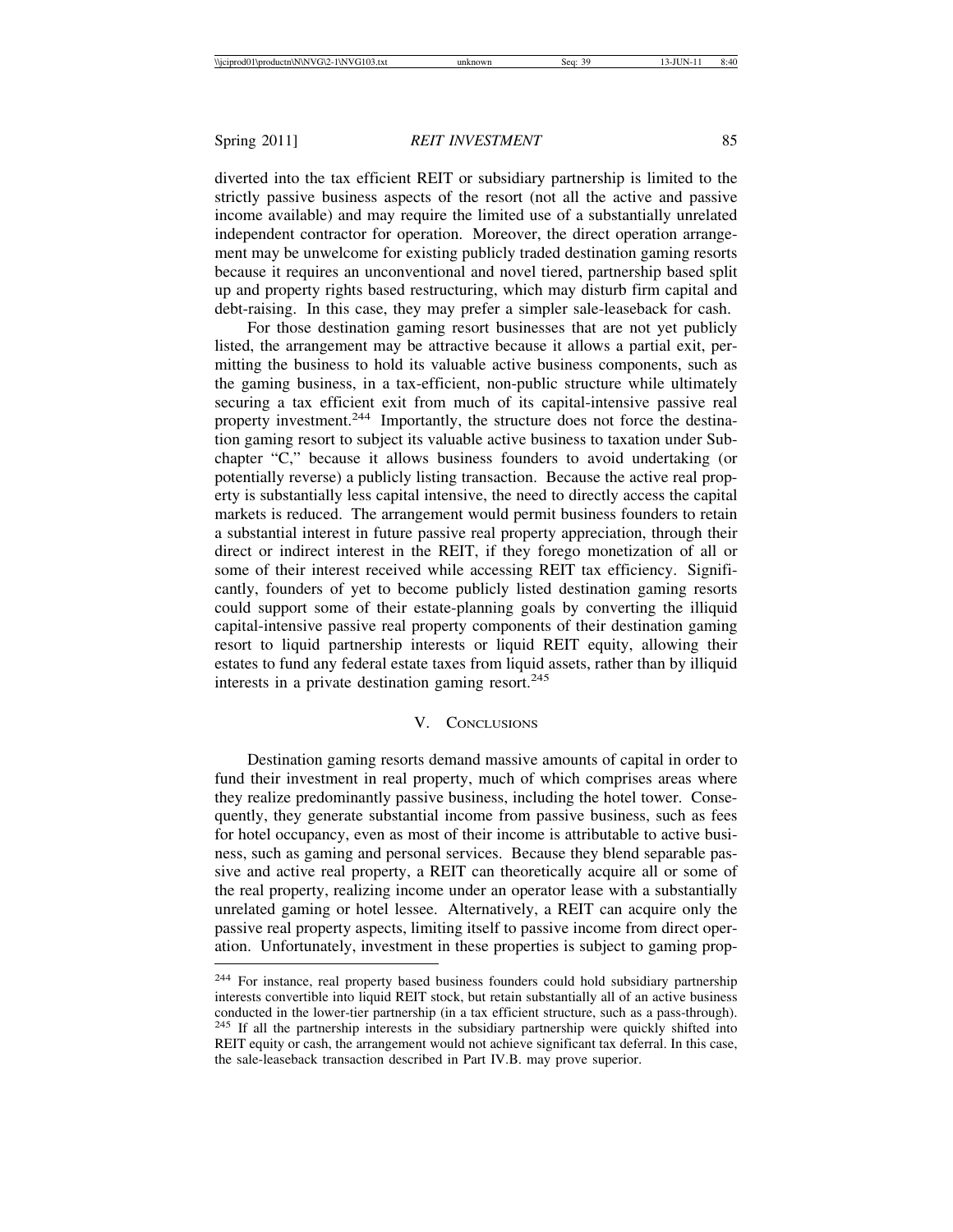erty specific limits that prevent REITs from operating or leasing the hotel to its taxable subsidiaries.

The demand for capital investment in real property poses a significant business challenge to destination gaming resorts, something they often address by becoming publicly traded and through borrowing, condominium-hotel developments or sales of resort retail components. Under the theory of tax capitalization, the inherent tax efficiency of REITs position them as an ideal acquirer for a capital-intensive passive real property. Notwithstanding their annual distribution requirement, REITs are generally well capitalized, as they tend to be publicly listed. Despite this, closer examination reveals that a conventional REIT transaction would be disadvantageous. In particular, a REIT cannot engage in direct operation without forgoing profitable personal services based active business at the property (resorting to a substantially unrelated independent contractor or independent service provider, because they cannot isolate remaining active business into, or lease the property to, a taxable REIT subsidiary). Alternatively, a REIT may use an operator lease, where it forgoes all the active and passive business directly realizable (some of which is recovered in the fair market rent). Here, because the active and passive businesses at the property are dependent and intertwined, the destination gaming resort is the optimal lessee. To avoid contaminating the income, the destination gaming resort and its shareholders cannot hold substantial REIT equity.

If the REIT instead engages in direct operation, one recent ruling implied that income from short-term occupancies like hotels may be non-qualifying. Such a position would overturn the historic recognition that hotel income comprises both qualifying and non-qualifying income. Although this ruling is difficult to reconcile with other pronouncements, it is a concern. However, administrative guidance on the consequences to REITs of investing in partnerships has answered many tax uncertainties, to the extent that such guidance can. Taken together, these pronouncements suggest that a tiered partnership arrangement can be used to sever the passive real property in exchange for the equivalent of substantial REIT equity, permitting the equivalent of direct operation without introducing economic or business penalties, notwithstanding that there is gaming, provided the destination gaming resort retains a property based right to realize the active business available (such as a perpetual easement). The complexity, risk and novelty of such a transaction may be unattractive to existing publicly traded destination gaming resorts and there may not be enough income at the severed passive real property to justify the REIT investment required to ultimately monetize the resort's existing investment. However, closer scrutiny reveals that any shortfall between the total capital invested and the value of the partnership interest received is attributable to the retained active business assets. Such a division may be helpful, as it isolates REIT desirable passive business from undesirable personal services, permitting direct operation while more closely situating the arrangement within the historic treatment of passive components of hotel income as qualifying.

Significantly, for those enterprises that are private but would otherwise become publicly traded, severing the business' passive real property in this way permits them to retain a tax efficient arrangement but access REIT tax efficiency as to their passive real property (before final monetization). The trans-